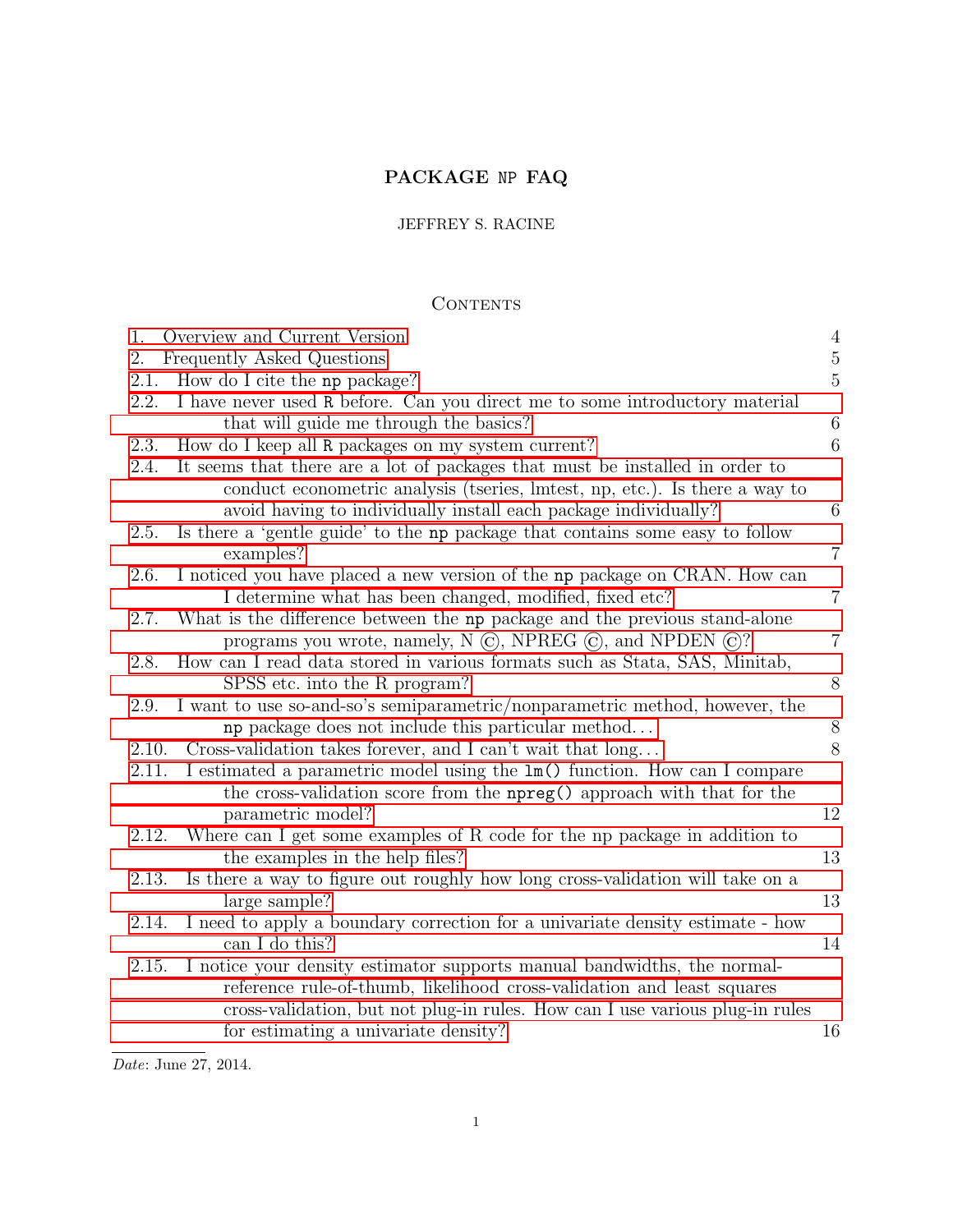## 2 JEFFREY S. RACINE

| 2.16.<br>2.17. | I wrote a program using np and it does not work as I expected<br>Under Mac OS X, when I run a command no progress is displayed                    | 16<br>17 |
|----------------|---------------------------------------------------------------------------------------------------------------------------------------------------|----------|
| 2.18.          | When some routines are running under MS Windows, R appears to be 'not<br>responding.' It appears that the program is not 'hung', rather is simply |          |
|                | computing. The previous stand-alone program $(N \odot)$ always displayed<br>useful information                                                    | 17       |
| 2.19.          | Some results take a while, and my MS Windows computer is sluggish while R                                                                         |          |
|                | is running                                                                                                                                        | 17       |
| 2.20.          | A variable must be cast as, say, a factor in order for np to recognize this as an                                                                 |          |
|                | unordered factor. How can I determine whether my data is already cast<br>as a factor?                                                             | 18       |
| 2.21.          | When I use $plot()$ (npplot()) existing graphics windows are overwritten.                                                                         |          |
|                | How can I display multiple graphics plots in separate graphics windows<br>so that I can see results from previous runs and compare that to my new |          |
|                | run?                                                                                                                                              | 18       |
| 2.22.          | Sometimes plot() fails to use my variable names                                                                                                   | 18       |
| 2.23.          | Sometimes plot() appends my variable names with ordered or factor                                                                                 | 18       |
| 2.24.          | I specify a variable as $factor()$ or ordered() in a data frame, then call this                                                                   |          |
|                | when I conduct bandwidth selection. However, when I try to plot the                                                                               |          |
|                | resulting object, it complains with the following message:                                                                                        | 18       |
| 2.25.          | My np code produces errors when I attempt to run it                                                                                               | 18       |
| 2.26.          | I have (numeric) 0/1 dummy variable regressors in my parametric model. Can                                                                        |          |
|                | I just pass them to the np functions as I would in a parametric setting?                                                                          | 19       |
| 2.27.          | I have a categorical variable, ignored the advice in items 2.20 and 2.26, and R                                                                   |          |
|                | terminates with the following error.                                                                                                              | 19<br>19 |
| 2.28.<br>2.29. | Rgui appears to crash. There must be a bug in the program.<br>Can I skip creating a bandwidth object and enter a bandwidth directly?              | 19       |
| 2.30.          | When I estimate my gradients and there are two or more covariates and then                                                                        |          |
|                | extract them with the gradients () function, they are not 'smooth',                                                                               |          |
|                | though if I plot a model with the gradients=TRUE option, they are. The                                                                            |          |
|                | gradients () function must be broken                                                                                                              | 20       |
| 2.31.          | I use plot() (npplot()) to plot, say, a density and the resulting plot looks                                                                      |          |
|                | like an inverted density rather than a density                                                                                                    | 21       |
| 2.32.          | Can npksum() compute analytical derivatives with respect to a continuous                                                                          |          |
|                | variable?                                                                                                                                         | 21       |
| 2.33.          | Can I use the necessitest () function that implements the consistent test                                                                         |          |
|                | for correct specification of parametric regression models as described                                                                            |          |
|                | in Hsiao, Li, & Racine $(2007)$ [6] to test for correct specification of the                                                                      | 23       |
| 2.34.          | semiparametric partially linear model?<br>I am using nonematicated on a glm() object (the document says glm() objects                             |          |
|                | are supported and I am estimating a Logit model) but it returns an error                                                                          |          |
|                | saying                                                                                                                                            | 24       |
| 2.35.          | I want to plot the kernel function itself. How can I do this?                                                                                     | 24       |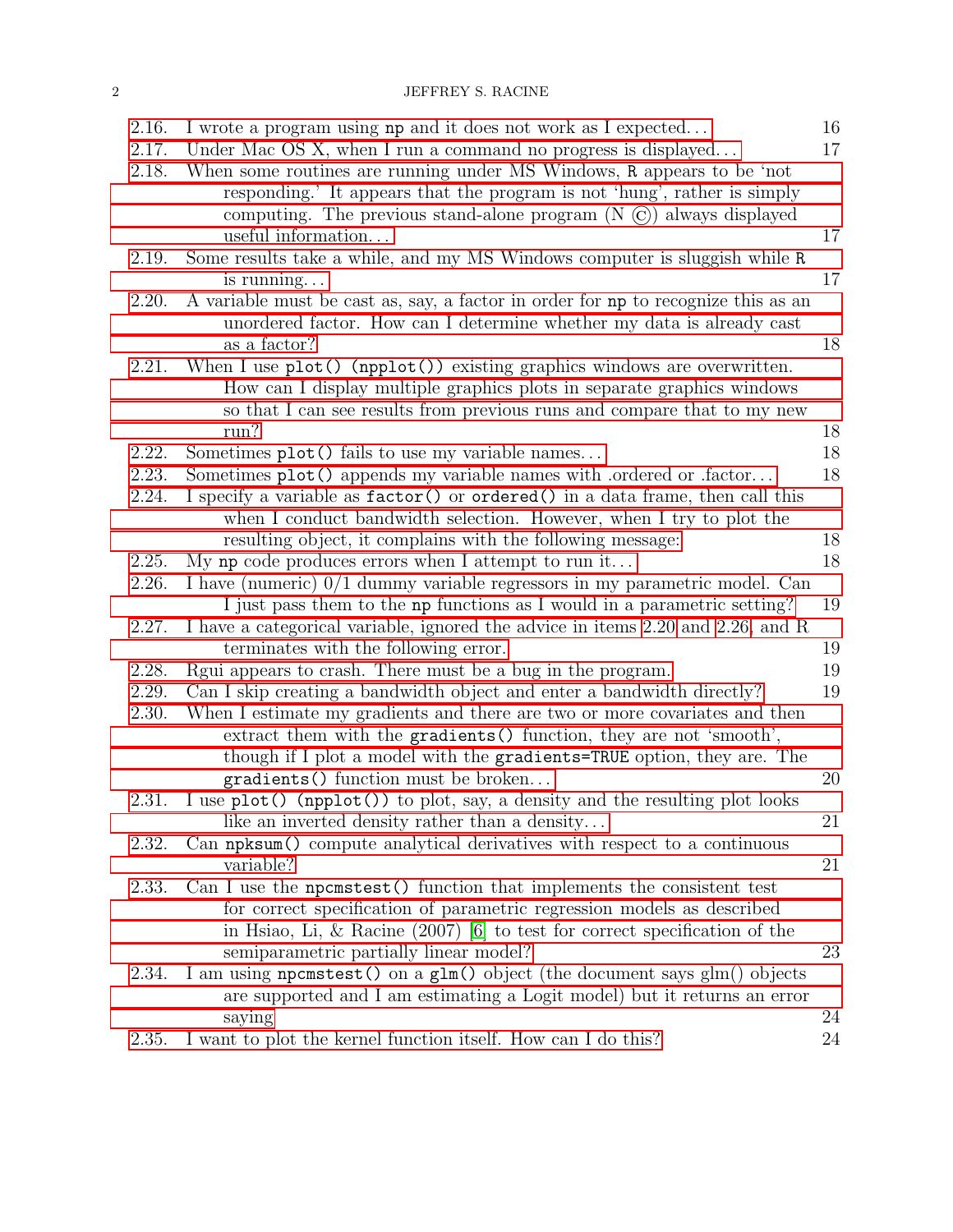PACKAGE NP FAQ 3

| 2.36.      | In version 0.20-0 and up I can 'combine' steps such as bandwidth selection and<br>estimation. But when I do summary (model) I don't get the same summary |    |
|------------|----------------------------------------------------------------------------------------------------------------------------------------------------------|----|
|            | that I would get from, say, summary (bw) and then summary (model). How<br>do I get bandwidth object summaries when combining steps?                      | 24 |
| 2.37.      | I estimated a semiparametric index model via model <- npindex(y <sup>-x1+x2)</sup><br>but se(model) returns NULL                                         | 25 |
| 2.38.      | How do I interpret gradients from the conditional density estimator?                                                                                     | 26 |
| 2.39.      | When I run R in batch mode via R CMD BATCH filename. R unwanted status<br>messages (e.g., "Multistart 1 of 10") crowd out desired output. How can        |    |
|            | I turn off these unwanted status messages?                                                                                                               | 26 |
| 2.40.      | I am getting an 'unable to allocate' message after repeatedly interrupting<br>large jobs.                                                                | 26 |
| 2.41.      | I have a large number of variables, and when using the formula interface I get                                                                           |    |
|            | an error message stating 'invoked with improper formula'. I have double<br>checked and everything looks fine. Furthermore, it works fine with the        |    |
|            | data frame interface.                                                                                                                                    | 26 |
| 2.42.      | How can I estimate additive semiparametric models?                                                                                                       | 27 |
| 2.43.      | I am using npRmpi and am getting an error message involving dlopen()                                                                                     | 27 |
| 2.44.      | I am using the npRmpi package but when I launch one of the demo parallel jobs                                                                            |    |
|            | I get the error Error: could not find function "mpi.bcast.cmd"                                                                                           | 28 |
| 2.45.      | I have estimated a partially linear model and want to extract the gradient/fitted                                                                        |    |
|            | values of the nonparametric component                                                                                                                    | 28 |
| 2.46.      | The R function 'lag()' does not work as I expect it to. How can I create the $l$ th                                                                      |    |
|            | lag of a numeric variable in $R$ to be fed to functions in the $np$ package?                                                                             | 30 |
| 2.47.      | Can I provide sample weights to be used by functions in the np package?                                                                                  | 30 |
| 2.48.      | Quantile regression is slow, particularly for very small/large values of tau. Can                                                                        |    |
|            | this be sped up?                                                                                                                                         | 31 |
| 2.49.      | How can I generate resamples from the unknown distribution of a set of data                                                                              |    |
|            | based on my smooth kernel density estimate?                                                                                                              | 32 |
| 2.50.      | Some of my variables are measured with an unusually large number of                                                                                      |    |
|            | digitsshould I rescale?                                                                                                                                  | 33 |
| 2.51.      | The local linear gradient estimates appear to be somewhat 'off' in that they do                                                                          |    |
|            | not correspond to the first derivative of the estimated regression function. 34                                                                          |    |
| 2.52.      | How can I turn off all console $I/O$ ?                                                                                                                   | 34 |
| References |                                                                                                                                                          | 35 |
|            | Changes from Version 0.60-1 to 0.60-2 [27-Jun-2014]                                                                                                      | 36 |
|            | Changes from Version 0.60-0 to 0.60-1 [6-Jun-2014]                                                                                                       | 36 |
|            | Changes from Version 0.50-1 to 0.60-0 $[1\text{-Jun-2014}]$                                                                                              | 36 |
|            | Changes from Version $0.40-13$ to $0.50-1$ [13-Mar-2013]                                                                                                 | 37 |
|            | Changes from Version $0.40$ -12 to $0.40$ -13 [05-Mar-2012]                                                                                              | 38 |
|            | Changes from Version $0.40-11$ to $0.40-12$ [24-Nov-2011]                                                                                                | 39 |
|            | Changes from Version $0.40-10$ to $0.40-11$ [24-Oct-2011]                                                                                                | 39 |
|            | Changes from Version $0.40-9$ to $0.40-10$ [24-Oct-2011]                                                                                                 | 39 |
|            | Changes from Version $0.40-8$ to $0.40-9$ [30-July-2011]                                                                                                 | 39 |
|            |                                                                                                                                                          |    |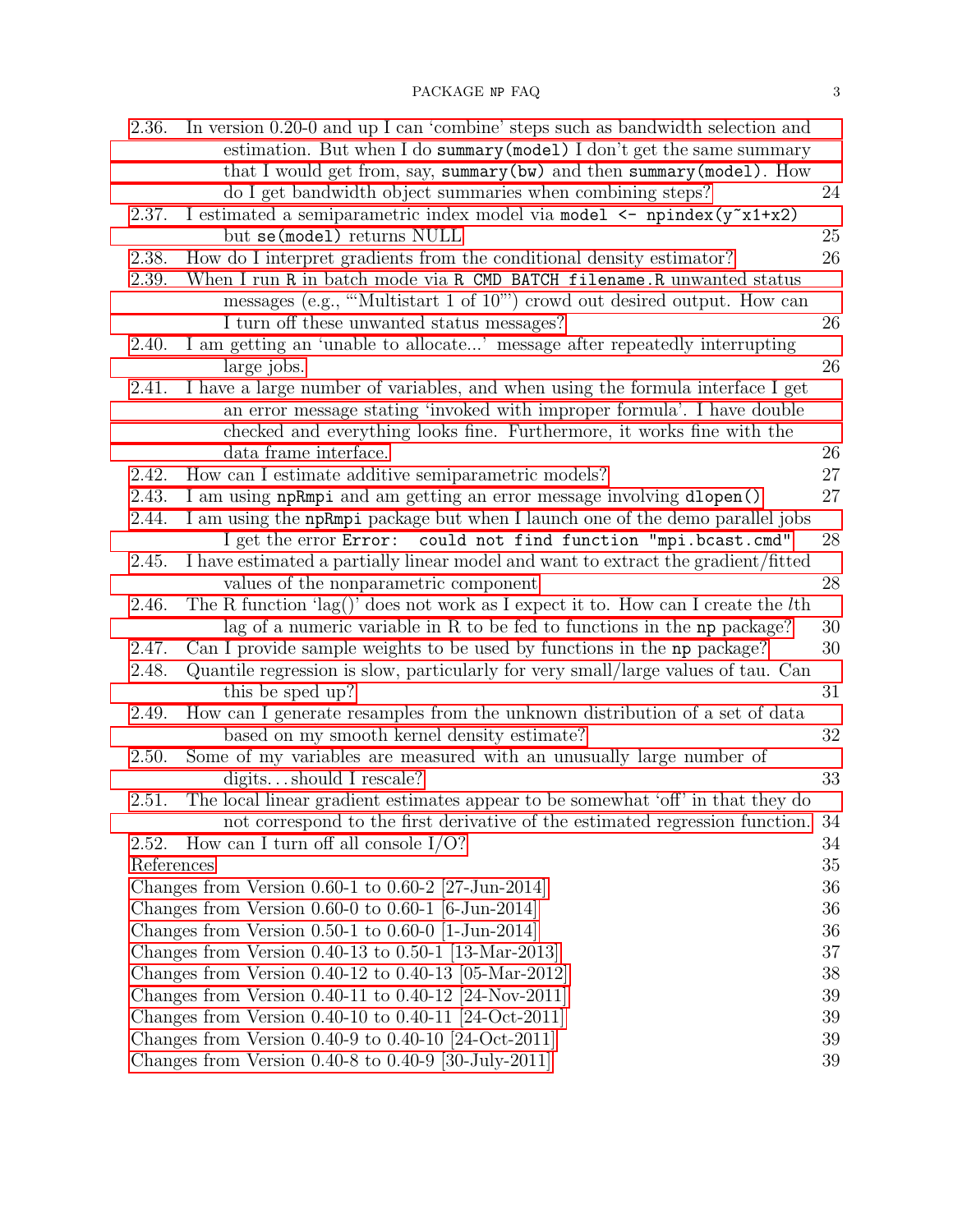| Changes from Version $0.40-6$ to $0.40-7$ [8-Jun-2011]<br>39<br>39<br>Changes from Version $0.40-5$ to $0.40-6$ [1-Jun-2011]<br>Changes from Version $0.40-4$ to $0.40-5$ [26-Apr-2011]<br>40<br>Changes from Version $0.40-3$ to $0.40-4$ [21-Jan-2011]<br>40<br>Changes from Version $0.40-1$ to $0.40-3$ [23-Jul-2010]<br>40<br>Changes from Version $0.40-0$ to $0.40-1$ [4-Jun-2010]<br>40 |
|-------------------------------------------------------------------------------------------------------------------------------------------------------------------------------------------------------------------------------------------------------------------------------------------------------------------------------------------------------------------------------------------------|
|                                                                                                                                                                                                                                                                                                                                                                                                 |
|                                                                                                                                                                                                                                                                                                                                                                                                 |
|                                                                                                                                                                                                                                                                                                                                                                                                 |
|                                                                                                                                                                                                                                                                                                                                                                                                 |
|                                                                                                                                                                                                                                                                                                                                                                                                 |
|                                                                                                                                                                                                                                                                                                                                                                                                 |
| Changes from Version 0.30-9 to 0.40-0 [25-May-2010]<br>41                                                                                                                                                                                                                                                                                                                                       |
| Changes from Version 0.30-8 to 0.30-9 [17-May-2010]<br>41                                                                                                                                                                                                                                                                                                                                       |
| Changes from Version 0.30-7 to 0.30-8 [20-Apr-2010]<br>41                                                                                                                                                                                                                                                                                                                                       |
| Changes from Version $0.30-6$ to $0.30-7$ [15-Feb-2010]<br>41                                                                                                                                                                                                                                                                                                                                   |
| Changes from Version $0.30-5$ to $0.30-6$ [3-Feb-2010]<br>41                                                                                                                                                                                                                                                                                                                                    |
| 42<br>Changes from Version 0.30-4 to 0.30-5 [29-Jan-2010]                                                                                                                                                                                                                                                                                                                                       |
| 42<br>Changes from Version $0.30-3$ to $0.30-4$ [27-Jan-2010]                                                                                                                                                                                                                                                                                                                                   |
| Changes from Version $0.30-2$ to $0.30-3$ [28-May-2009]<br>42                                                                                                                                                                                                                                                                                                                                   |
| Changes from Version 0.30-1 to 0.30-2 [19-Apr-2009]<br>42                                                                                                                                                                                                                                                                                                                                       |
| 42<br>Changes from Version 0.30-0 to 0.30-1 [29-Jan-2009]                                                                                                                                                                                                                                                                                                                                       |
| 43<br>Changes from Version 0.20-4 to 0.30-0 $[15$ -Jan-2009                                                                                                                                                                                                                                                                                                                                     |
| Changes from Version 0.20-3 to 0.20-4 $[19-Nov-2008]$<br>43                                                                                                                                                                                                                                                                                                                                     |
| Changes from Version $0.20-2$ to $0.20-3[14$ -Nov-2008<br>44                                                                                                                                                                                                                                                                                                                                    |
| Changes from Version $0.20-1$ to $0.20-2$ [02-Nov-2008]<br>44                                                                                                                                                                                                                                                                                                                                   |
| Changes from Version 0.20-0 to 0.20-1 [13-Aug-2008]<br>44                                                                                                                                                                                                                                                                                                                                       |
| Changes from Version $0.14-3$ to $0.20-0$ [28-Jul-2008]<br>44                                                                                                                                                                                                                                                                                                                                   |
| Changes from Version 0.14-2 to 0.14-3 [02-May-2008]<br>45                                                                                                                                                                                                                                                                                                                                       |
| Changes from Version $0.14-1$ to $0.14-2$ [11-Jan-2008]<br>45                                                                                                                                                                                                                                                                                                                                   |
| Changes from Version 0.13-1 to 0.14-1 $[18\text{-}Dec\text{-}2007]$<br>45                                                                                                                                                                                                                                                                                                                       |
| Changes from Version 0.12-1 to 0.13-1 $[03-May-2007]$<br>46                                                                                                                                                                                                                                                                                                                                     |
| Version $0.12-1$ [19-Nov-2006]<br>47                                                                                                                                                                                                                                                                                                                                                            |

## 1. Overview and Current Version

<span id="page-3-0"></span>This set of frequently asked questions is intended to help users who are encountering unexpected or undesired behavior when trying to use the np package.

Many of the underlying C routines have been extensively tested over the past two decades. However, the R 'hooks' needed to call these routines along with processing of the data required for a seamless user experience may produce unexpected or undesired results in some settings.

If you encounter any issues with the np package, kindly first ensure that you have the most recent version of np, R, and RStudio (if appropriate) installed. Sometimes issues encountered using outdated versions of software have been resolved in the current versions, so this is the first thing one ought to investigate when the unexpected occurs.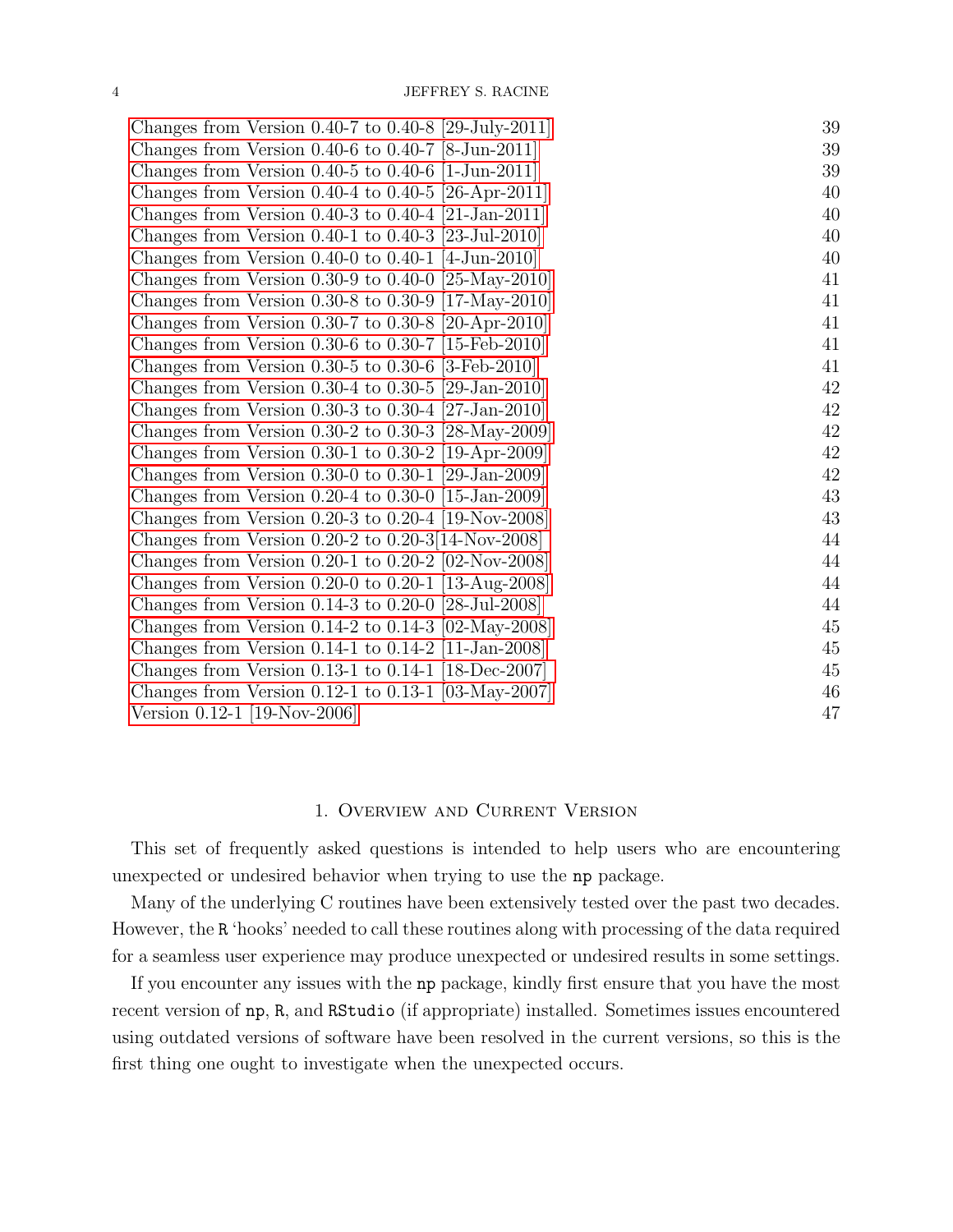#### PACKAGE NP FAQ 5

Having ensured that the problem persists with the most recently available versions of all software involved, kindly report any issues you encounter to me, and please include your code, data, version of the np package, version of R, and operating system (with version number) used so that I can help track down any such issues [\(racinej@mcmaster.ca\)](mailto:racinej@mcmaster.ca). And, of course, if you encounter an issue that you think might be of interest to others, kindly email me the relevant information and I will incorporate it into this FAQ.

This FAQ refers to the most recent version, which as of this writing is 0.60-2. Kindly update your version should you not be using the most current (from within R, update.packages() ought to do it, though also see [2.3](#page-5-1) below.). See the appendix in this file for cumulative changes between this and previous versions of the np package.

#### 2. Frequently Asked Questions

<span id="page-4-1"></span><span id="page-4-0"></span>2.1. How do I cite the np package? Once you have installed the np package (install.packages("np")), if you load the np package (library("np")) and type citation("np") you will be presented with the following information.

```
> citation("np")
```
To cite np in publications use:

```
Tristen Hayfield and Jeffrey S. Racine (2008). Nonparametric
Econometrics: The np Package. Journal of Statistical Software
27(5). URL http://www.jstatsoft.org/v27/i05/.
```
A BibTeX entry for LaTeX users is

```
@Article{,
  title = {Nonparametric Econometrics: The np Package},
  author = {Tristen Hayfield and Jeffrey S. Racine},
  journal = {Journal of Statistical Software},
  year = {2008},
  volume = {27},
 number = {5},
  url = {http://www.jstatsoft.org/v27/i05/},}
```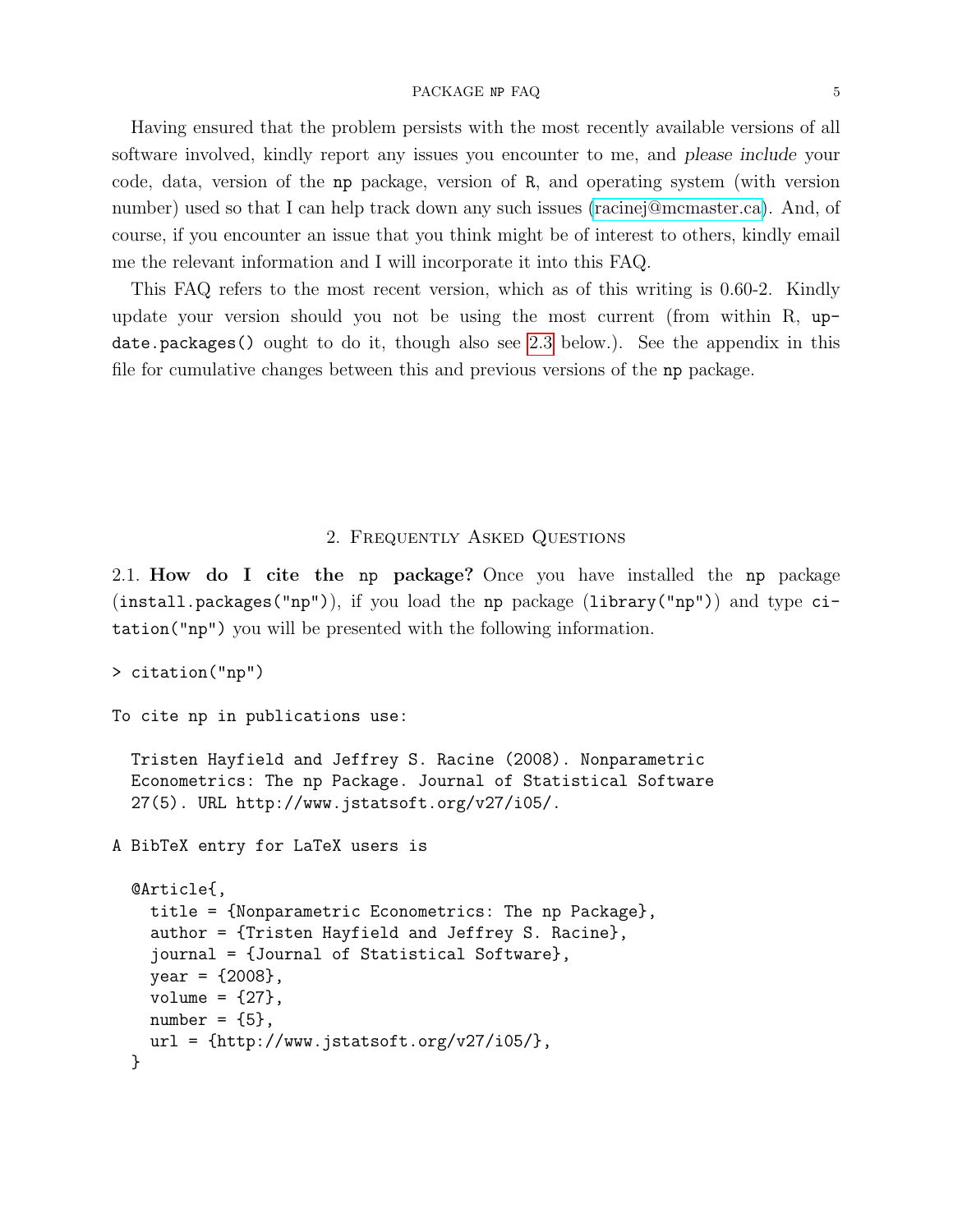<span id="page-5-0"></span>2.2. I have never used R before. Can you direct me to some introductory material that will guide me through the basics? There are many excellent introductions to the R environment with more on the way. First, I would recommend going directly to the R website (<http://www.r-project.org>) and looking under Documentation/Manuals (<http://cran.r-project.org/manuals.html>) where you will discover a wealth of documentation for R users of all levels. See also the R task views summary page (<http://cran.nedmirror.nl/web/views/index.html>) for information grouped under field of interest. A few documents that I mention to my students which are tailored to econometricians include <http://cran.r-project.org/doc/contrib/Verzani-SimpleR.pdf>, Cribari-Neto & Zarkos (1999) [\[1\]](#page-34-2), Racine & Hyndman (2002) [\[11\]](#page-34-3) and Farnsworth (2006) [\[3\]](#page-34-4), to name but a few.

Those looking for exemplar data sets outside of those contained in the np package are directed to the Ecdat [\[2\]](#page-34-5) and AER [\[7\]](#page-34-6) packages.

I maintain a 'Gallery' to provide a forum for users to share code and discover examples and illustrations which can be found at [http://socserv.mcmaster.ca/racinej/Gallery/](http://socserv.mcmaster.ca/racinej/Gallery/Home.html) [Home.html](http://socserv.mcmaster.ca/racinej/Gallery/Home.html).

Often the best resource is right down the hall. Ask a colleague whether they use or know anyone who uses R, then offer to buy that person a coffee and along the way drop something like "I keep hearing about the R project... I feel like such a Luddite..."

<span id="page-5-1"></span>2.3. How do I keep all R packages on my system current? Run the command update.packages(checkBuilt=TRUE,ask=FALSE), which will not only update all packages that are no longer current, but will also update all packages built under outdated installed versions of R, if appropriate.

<span id="page-5-2"></span>2.4. It seems that there are a lot of packages that must be installed in order to conduct econometric analysis (tseries, lmtest, np, etc.). Is there a way to avoid having to individually install each package individually? Certainly. The Comprehensive R Archive Network (CRAN) is a network of ftp and web servers around the world that store identical, up-to-date, versions of code and documentation for R. The CRAN 'task view' for computational econometrics might be of particular interest to econometricians. The econometric task view provides an excellent summary of both parametric and nonparametric econometric packages that exist for the R environment and provides one-stop installation for these packages.

See [cran.r-project.org/web/views/Econometrics.html](http://cran.r-project.org/web/views/Econometrics.html) for further information.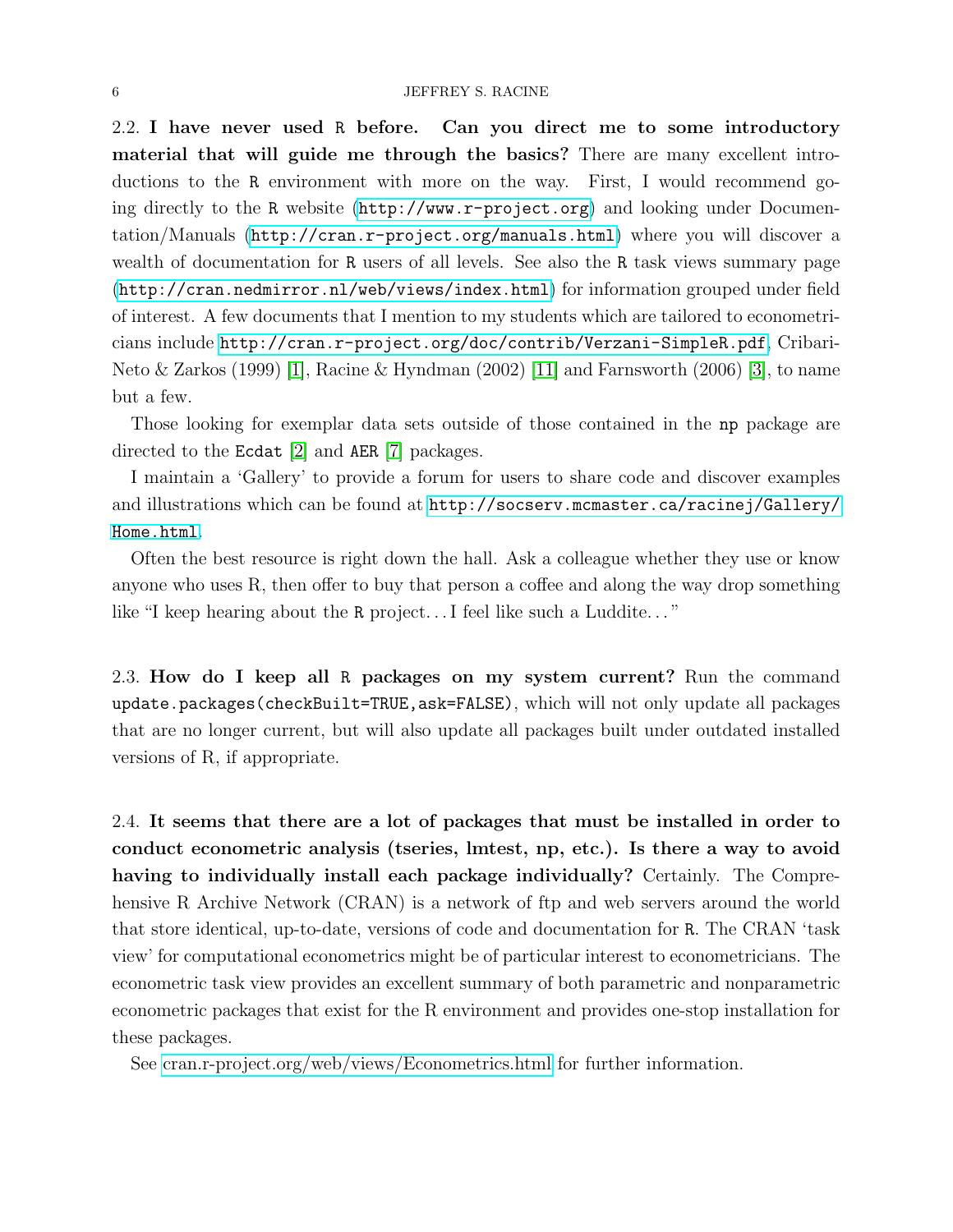To automatically install a task view, the ctv package first needs to be installed and loaded, i.e.,

```
install.packages("ctv")
library("ctv")
```
The econometric task view can then be installed via install.views() and updated via update.views() (which first assesses which of the packages are already installed and up-todate), i.e.,

```
install.views("Econometrics")
or
```

```
update.views("Econometrics")
```
<span id="page-6-0"></span>2.5. Is there a 'gentle guide' to the np package that contains some easy to follow examples? Perhaps the most gentle introduction is contained in the np package itself in the form of a 'vignette'. To view the vignette run R, install the np package (install.packages("np")), then type vignette("np",package="np") to view or print the vignette (this vignette is essentially the article that appeared in the Journal of Statistical Software that describes the np package (Hayfield  $\&$  Racine [\[5\]](#page-34-7))).

See also vignette("entropy\_np",package="np") for a vignette on the entropy-based functions and procedures introduced to the np package in versions 0.30-4 through 0.30-8.

In addition, you might be interested in the nonparametric econometrics primer (Racine [\[10\]](#page-34-8)) which is available for download from my website as is the code that will generate the examples contained therein.

For a listing of all routines in the np package type: library(help="np").

<span id="page-6-1"></span>2.6. I noticed you have placed a new version of the np package on CRAN. How can I determine what has been changed, modified, fixed etc? See the CHANGELOG on the CRAN site (<http://cran.r-project.org/web/packages/np/ChangeLog>), or go to the end of this document where the CHANGELOG is provided for your convenience.

<span id="page-6-2"></span>2.7. What is the difference between the np package and the previous stand-alone programs you wrote, namely, N  $\overline{C}$ , NPREG  $\overline{C}$ , and NPDEN  $\overline{C}$ ? The np package is built from the same C library that underlies its predecessors  $N(\mathbb{C})$ , NPREG  $(\mathbb{C})$ , and NPDEN ©. In fact, R calls the compiled C code that underlies its predecessors (one of the beauties of R is that you can obtain the benefits of compiled code (i.e., speed) yet have access to the rich superset of R routines and R packages built by others). Therefore, there is no penalty in run-time when using R versus the stand alone precompiled binary programs N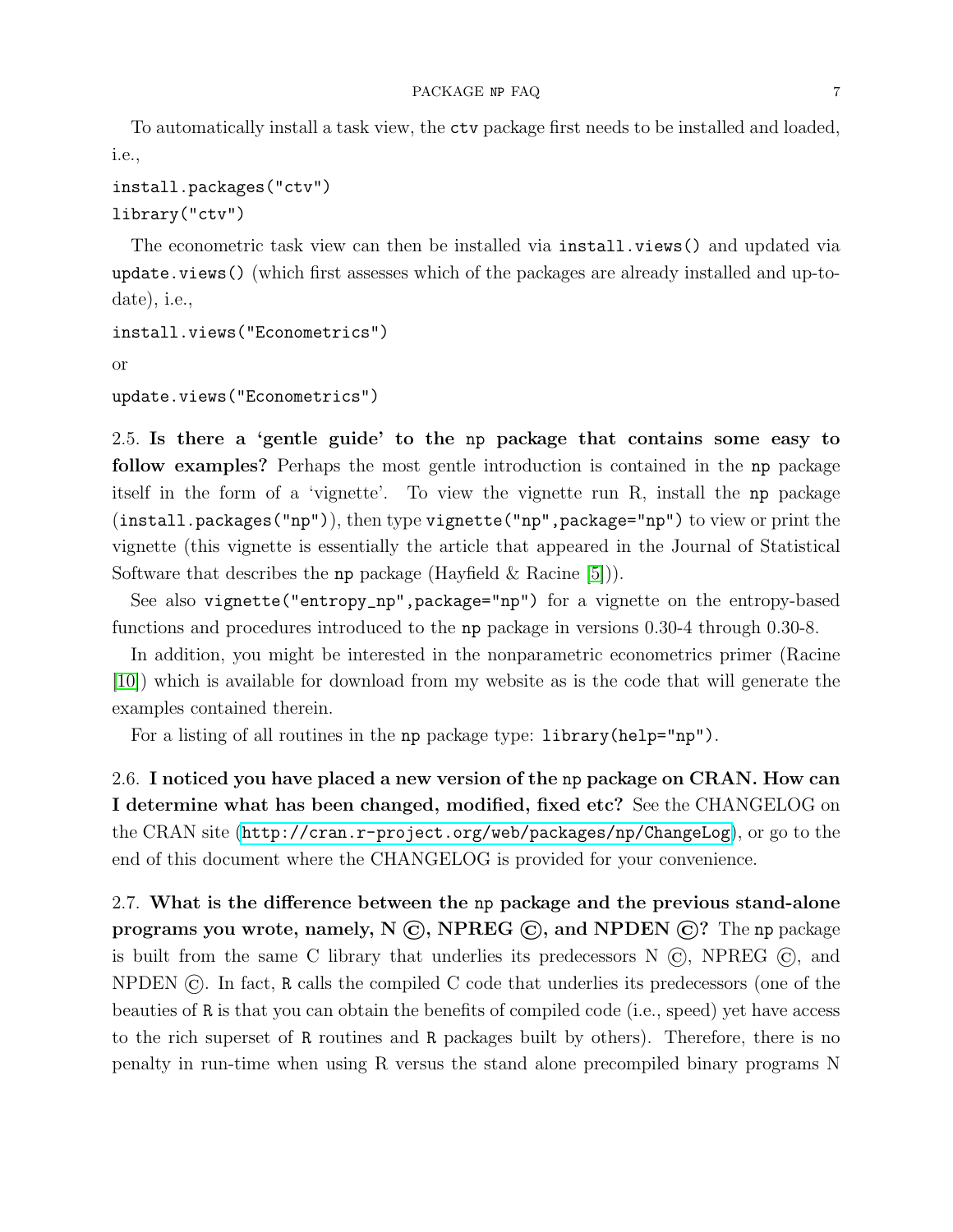©, NPREG ©, and NPDEN © (unless of course the compiler or compiler flags differ from those used to build its predecessors).

<span id="page-7-0"></span>2.8. How can I read data stored in various formats such as Stata, SAS, Minitab, SPSS etc. into the R program? Install the foreign library via install.packages("foreign") then do something like

```
mydat <- read.dta("datafile.dta"),
```
where datafile.dta is the name of your Stata data file. Note that, as of version 0.8-34, the foreign package function read.dta supports reading files directly over the Internet making for more portable code. For instance, one could do something like

mydat <- read.dta(file="http://www.principlesofeconometrics.com/stata/mroz.dta") as one could always do with, say, read.table().

<span id="page-7-1"></span>2.9. I want to use so-and-so's semiparametric/nonparametric method, however, the np package does not include this particular method... This is why we have included the function npksum(), which exists so that you can create your own kernel objects and take advantage of underlying kernel methods implemented in the np package without having to write, say, C or Fortran code.

With the options available, you could create new nonparametric tests or even new kernel estimators. For instance, the convolution kernel option would allow you to replicate, say, the least squares cross-validation function for kernel density estimation found in npudensbw(). The function npksum() uses highly-optimized C code that strives to minimize its memory footprint, while there is low overhead involved when using repeated calls to this function.

See, by way of illustration, the example in the npksum() help file that conducts leaveone-out cross-validation for a local constant regression estimator via calls to the R function nlm(), and compares this to the npregbw() function.

If you wish to have a method incorporated into a future version of the np package, the best way to achieve this is to successfully code up the method using npksum(), briefly document it and write up an example, then send it to us. We will then, at our discretion, do our best to adapt and incorporate this into a future version and of course give credit where credit is due.

<span id="page-7-2"></span>2.10. Cross-validation takes forever, and I can't wait that  $\log$ ... This is the most common complaint from frustrated users coming to terms with numerically demanding statistical methods. I am fond of saying 'if you want the wrong answer, I can give it to you right away', but this wears thin quickly.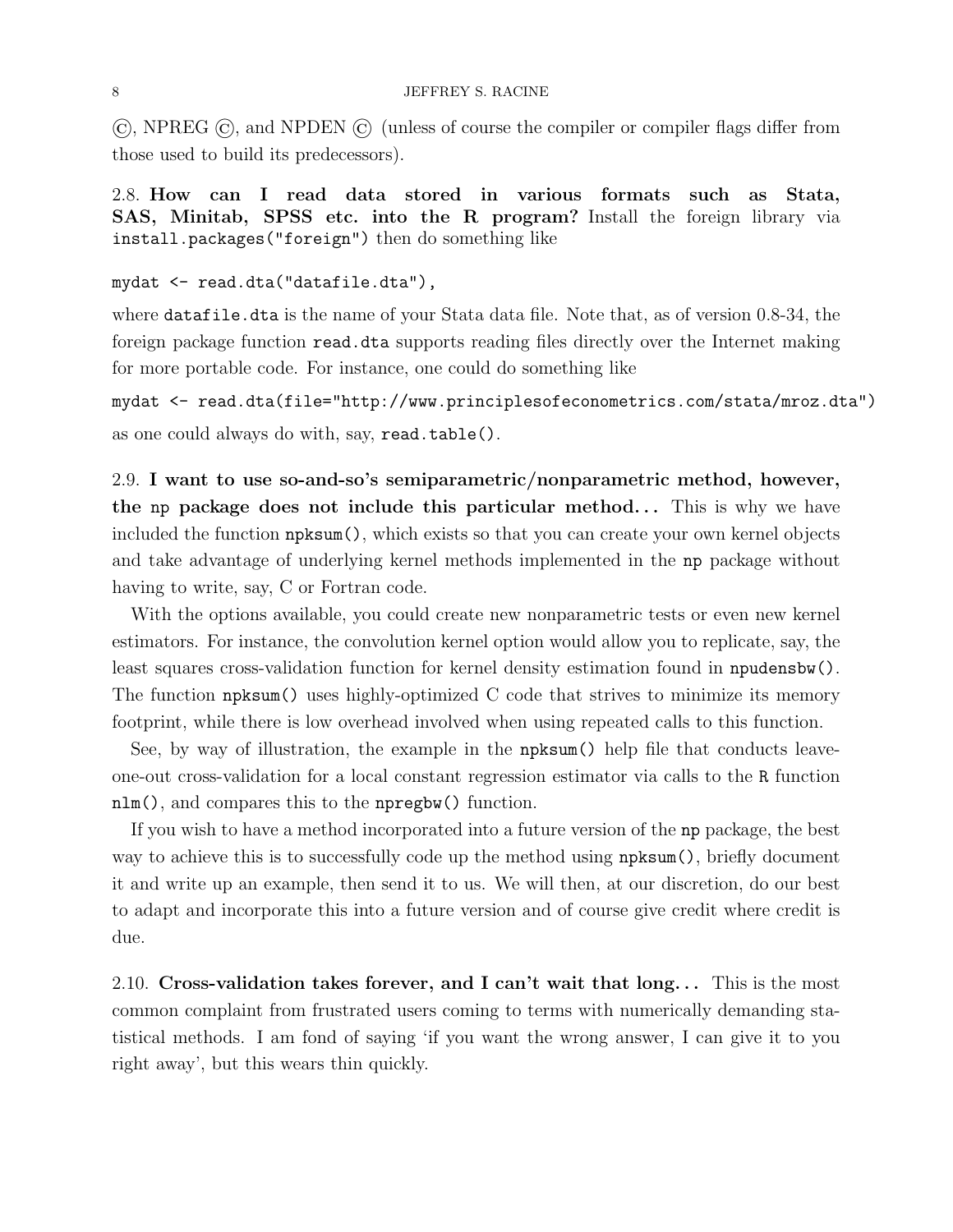(1) Some background may be in order. Cross-validation methods have run times that are proportional to the square of the number of observations (of computational order  $n<sup>2</sup>$  hence a doubling of the sample size will increase run time by a factor of four). The solution I favor is to run the code in a parallel computing environment. The underlying C code for np is MPI-aware (MPI denotes the 'message passing interface', a popular parallel programming library that is an international standard), and a version of the np package titled 'npRmpi' exists for running jobs in a parallel environment that leverages the Rmpi package  $([13])$  $([13])$  $([13])$ <sup>[1](#page-8-0)</sup>

With respect to the npRmpi package, kindly note that I cannot assist with issues surrounding installation and setup due to the vast heterogeneity of MPI implementations and methods for executing such programs. You are instead strongly advised to seek local advice from your sysadmin or others. The document npRmpi.pdf may contain some useful information for such issues. You might also want to first get the Rmpi package installed and running properly as once you are at this stage it ought to then be trivial to install the npRmpi package. Also note that running programs in a parallel environment requires minor differences in how np functions are called, and you would be wise to examine the examples in the demo directory (download and unpack the source code and look in this directory) and the overview file npRmpi.pdf in the inst/doc/ directory of the npRmpi package you downloaded and unpacked.

(2) Alternatively, you can use the method outlined in Racine (1993) [\[9\]](#page-34-10). The method is based on the fact that the unknown constant  $c_i$  (the 'scale factor') in the formula  $c_j \sigma_j n^{-1/(2p+r)}$  is independent of the sample size, so one can conduct bandwidth selection on random subsets and do this for a large number of subsets then take the mean/median over these subsets and feed the scale factor into the final routine for the entire sample. Below you will find simple R code that replicates the method using numerical search and resampling without replacement rather than the grid method outlined in [\[9\]](#page-34-10) (both have equivalent properties but this is perhaps simpler to implement using the np package).

```
## Regression example
## Generate a moderately large data set
set.seed(12345)
n \le -100000x1 \leftarrow \text{runif}(n)x2 \leftarrow runif(n)
```
<span id="page-8-0"></span><sup>&</sup>lt;sup>1</sup>We are extremely grateful to Hao Yu for providing the MPI functionality contained in the Rmpi package.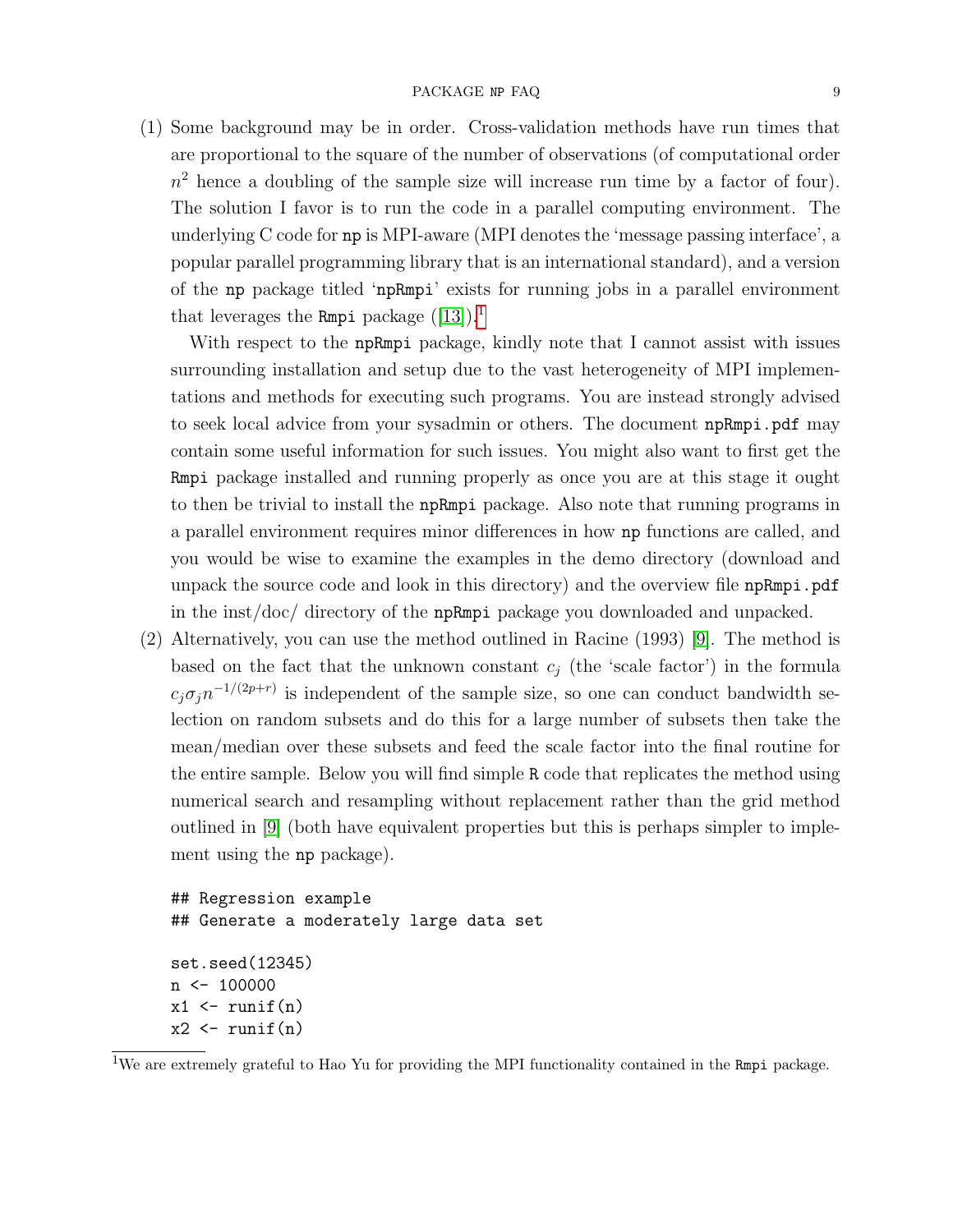```
y \leftarrow 1 + x1 + \sin(pix2) + \text{norm}(n, sd=.1)## Set the number of resamples and the subsample size
num.res <- 50
n.sub <- 250
## Create a storage matrix
bw.mat <- matrix(NA,nrow=num.res,ncol=2)
## Get the scale factors for resamples from the full sample of size n.sub
options(np.messages=FALSE)
for(i in 1:num.res) {
  cat(paste("Replication", i, "of", num.res, "...\r"))bw.mat[i,] <- npregbw(y~x1+x2,regtype="ll",
                         subset=sample(n,n.sub))$sfactor$x
}
## A function to compute the median of the columns of a matrix
colMedians <- function(data) {
  colmed <- numeric(ncol(data))
  for(i in 1:ncol(data)) {
    \text{colmed}[i] \leq - \text{median}(data[, i])}
  return(colmed)
}
## Take the median scale factors
bw <- colMedians(bw.mat)
## The final model for the full dataset
model.res <- npreg(y<sup>~x1+x2</sup>,bws=bw,regtype="ll",bwscaling=TRUE)
```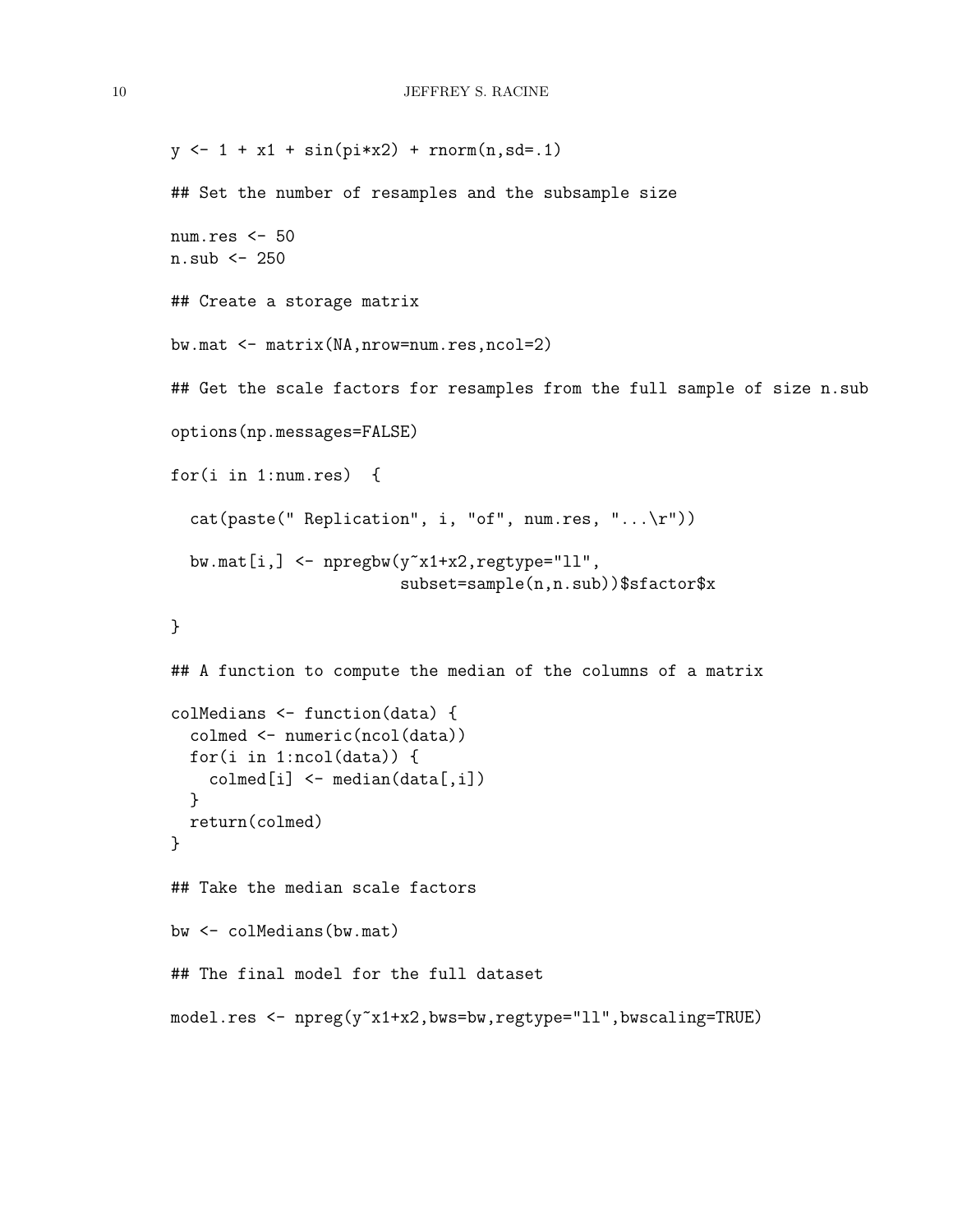```
## Hat tip to Yoshi Fujiwara <yoshi.fujiwara@gmail.com> for this
## nice example
n \leq -100000library(MASS)
rho <- 0.25
Sigma \leq matrix(c(1,rho,rho,1),2,2)mydat <- mvrnorm(n=n, rep(0, 2), Sigma)
x \leftarrow \text{mydat}[, 1]y \leftarrow mydat[, 2]rm(mydat)
num.res <- 100
n. sub \leq -100bw.mat <- matrix(NA,nrow=num.res,ncol=2)
options(np.messages=FALSE)
for(i in 1:num.res) {
  bw <- npcdensbw(y ~ x,subset=sample(n,n.sub))
  bw.mat[i,] <- c(bw$sfactor$y,bw$sfactor$x)
}
colMedians <- function(data) {
 colmed <- numeric(ncol(data))
 for(i in 1:ncol(data)) {
   \text{colmed}[i] \leq \text{median}(data[, i])}
 return(colmed)
}
bw <- colMedians(bw.mat)
bw <- npcdensbw(y ~ x, bws=bw, bwscaling=TRUE, bandwidth.compute=FALSE)
summary(bw)
plot(bw,xtrim=.01)
```
(3) Barring this, you can set the search tolerances to be a bit less terse (at the expense of potential accuracy, i.e., becoming trapped in local minima) by setting, say, tol=0.1 and ftol=0.1 in the respective bandwidth routine (see the docs for examples). Also, you can set nmulti=1 which overrides the number of times the search procedure restarts from different random starting values (the default is to restart k times where  $k$  is the number of variables). Be warned, however, that this is *definitely not recom*mended and should be avoided at all costs for all but the most casual examination of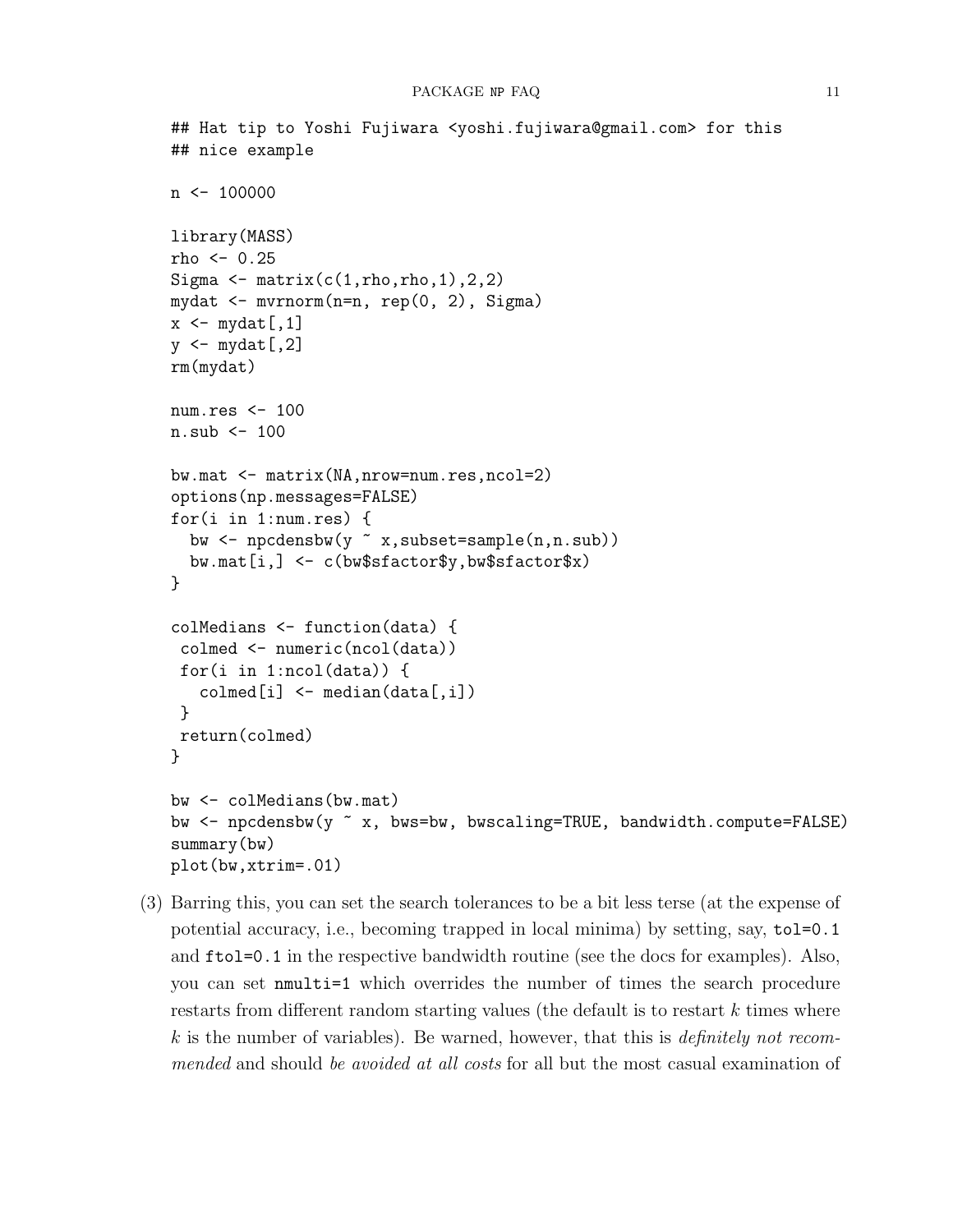#### 12 JEFFREY S. RACINE

a relationship. One ought to use multistarting for any final results and never override default search tolerances unless increasing multistarts beyond the default. Results based upon exhaustive search often differ dramatically from that based on limited search achieved by overriding default search tolerances.

(4) For those who like to tinker and who work on a \*NIX system with the gcc compiler suite, you can change the default compiler switches used for building R packages which may generate some modest improvements in run time. The default compiler switches are

 $-g - 02$ 

and are set in the R-\*.\*/etc/Makeconf file (where \*.\*.\* refers to your R version number, e.g. R-2.10.1). You can edit this file and change these defaults to

### -O3 -ffast-math -fexpensive-optimizations -fomit-frame-pointer

then reinstall the np package and you may experience some improvements in run time. Note that the -g flag turns on production of debugging information which can involve some overhead, so we are disabling this feature. This is not a feature used by the typical applied researcher but if you envision requiring this it is clearly trivial to re-enable debugging. I typically experience in the neighborhood of a 0-5% reduction in run time for data-driven bandwidth selection on a variety of systems depending on the method being used, though mileage will of course vary.

(5) Finally, I have recently been working on extending regression splines (as opposed to smoothing splines<sup>[2](#page-11-1)</sup>) to admit categorical predictors (see references for papers with Yang and Ma in the crs package). Because regression splines involve simple leastsquares fits, they scale much better with respect to the sample size so for large sample sizes you may wish to instead consider this approach (kindly see my webpage for further details). You can run cross-validation with hundreds of thousands of observations on a decent desktop in far less time than that required for cross-validated kernel estimates.

# <span id="page-11-0"></span>2.11. I estimated a parametric model using the lm() function. How can I compare the cross-validation score from the npreg() approach with that for the parametric model? This can be readily achieved for the parametric model as follows:

data(wage1)

<span id="page-11-1"></span><sup>2</sup>Unlike regression splines, a smoothing spline places a knot at each data point and penalizes the fit for lack of smoothness as defined by the second derivative (typically cubic splines are used). When the penalty is zero this produces a function that interpolates the data points. When the penalty is infinite, this delivers the linear OLS fit to the data.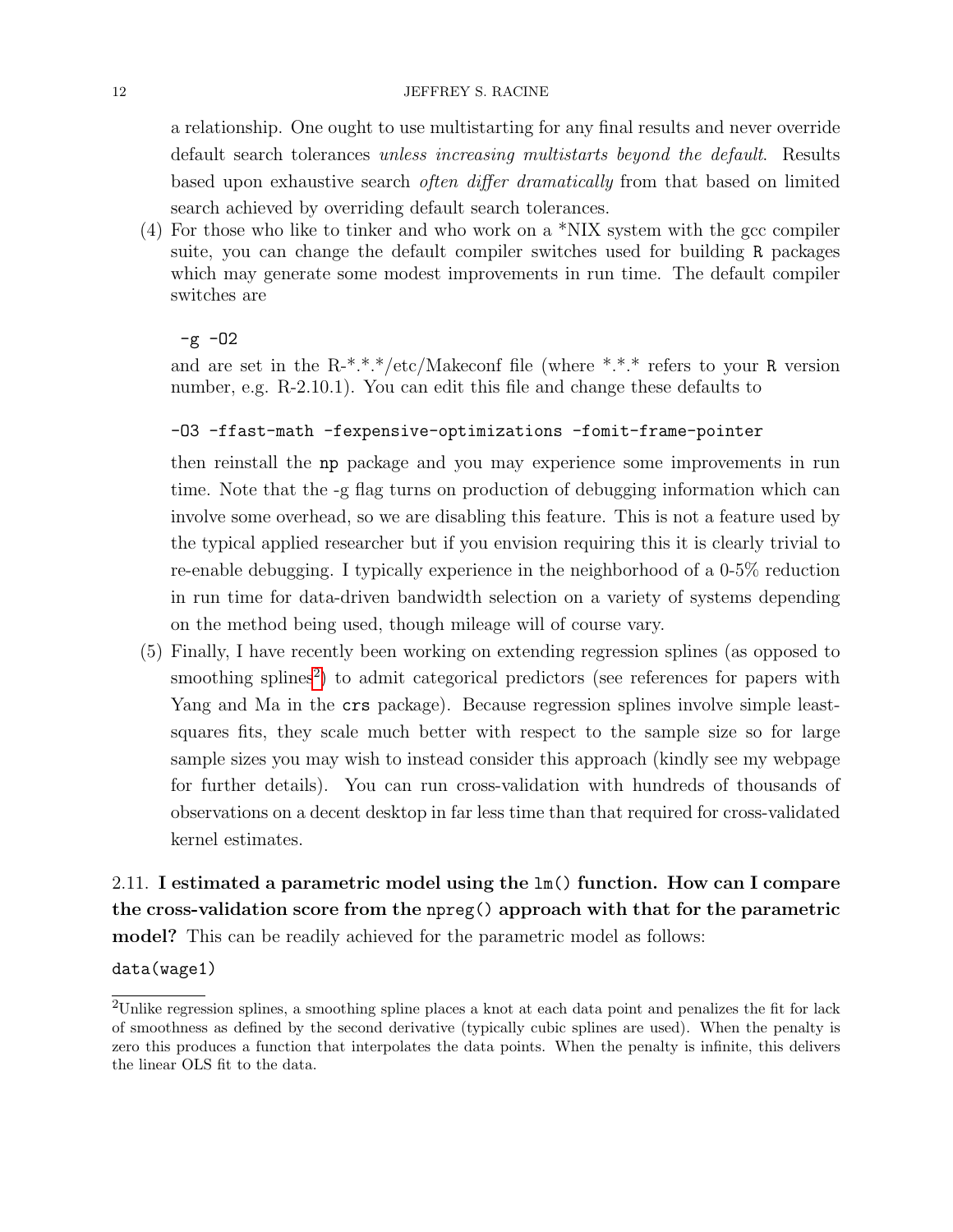```
model.lm <- lm(lwage ~ married + female + nonwhite + educ +
                       exper + tenure, data = wage1)
cv.lm <-mean(residuals(model.lm)^2/(1-hatvalues(model.lm))^2)
cv.lm
```
You can then compare  $cv \cdot \text{lm}$  with the cross-validation score for the naming object as follows: if your model is named foo (i.e. you ran something like foo  $\leq$  npreg(y<sup> $\lt x$ 1+x2))</sup> then summary(foo\$bws) will give you a summary of the model's bandwidth object (the value of the objective function is the cross-validation score), while foo\$bws\$fval will give you the function value, i.e. the value of the cross-validation function, provided that the model was estimated via least-squares cross-validation (default, bwmethod="cv.ls"). If the crossvalidation score is lower for one model, that indicates that the model possessing the lowest score is to be preferred.

<span id="page-12-0"></span>2.12. Where can I get some examples of R code for the np package in addition to the examples in the help files? Start R then type demo(package="np") and you will be presented with a list of demos for constrained estimation, inference, and so forth. To run one of these demos type, for example, demo(npregiv) (note that you must first install the rgl package to run this particular demo).

To find the location of a demo type system.file("demo","npregiv.R",package="np") for example, then you can take the source code for this demo and modify it for your particular application.

You can also find examples and illustrations at the 'Gallery' located at  $http://socserv.$ [mcmaster.ca/racinej/Gallery/Home.html](http://socserv.mcmaster.ca/racinej/Gallery/Home.html).

<span id="page-12-1"></span>2.13. Is there a way to figure out roughly how long cross-validation will take on a large sample? Certainly. You can run cross-validation on subsets of your data of increasing size and time each run, then estimate a double-log model of sample size on run time (run time can be approximated by a linear log-log model) and then use this to predict approximate run-time. The following example demonstrates this for a simple model, but you can modify it trivially for your data. Note that the larger is n.max the more accurate it will likely be. Note that we presume your data is in no particular order (if it is, you perhaps ought to shuffle it first). We plot the log-log model fit and prediction along with that expressed in hours.

```
## Set the upper bound (n.max > 100) for the sub-samples on which you
## will run cross-validation (perhaps n.max = 1000 (or 2000) ought to
## suffice). For your application, n will be your sample size
```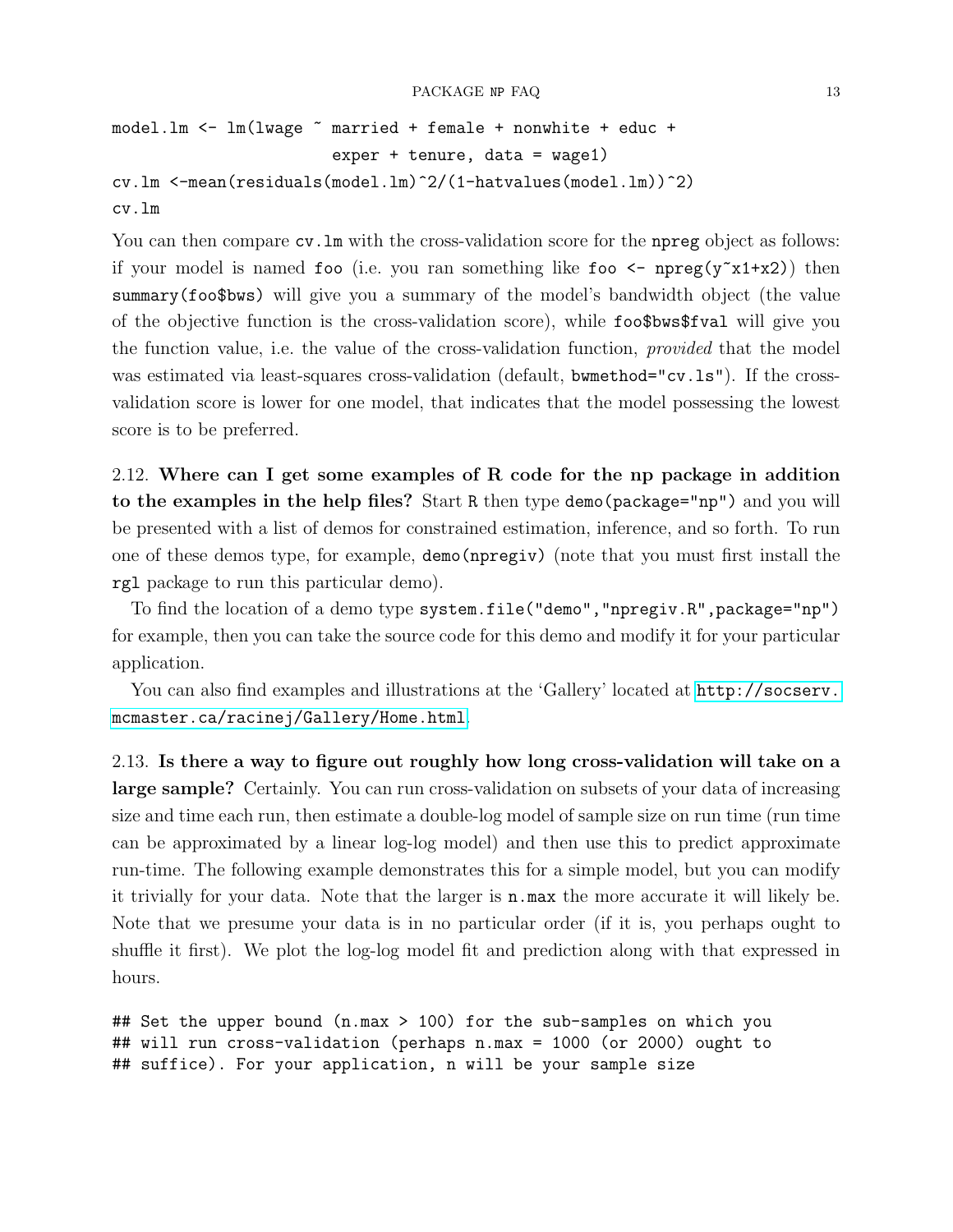```
n \le -2000n.max <- 1000
x \leftarrow runif(n)y \leftarrow 1 + x + \text{norm}(n)n.\text{seq} \leftarrow \text{seq}(100, n.\text{max}, \text{by=100})time.seq <- numeric(length(n.seq))
for(i in 1:length(n.seq)) {
  time.seq[i] \leq system.time(npregbw(y<sup>\alpha</sup>x, subset=seq(1:n.seq[i])))[3]
}
## Now fit a double-log model and generate/plot actual values plus
## prediction for n (i.e., approximate run time in hours)
log.time <- log(time.seq)
log.n \leftarrow log(n, seq)model <- lm(log.time~log.n)
n.\text{seq.}aug \leq c(n.\text{seq.}n)time.fcst <- exp(predict(model,newdata=data.frame(log.n=log(n.seq.aug))))
par(mfrow=c(2,1))plot(log(n.seq.aug),log(time.fcst),type="b",
     xlab="log(Sample Size)",
     ylab="log(Run Time)",
     main="Approximate Run Time (log seconds)")
plot(n.seq.aug,time.fcst/3600,type="b",
     xlab="Sample Size (n)",
     ylab="Hours",
     main="Approximate Run Time (hours)",
     sub=paste("Predicted run time for n =", n, "observations:",
     signif(time.fcst[length(time.fcst)]/3600, digits=2),
     "hours"))
```
<span id="page-13-0"></span>2.14. I need to apply a boundary correction for a univariate density estimate - how can I do this? You could do this using 'data-reflection' (see the description in [\[12,](#page-34-11) Page 30], as the following illustration demonstrates.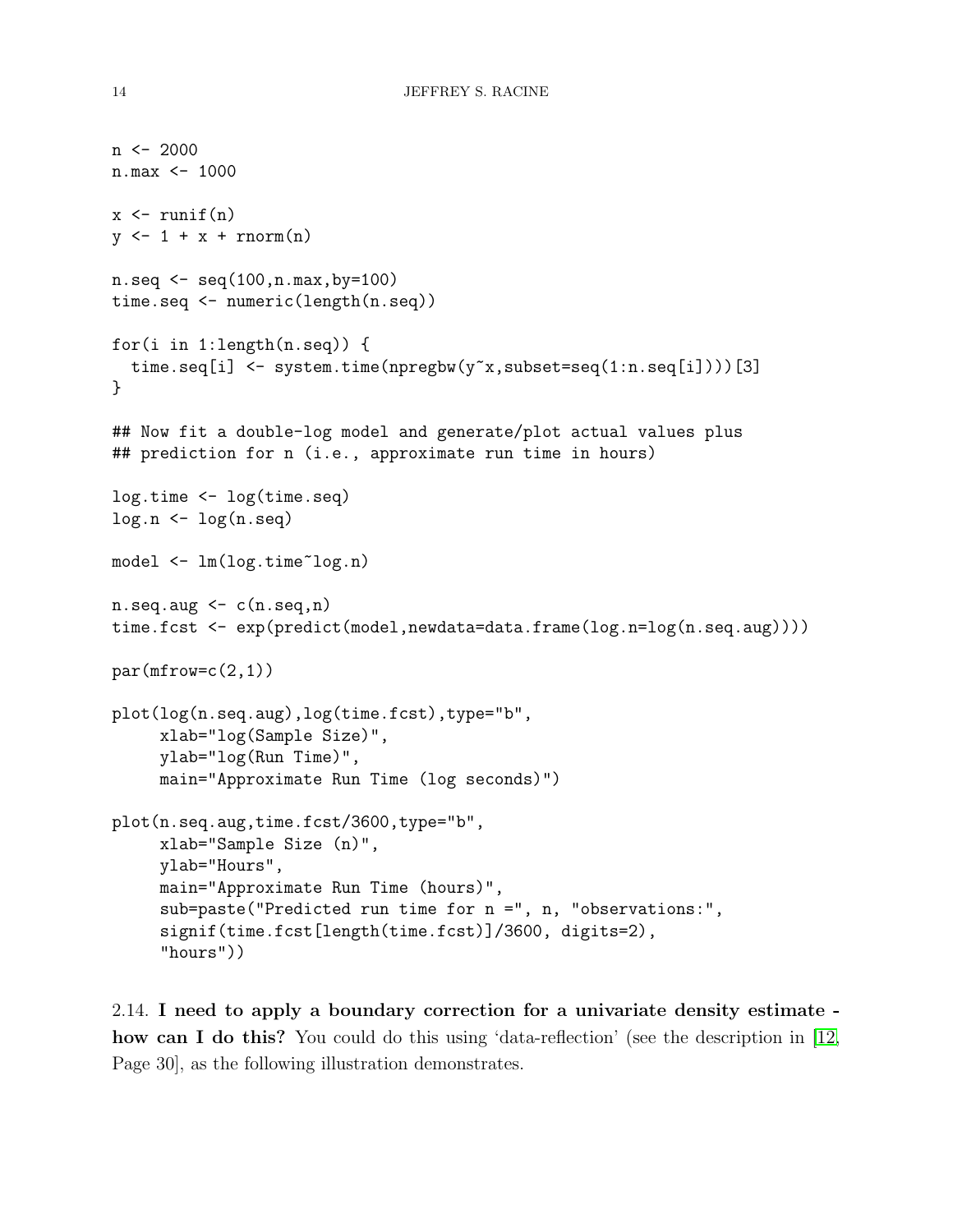```
## Use trees to speed up estimation
options(np.tree=TRUE)
## Generate data where there is an asymptote at the left boundary
set.seed(42)
n \le -10000x \leftarrow sort(rexp(n))## Compute the bandwidth for the original data
bw <- npudensbw(~x,ckertype="epanechnikov")
## Construct the standard (i.e. no boundary correction) kernel estimate
f.hat <- fitted(npudens(~x,bws=bw$bw,ckertype="epanechnikov"))
## Reflect the data, compute the reflected density then take the estimator which
## is 2 times the reflected density estimate for x \ge 0 (see Silverman (1986,
## page 30))
x.reflect \leftarrow c(x,-x)f.reflect <- npudens(~x.reflect,bws=bw$bw,ckertype="epanechnikov")
f.boundary <- 2*predict(f.reflect,newdata=data.frame(x.reflect=x))
## Plot the nonsmooth histogram, the standard estimator, then the
## boundary-corrected estimator
hist(x,breaks=100,lty=3,freq=FALSE,ylim=c(0,1),main="")
rug(x)lines(x,f.hat,col=1,lwd=2,lty=1)
lines(x,f.boundary,col=2,lwd=2,lty=2)
legend("topright",
       c("Standard Kernel Estimator (no boundary correction)",
         "Data-reflected Kernel Estimator (boundary correction)"),
```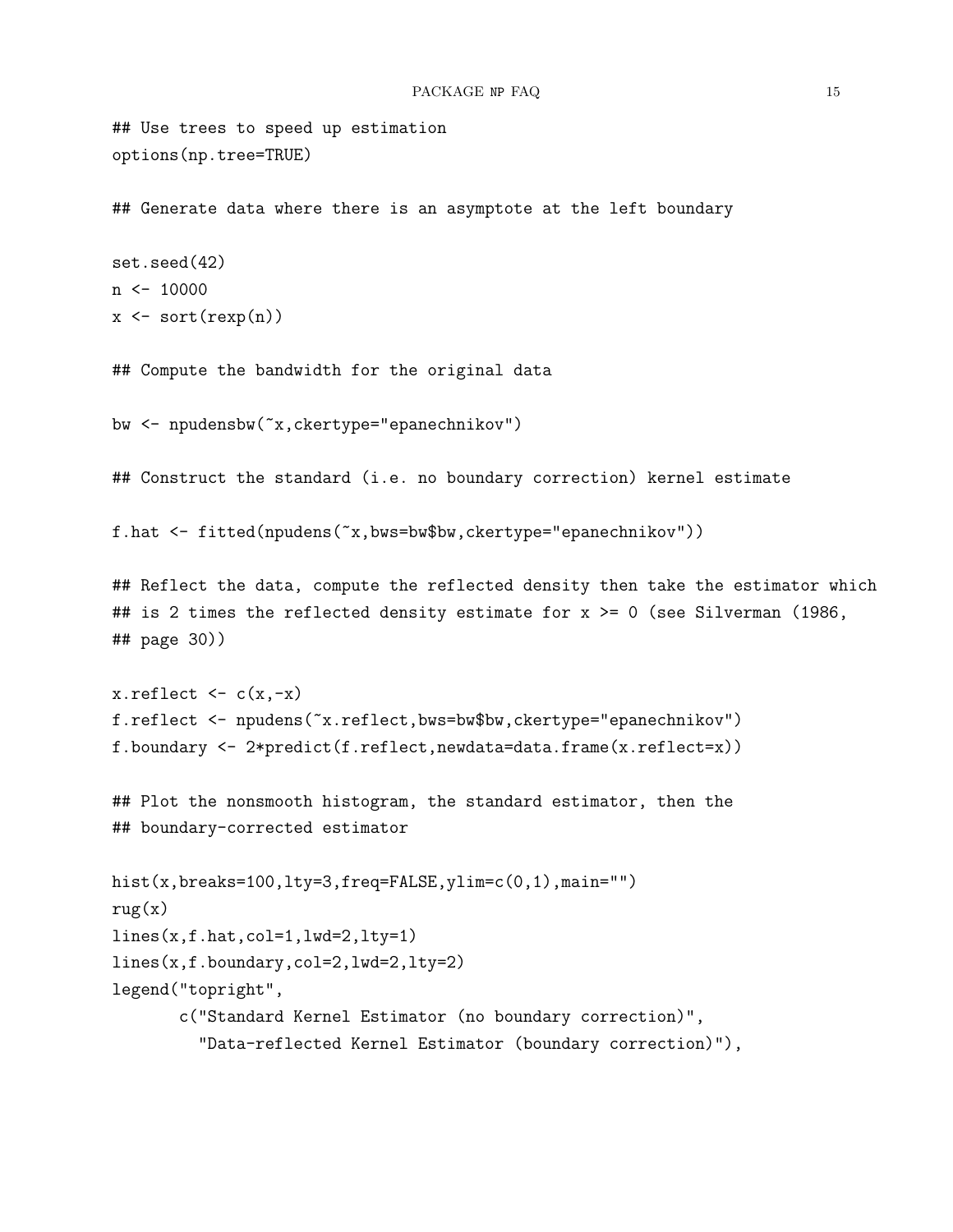$l$ ty= $1:2$ ,  $col=1:2$ ,  $b$ ty="n")

<span id="page-15-0"></span>2.15. I notice your density estimator supports manual bandwidths, the normalreference rule-of-thumb, likelihood cross-validation and least squares crossvalidation, but not plug-in rules. How can I use various plug-in rules for estimating a univariate density? For the univariate case this is straightforward as the default R installation supports a variety of univariate plug-in bandwidths (see ?bw.nrd for details). For example, bs.SJ computes the bandwidths outlined in

```
Sheather, S. J. and Jones, M. C. (1991) A reliable data-based
bandwidth selection method for kernel density estimation.
_Journal of the Royal Statistical Society series B_, *53*,
683-690.
```
Incorporating these univariate plug-in bandwidth selectors into the univariate density estimation routines in np is straightforward as the following code snippet demonstrates. They will certainly be faster than the likelihood and least-squares cross-validation approaches. Also, you may not wish the density estimate for all sample realizations, but rather for a shorter grid. The following example demonstrates both and is closer in spirit to the density() function in base R.

```
x \leftarrow \text{rnorm}(10000)xeval \leftarrow seq(min(x),max(x),length=100)f \leftarrow npudens(tdat=x,edat=xeval,bws=bw.SJ(x))
```
You might even be tempted to use these in the multivariate case via  $bws=c(bw.SJ(x1),bw.SJ(x2),...)$ though these would be optimal for univariate densities and most certainly not for a multivariate density. However, for exploratory purposes these may be of interest to some users.

<span id="page-15-1"></span>2.16. I wrote a program using np and it does not work as I expected. . . There exist a rather extensive set of examples contained in the docs. You can run these examples by typing example("npfunctionname") where npfunctionname is, say,  $w$ , as in example(" $w$ "). $^3$  $^3$ These examples all pass quality control and produce the expected results, so first see whether your problem fits into an existing example, and if not, carefully follow the examples listed in a given function for syntax issues etc.

<span id="page-15-2"></span> ${}^{3}$ For a listing of all routines in the np package type: library(help="np").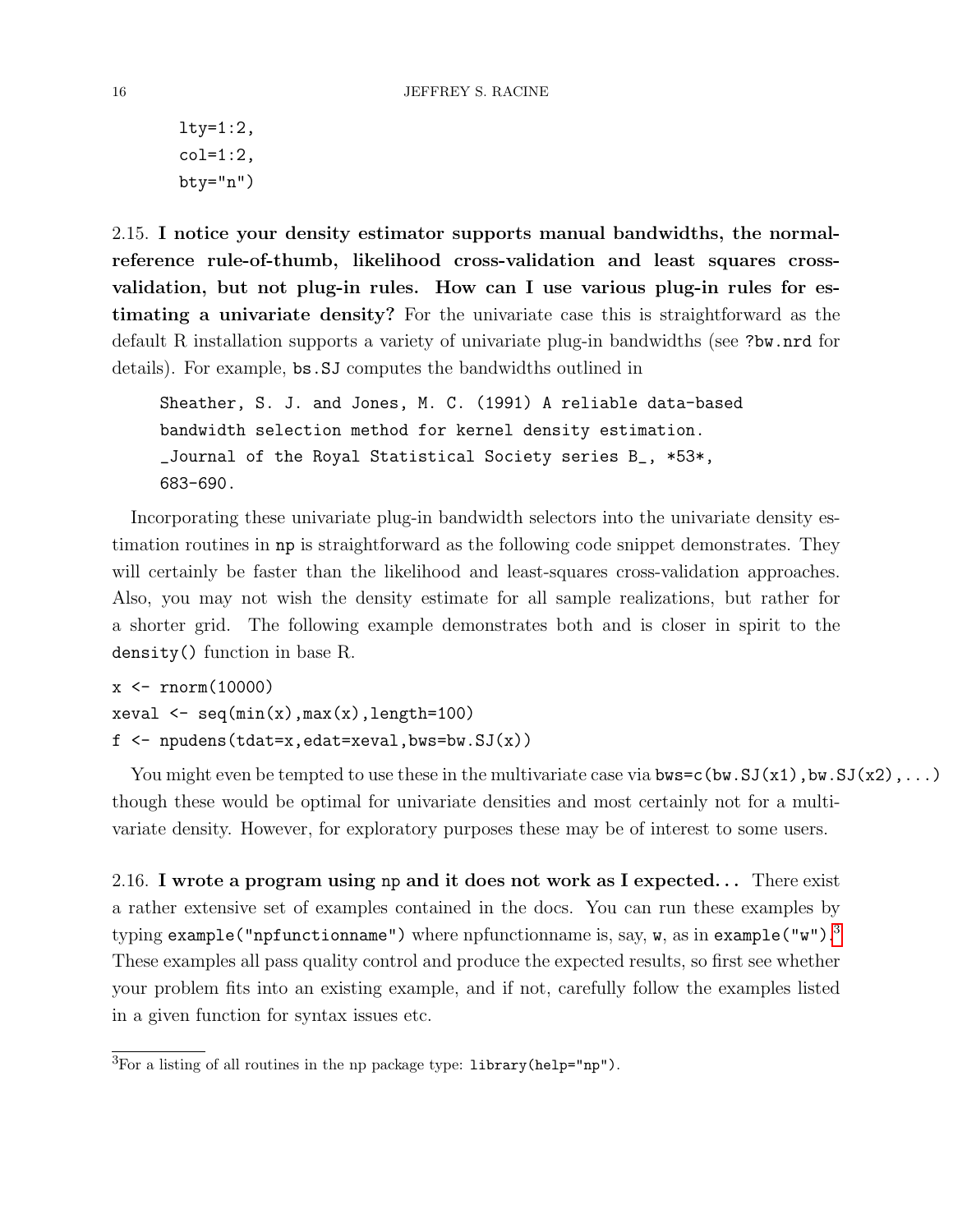#### PACKAGE NP FAQ 17

If you are convinced that the problem lies with np (there certainly will be undiscovered 'features', i.e., bugs), then kindly send me your code and data so that I can replicate and help resolve the issue.

<span id="page-16-0"></span>2.17. Under Mac OS X, when I run a command no progress is displayed... This should no longer occur for np versions 0.30-0 and up. For previous versions, this reflected a peculiarity of console input/output (I/O) under Mac OS X. Note, however, that if you run R in a terminal rather than Rgui you will get the full  $*NIX<sup>4</sup>$  $*NIX<sup>4</sup>$  $*NIX<sup>4</sup>$  experience.

But also note that there is a platform-independent interface that does not suffer from this limitation called 'RStudio' that you might prefer to existing interfaces ([http://www.](http://www.rstudio.org) [rstudio.org](http://www.rstudio.org)).

<span id="page-16-1"></span>2.18. When some routines are running under MS Windows, R appears to be 'not responding.' It appears that the program is not 'hung', rather is simply computing. The previous stand-alone program  $(N \n\odot)$  always displayed useful **information...** This should no longer occur for np versions  $0.30-0$  and up. For previous versions, this reflected a peculiarity of the R Windows GUI, and was not specific to the np package.

From the R Windows FAQ. . .

"When using Rgui the output to the console seems to be delayed. This is deliberate: the console output is buffered and re-written in chunks to be faster and less distracting. You can turn buffering off or on from the 'Misc' menu or the right-click menu: <Ctrl-W> toggles the setting."

<span id="page-16-2"></span>2.19. Some results take a while, and my MS Windows computer is sluggish while R is running... You can easily change the priority of your R job on the fly, just as you might under \*NIX. Pull up the task manager (<Ctrl>-<Alt>-<Del>), go to the process list, and find the process Rgui.exe (or R.exe if you are running Rterm), select this process by left clicking on it, then right clicking will bring up a menu, select Set priority, then change priority to low and hit  $<$ ok $>$ . For lengthy jobs this will make your life much smoother, and you can, say, run multiple jobs in low priority with no sluggishness whatsoever for your other applications (useful for queuing a number of long jobs). Alternatively, you could permanently change the default priority of R under MS Windows by modifying the properties of your R desktop icon.

<span id="page-16-3"></span> $4*NIX$  is often used to describe UNIX and other UNIX-like platforms (i.e., UNIX, BSD, and GNU/Linux distributions). I harbour strong preferences for \*NIX computing platforms.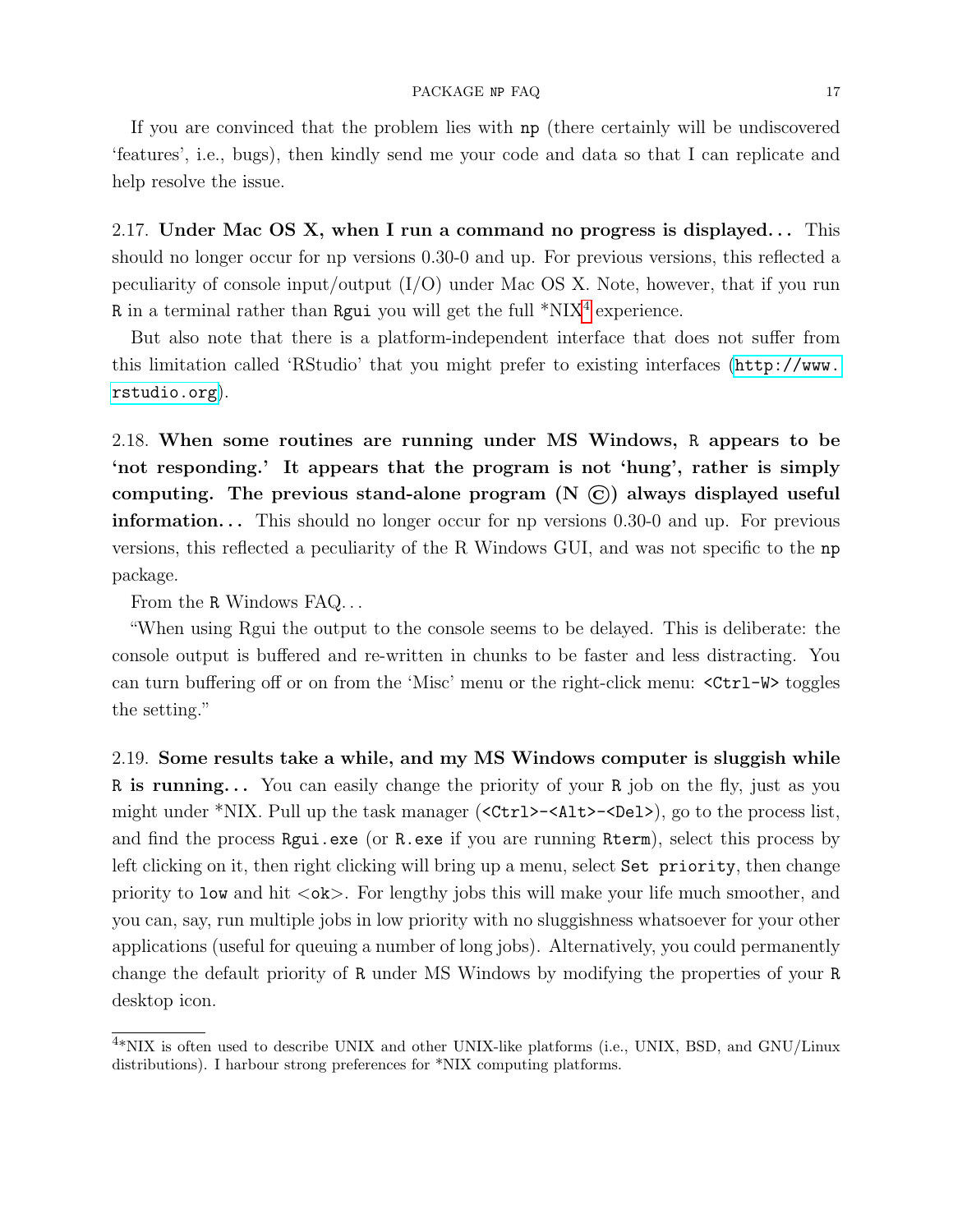#### 18 JEFFREY S. RACINE

<span id="page-17-0"></span>2.20. A variable must be cast as, say, a factor in order for np to recognize this as an unordered factor. How can I determine whether my data is already cast as a factor? Use the class() function. For example, define x <- factor(c("male","female")), then type  $class(x)$ .

<span id="page-17-1"></span>2.21. When I use plot() (npplot()) existing graphics windows are overwritten. How can I display multiple graphics plots in separate graphics windows so that I can see results from previous runs and compare that to my new run? Use the dev.new() command in between each call to plot(). This will leave the existing graphics window open and start a new one. The command dev. list() will list all graphics windows, and the command dev.set(integer.foo) will allow you to switch from one to another and overwrite existing graphics windows should you so choose.

Alternately, you can use RStudio (<http://www.rstudio.org>) where the plot window is such that previous plots can be recalled on the fly, resized, saved in various formats etc.

<span id="page-17-2"></span>2.22. Sometimes plot() fails to use my variable names... This should not occur unless you are using the data frame method and not naming your variables (e.g., you are doing something like data.frame(ordered(year))). To correct this, name your variables in the respective data frame, as in

```
data <- data.frame(year=ordered(year),gdp)
```
so that the ordered factor appears as 'year' and not 'ordered.year'

<span id="page-17-3"></span>2.23. Sometimes plot() appends my variable names with .ordered or .factor... See also [2.22](#page-17-2) above.

<span id="page-17-4"></span>2.24. I specify a variable as factor() or ordered() in a data frame, then call this when I conduct bandwidth selection. However, when I try to plot the resulting object, it complains with the following message: Error in eval(expr, envir, enclos) : object "variable" not found...

This arises because  $plot()$  (npplot()) tries to retrieve the variable from the environment but you have changed the definition when you called the bandwidth selection routine (e.g.,  $n$ pregbw $(y^{\sim}x,data=dataframe)$ ).

To correct this, simply call plot() with the argument data=dataframe where dataframe is the name of your data frame.

<span id="page-17-5"></span>2.25. My np code produces errors when I attempt to run it... First, it is good practice to name all arguments (see the docs for examples) as in npregbw(formula= $y^x$ x)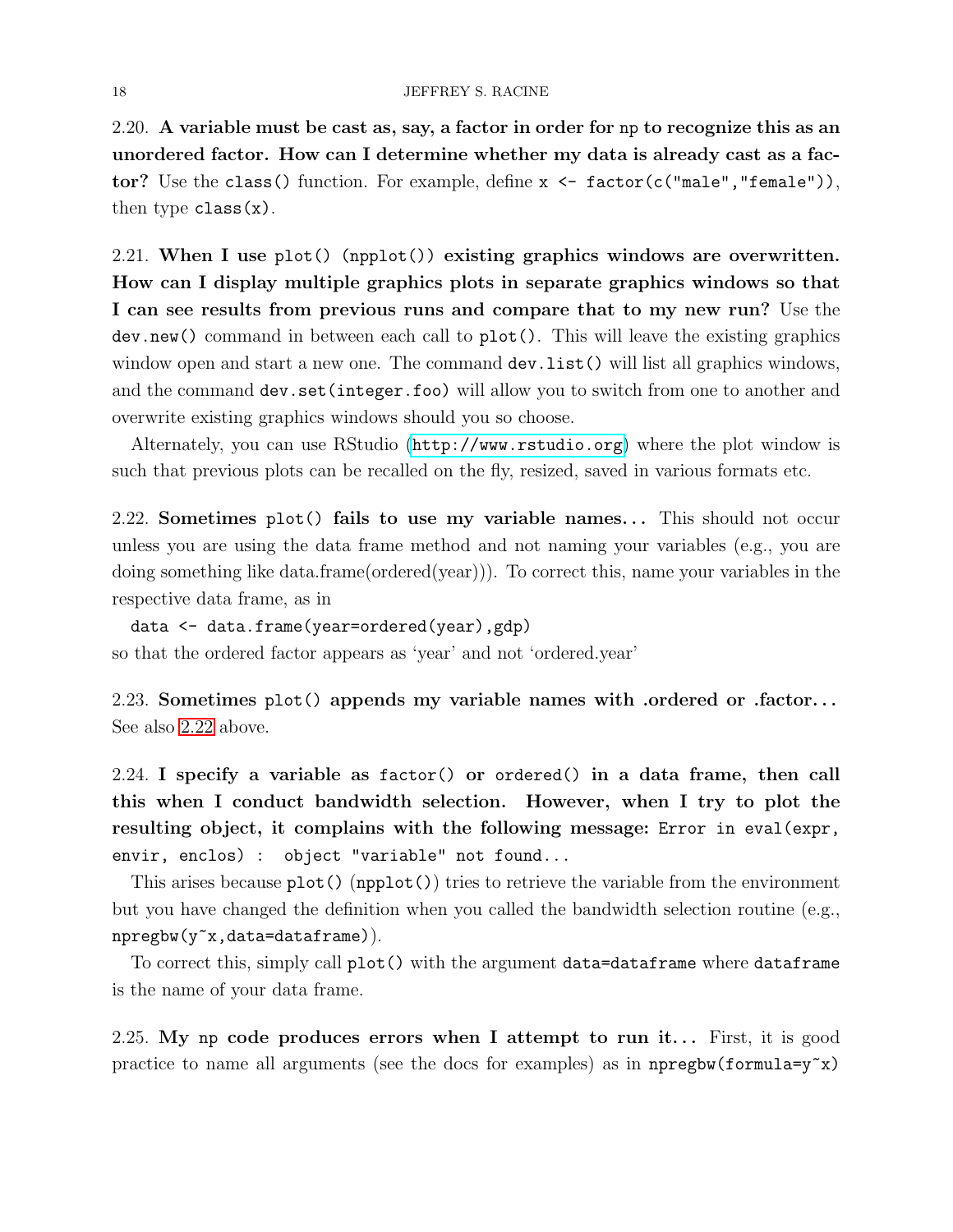(i.e., explicitly call formula for functions that use named formulas). This will help the code return a potentially helpful error message.

Next, follow the examples listed at the end of each function help page closely (i.e., ?npreg then scroll down to Examples:). See also [2.16](#page-15-1) above.

<span id="page-18-0"></span>2.26. I have (numeric) 0/1 dummy variable regressors in my parametric model. Can I just pass them to the np functions as I would in a parametric setting? In general, definitely not – you need to correctly classify each variable as type factor and treat it as one variable only. By way of example, suppose in your data you have created dummy variables for year, for example, dummy06 which equals 1 for 2006, 0 otherwise, dummy07 which equals 1 for 2007, 0 otherwise etc. We create these by habit for parametric models. But, the underlying variable is simply year, which equals 2006, 2007, and so forth.

In np (and R in general), you get to economize by just telling the function that the variable 'year' is ordered, as in ordered(year), where year is a vector containing elements 2006, 2007 etc. Of course, seasoned R users would appreciate that this is in fact the simple way to do it with a parametric model as well.

You would *never*, therefore, just pass dummy variables to an **np** function as you would for linear parametric models. The *only* exception is where you have only one  $0/1$  dummy for one variable, say 'sex', and in this case you still would have to enter this as factor(sex) so that the np function recognizes this as a factor (otherwise it would treat it as continuous and use a kernel function that is inappropriate for a factor).

## <span id="page-18-1"></span>2.27. I have a categorical variable, ignored the advice in items [2.20](#page-17-0) and [2.26,](#page-18-0) and R terminates with the following error.

\*\* Fatal Error in routine kernel\_bandwidth() \*\* variable 0 appears to be constant! \*\* Program terminated abnormally!

Presuming your variable is not in fact a constant (i.e., is not in fact a 'variable'), this can only occur in the case where a variable is 'pathological' in that it has IQR=0 but std>0 (see the section titled 'Changes from Version 0.30-1 to 0.30-2 [19-Apr-2009]' for further details). This should no longer occur for np versions 0.30-2 and up.

<span id="page-18-2"></span>2.28. Rgui appears to crash. There must be a bug in the program. Try running your code using the terminal (i.e., Rterm in Windows or R in a Mac OS X terminal) and see whether you get the message in item [2.27.](#page-18-1)

<span id="page-18-3"></span>2.29. Can I skip creating a bandwidth object and enter a bandwidth directly? Certainly, though I would advise doing so for exploratory data analysis only. For example, attach a dataset via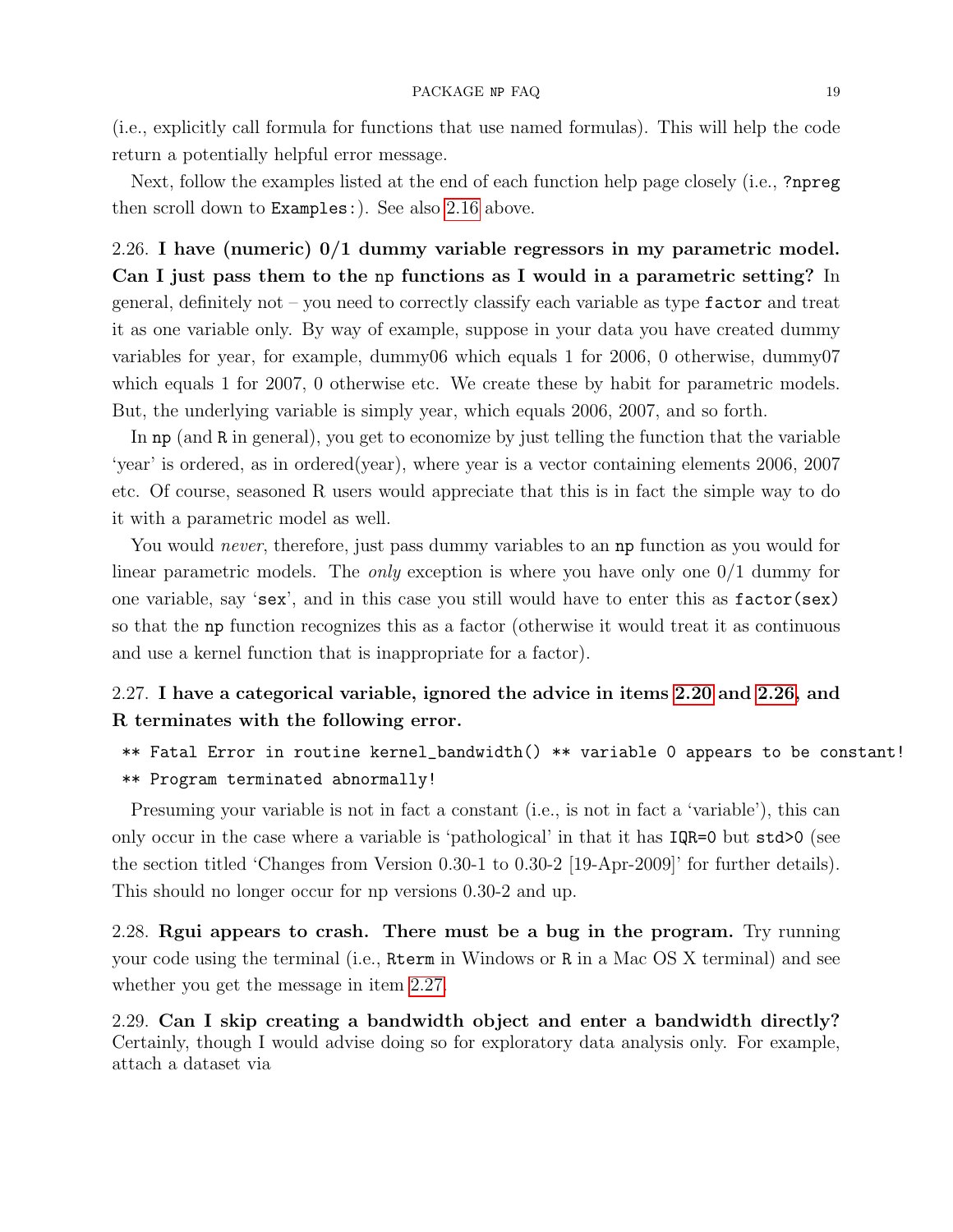```
data(cps71)
attach(cps71)
then enter, say,
```

```
plot(age,logwage,main="Manual Bandwidth Example")
lines(age,fitted(npreg(logwage~age,bws=1)),col="blue",lty=1)
lines(age,fitted(npreg(logwage~age,bws=2)),col="red",lty=2)
lines(age,fitted(npreg(logwage~age,bws=3)),col="green",lty=3)
legend(20,15,
       c("h=1", "h=2", "h=3"),
       col=c("blue","red","green"),
       lty=c(1,2,3)
```
to plot the local constant estimator with bandwidths of 1, 2, and 3 years. Note that the age variable is already sorted in this dataset. If your data is not sorted you will need to do so prior to plotting so that your lines command works properly. Or see [2.30](#page-19-0) below for a multivariate example.

<span id="page-19-0"></span>2.30. When I estimate my gradients and there are two or more covariates and then extract them with the gradients() function, they are not 'smooth', though if I plot a model with the gradients=TRUE option, they are. The gradients() function must be broken... The function  $plot() (npplot())$  plots 'partial' means and gradients. In other words, it plots  $x_1$  versus  $\hat{g}(x_1, \bar{x}_2)$  for the partial mean, where  $\bar{x}_2$  is, say, the median/modal value of  $x_2$ . It also plots  $x_1$  versus  $\partial \hat{g}(x_1, \bar{x}_2)/\partial x_1$  for the gradient. Note that we are controlling for the values of the other covariate(s). This is in effect what people expect when they play with linear parametric models of the form  $y = \beta_0 + \beta_1 x_1 + \beta_2 x_2 + \epsilon$ since, given the additive nature of the model,  $\partial y/\partial x_1 = \beta_1$  (i.e., does not vary with  $x_2$ ).

The example below shows how you could manually generate the partial gradients (and means) for your data where the sample realizations form the evaluation data for  $x_1$  (unlike npplot() which uses an evenly spaced grid). Note we use the function uocquantile() to generate a vector that holds  $x_2$  constant at is median/modal value (i.e., the 0.5 quantile) in the evaluation data. The function uocquantile() can compute quantiles for ordered, unordered, and continuous data (see ?uocquantile for details).

 $n \le -100$ 

```
x1 \leftarrow runif(n)x2 \leftarrow runif(n)y \leftarrow x1^2+x2^2 + \text{rnorm}(n, sd=.1)
```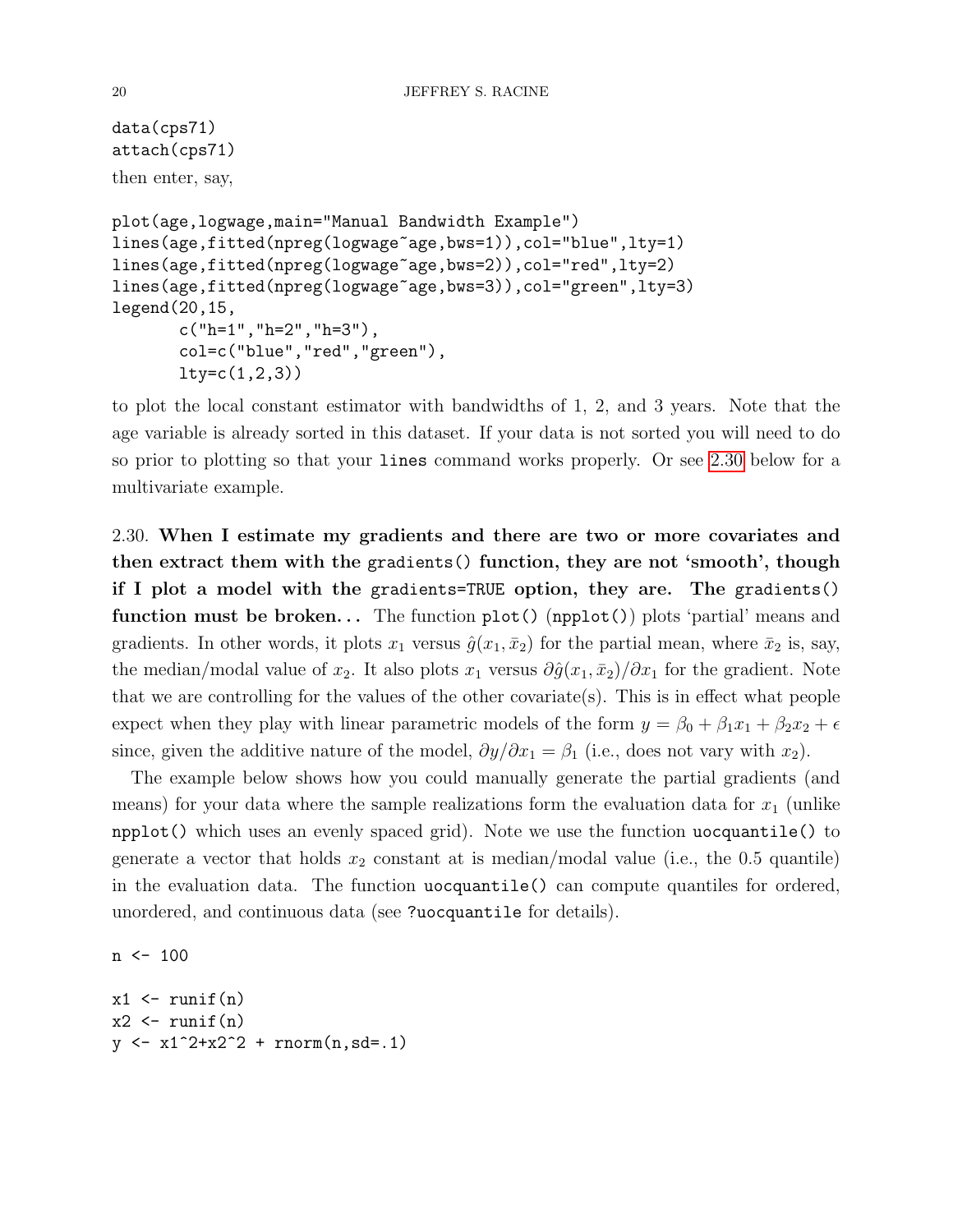```
data.train \leq data.frame(x1, x2, y)bw <- npregbw(y~x1+x2,
              data=data.train,
              regtype="ll",
              bwmethod="cv.aic")
data.eval \leq data.frame(x1 = sort(x1),
                    x2 = rep(uocquantile(x2, .5), n))model <- npreg(bws=bw,
               data=data.train,
               newdata=data.eval,
               gradients=TRUE)
```

```
plot(data.eval[,1],model$grad[,1],xlab="X1",ylab="Gradient",type="l")
```
Note that this uses the sorted sample realizations for x1 which is perfectly acceptable. If you want to mimic plot() exactly you will see that by default plot uses a grid of equally spaced values of length neval=50 as per below. Both are perfectly acceptable and the point is they control for the level of the non-axis variables.

```
data.eval \leq data.frame(x1 = seq(min(x1), max(x1), length=50),
                          x2 = rep(uocquantile(x2, .5), 50))
```
<span id="page-20-0"></span>2.31. I use  $plot()$  (npplot()) to plot, say, a density and the resulting plot looks like an inverted density rather than a density... This can occur when the datadriven bandwidth is dramatically undersmoothed. Data-driven (i.e., automatic) bandwidth selection procedures are not guaranteed always to produce good results due to perhaps the presence of outliers or the rounding/discretization of continuous data, among others. By default, npplot() takes the two extremes of the data (minimum, maximum i.e., actual data points) then creates an equally spaced grid of evaluation data (i.e., not actual data points in general) and computes the density for these points. Since the bandwidth is extremely small, the density estimate at these evaluation points is correctly zero, while those for the sample realizations (in this case only two, the min and max) are non-zero, hence we get two peaks at the edges of the plot and a flat bowl equal to zero everywhere else.

This can also happen when your data is heavily discretized and you treat it as continuous. In such cases, treating the data as ordered may result in more sensible estimates.

<span id="page-20-1"></span>2.32. Can npksum() compute analytical derivatives with respect to a continuous variable? As of version 0.20-0 and up, yes it can, using the operator = "derivative"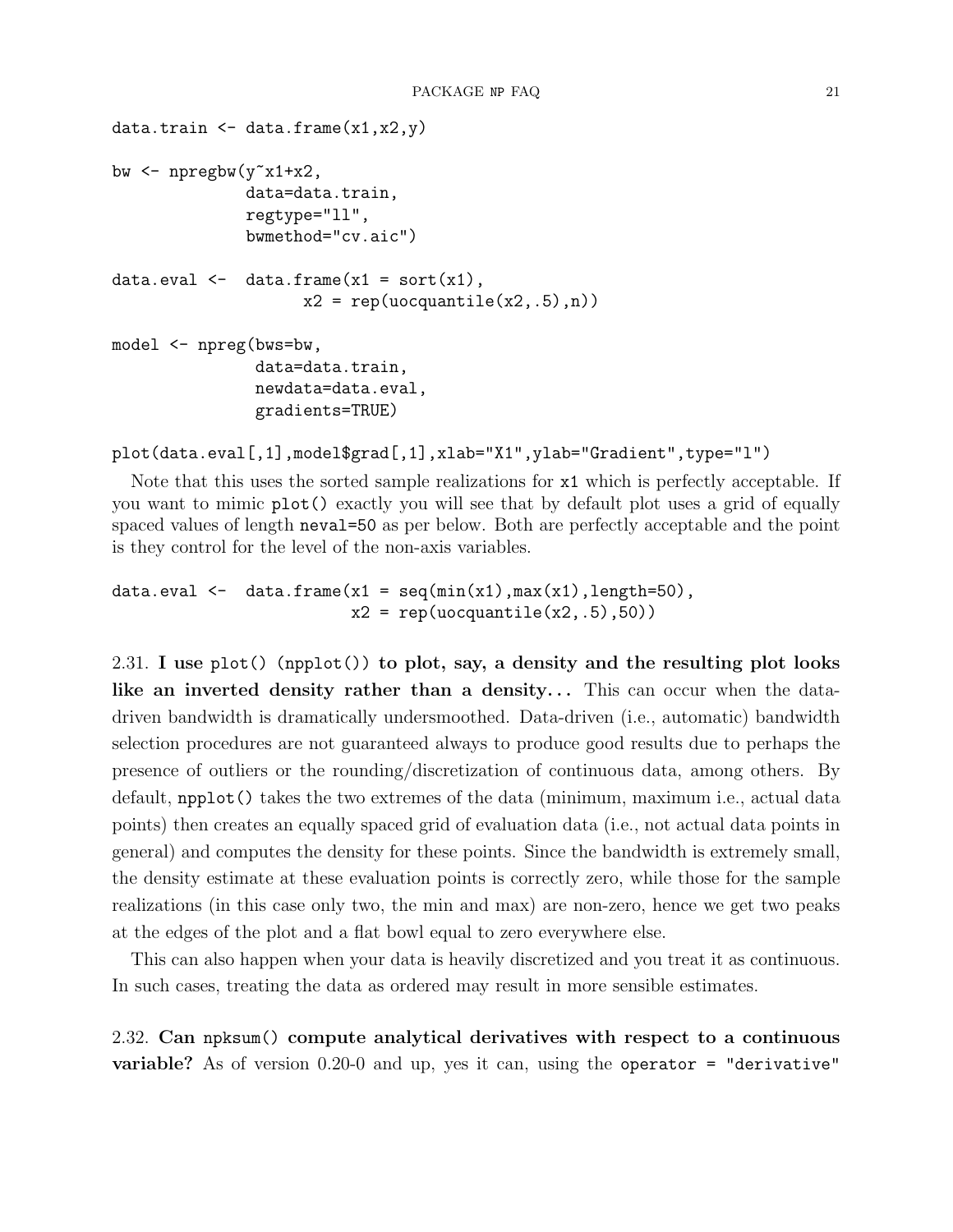argument, which is put to its paces in the following code snippet (this supports multiple arguments including "integral" and "convolution" in addition to "normal", the default).

```
Z <- seq(-2.23,2.23,length=100)
Zc <- seq(-4.47,4.47,length=100)
par(mfrow=c(2,2))plot(Z,main="Kernel",ylab="K()",npksum(txdat=0,exdat=Z,bws=1,
         ckertype="epanechnikov",ckerorder=2,operator="normal")$ksum,
         col="blue",type="l")
plot(Z,main="Kernel Derivative",ylab="K()",npksum(txdat=0,exdat=Z,bws=1,
         ckertype="epanechnikov",ckerorder=2,operator="derivative")$ksum,
         col="blue",type="l")
plot(Z,main="Kernel Integral",ylab="K()",npksum(txdat=0,exdat=Z,bws=1,
         ckertype="epanechnikov",ckerorder=2,operator="integral")$ksum,
         col="blue",type="l")
plot(Zc,main="Kernel Convolution",ylab="K()",npksum(txdat=0,exdat=Zc,bws=1,
         ckertype="epanechnikov",ckerorder=2,operator="convolution")$ksum,
         col="blue",type="l")
```
An alternative to computing analytical derivatives is to compute them numerically using finite-differences. One simply computes the kernel sum evaluating the sum with variable  $j$ set at  $x_i - h_i/2$  and calls this, say,  $ksum_{i1}$ , then again set at  $x_i + h_i/2$  and call this  $ksum_i 2$ , then compute  $\nabla = (ksum_{j2} - ksum_{j1})/h_j$ . This method has been used for both theoretical and applied work and produces consistent estimates of the derivatives, as of course do the analytical derivatives, providing that  $h \to 0$  as  $n \to \infty$  (which will not be the case in some settings, i.e., in the presence of irrelevant covariates and so forth). The following example provides a simple demonstration. See [2.30](#page-19-0) above for multivariate partial regression when using this method.

## In this example we consider the local constant estimator computed ## using npksum, and then use npksum to compute numerical derivatives ## using finite-difference methods, then finally compare them with the ## analytical ones.

data(cps71) attach(cps71)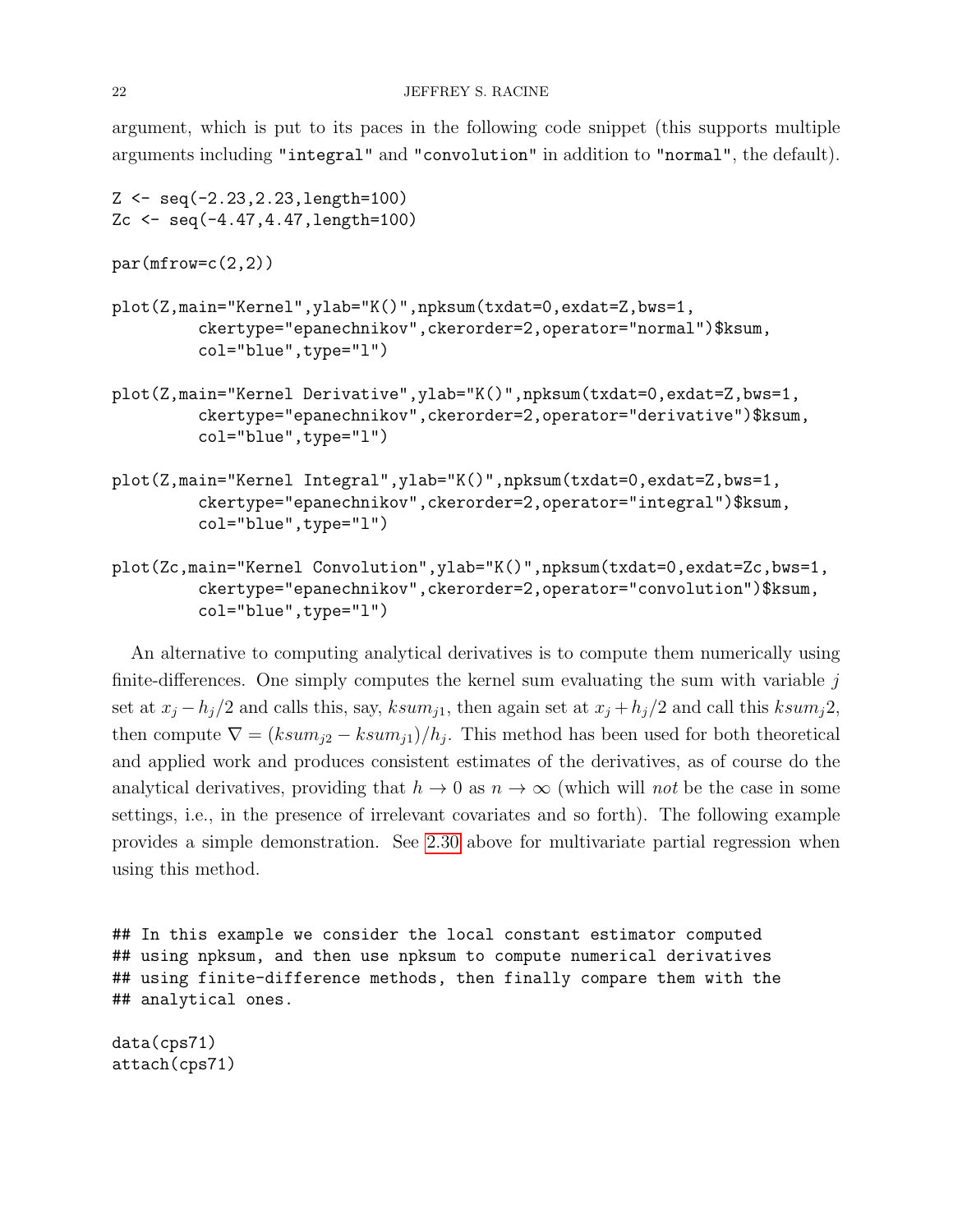```
## Grab the cross-validated bandwidth
bw <- npregbw(logwage~age)
h \leq - bw$bw[1]
## Evaluate the local constant regression at x-h/2, x+h/2...
ksum.1 <- npksum(txdat=age, exdat=age-h/2,tydat=logwage,bws=bw)$ksum/
 npksum(txdat=age,exdat=age-h/2,bws=bw)$ksum
ksum.2 <- npksum(txdat=age, exdat=age+h/2,tydat=logwage,bws=bw)$ksum/
 npksum(txdat=age,exdat=age+h/2,bws=bw)$ksum
## Compute the numerical gradient...
grad.numerical <- (ksum.2-ksum.1)/h
## Compare with the analytical gradient...
grad.analytical <- gradients(npreg(bws=bw,gradient=TRUE))
## Plot the resulting estimates...
plot(age,grad.numerical,type="l",col="blue",lty=1,ylab="gradient")
lines(age,grad.analytical,type="l",col="red",lty=2)
```

```
legend(20,-0.05,c("Numerical","Analytic"),col=c("blue","red"),lty=c(1,2))
```
<span id="page-22-0"></span>2.33. Can I use the npcmstest() function that implements the consistent test for correct specification of parametric regression models as described in Hsiao, Li, & Racine (2007) [\[6\]](#page-34-0) to test for correct specification of the semiparametric partially linear model? As Brennan Thompson points out, yes, you can.

To test a parametric linear specification against a semiparametric partially linear alternative, i.e.,

$$
H_0: y = X'\beta + Z'\gamma + u
$$
  

$$
H_1: y = X'\beta + g(Z) + u,
$$

you could use npcmstest() as follows:

```
lmodel <- lm(y~X+Z,y=TRUE,x=TRUE)
uhat <- resid(lmodel)
npcmstest(xdat=Z,ydat=uhat,model=lmodel)
```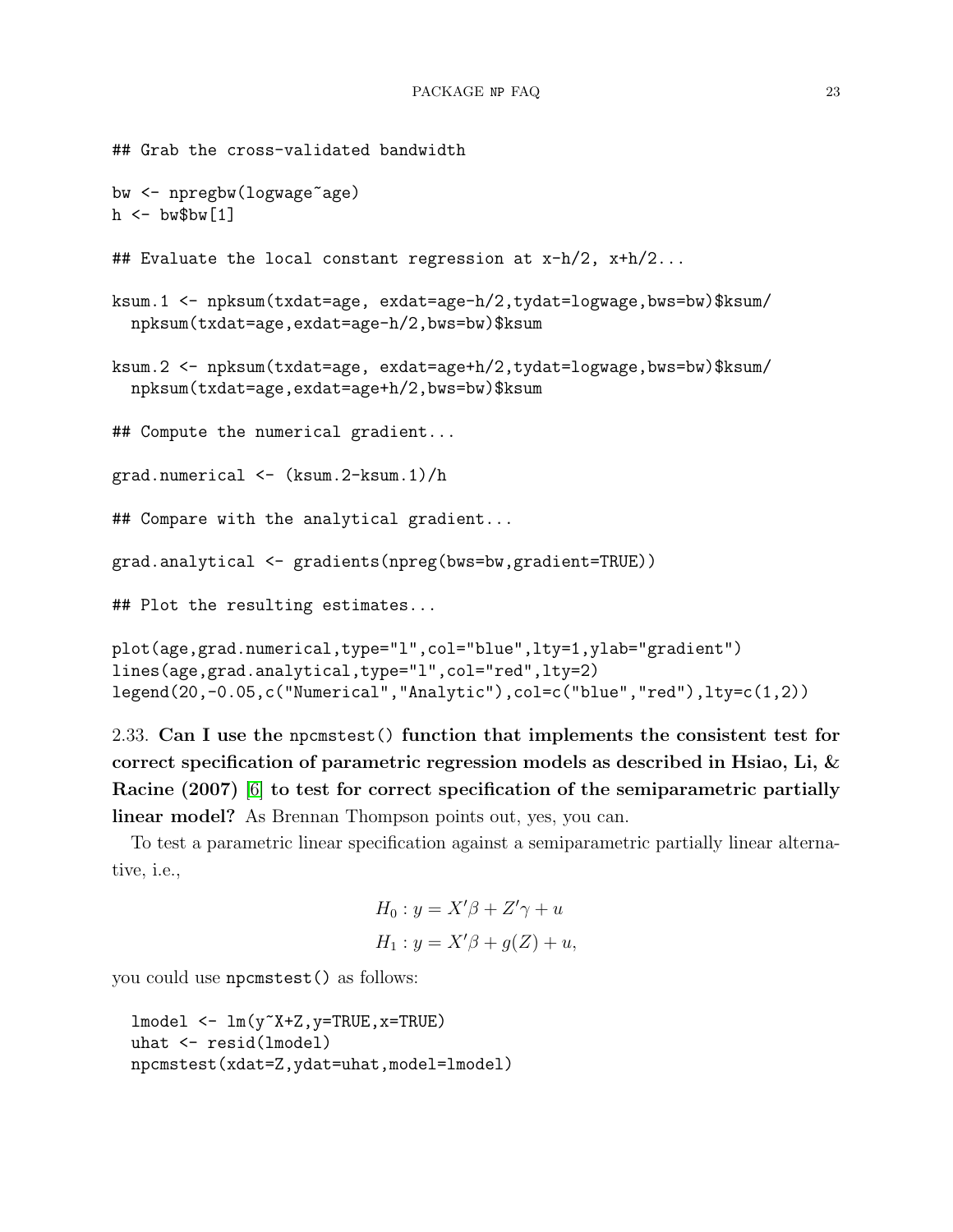#### 24 JEFFREY S. RACINE

A slightly better way (as discussed in Li & Wang (1998) [\[8\]](#page-34-12)) would be to use a 'mixed' residual, i.e.,  $\hat{u}_i = y_i - X'_i \tilde{\beta} - Z'_i \hat{\gamma}$  in the test, where  $\tilde{\beta}$  is the semiparametric estimator of  $\beta$ (based on the semiparametric partially linear model), and  $\hat{\gamma}$  is the OLS estimator of  $\gamma$  based on the linear model. This could lead to potential power gains due to the improved efficiency of  $\beta$  under the alternative.

# <span id="page-23-0"></span>2.34. I am using npcmstest() on a glm() object (the document says glm() objects are supported and I am estimating a Logit model) but it returns an error saying.

Error in eval(expr, envir, enclos) : y values must be  $0 \le y \le 1$ .

npcmstest() supports conditional mean models with continuous outcomes (glm() objects are supported so that models that are nonlinear in parameters can be estimated). The test is based on residual bootstrapping to generate resamples for  $Y$ . In particular, a resample for the residual vector  $(\hat{\epsilon}^*)$  is added to the models' fit (i.e.,  $Y^* = \hat{Y} + \hat{\epsilon}^*$ ) to generate a resample under the null. This excludes binary outcome models and the like because you would have generated a resample for Y that no longer contains zeros and ones, hence the error message.

Note that npcmstest supports regression objects generated by lm and uses features specific to objects of type lm hence if you attempt to pass objects of a different type the function cannot be expected to work.

<span id="page-23-1"></span>2.35. I want to plot the kernel function itself. How can I do this? Use the npksum() function and switch the evaluation and training roles as in the following example that plots the 2nd, 4th, 6th and 8th order Epanechnikov kernels.

```
Z \leftarrow \text{seq}(-\text{sqrt}(5), \text{sqrt}(5), \text{length}=100)par(mfrow=c(2,2))plot(Z,ylab="kernel",npksum(txdat=0,exdat=Z,bws=1,ckertype="epanechnikov",
ckerorder=2)$ksum,type="l",main="Epanechnikov [order = 2]")
plot(Z,ylab="kernel",npksum(txdat=0,exdat=Z,bws=1,ckertype="epanechnikov",
ckerorder=4)$ksum,type="l",main="Epanechnikov [order = 4]")
plot(Z,ylab="kernel",npksum(txdat=0,exdat=Z,bws=1,ckertype="epanechnikov",
ckerorder=6)$ksum,type="l",main="Epanechnikov [order = 6]")
plot(Z,ylab="kernel",npksum(txdat=0,exdat=Z,bws=1,ckertype="epanechnikov",
ckerorder=8)$ksum,type="l",main="Epanechnikov [order = 8]")
```
<span id="page-23-2"></span>2.36. In version 0.20-0 and up I can 'combine' steps such as bandwidth selection and estimation. But when I do summary(model) I don't get the same summary that I would get from, say, summary(bw) and then summary(model). How do I get bandwidth object summaries when combining steps? Don't worry, the bandwidth object exists when you do the combined steps and is easily accessed via summary(model\$bws) or extracted via bw <- model\$bws where model is the name of your model.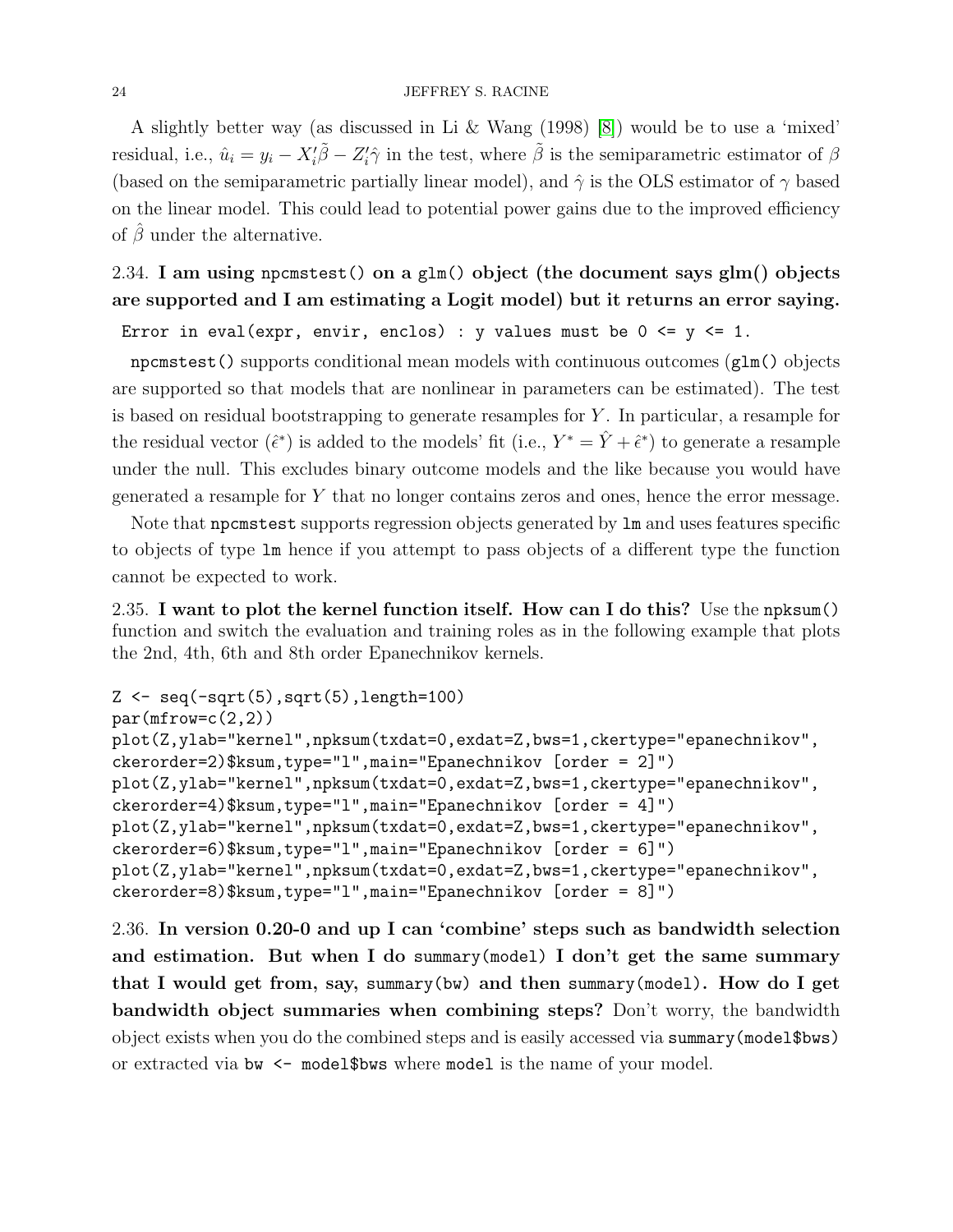<span id="page-24-0"></span>2.37. I estimated a semiparametric index model via model  $\leq$  npindex(y<sup> $\sim$ </sup>x1+x2) but se(model) returns NULL. .

Perhaps you want vcov(model) instead (i.e., the asymptotic variance-covariance matrix)? This is supported as of version 0.40-1 provided that you set gradients=TRUE as the following snippet demonstrates:

```
set.seed(42)
n \le -250x1 \leftarrow \text{runif}(n, \text{min}=-1, \text{max}=1)x2 \leftarrow runif(n, min=-1, max=1)y \leftarrow ifelse(x1 + x2 + rnorm(n) > 0, 1, 0)
## Note that the first element of the vector beta is normalized to one
## for identification purposes hence the first row and column of the
## covariance matrix will contain zeros.
model <- npindex(y~x1+x2, method="kleinspady", gradients=TRUE)
vcov(model)
Z \leftarrow coef(model)[-1]/sqrt(diag(vcov(model)))[-1]
Z
```
Note that, alternatively, you can get robust bootstrapped standard errors for the estimated model and gradients by adding the argument errors=TRUE to your call to npindex so that se(model) returns the vector of standard errors for the estimated conditional mean where model is the name of your model. Note that model\$merr will contain the standard errors returned by se(model) while model\$gerr will return the matrix of standard errors for the gradients *provided* you have set gradients=TRUE (furthermore, model\$mean.grad and model\$mean.gerr will give the average derivative and its bootstrapped standard errors). See the documentation of npindex for further details. The following code snippet demonstrates how one could do this for a simulated dataset.

```
n \le -100x1 \leftarrow \text{runif}(n, \text{min}=-1, \text{max}=1)x2 \leftarrow \text{runif}(n, \text{min}=-1, \text{max}=1)y \leftarrow x1 - x2 + \text{norm}(n)bw <- npindexbw(formula=y~x1+x2)
model <- npindex(bws=bw,errors=TRUE,gradients=TRUE)
se.mean <- model$merr
```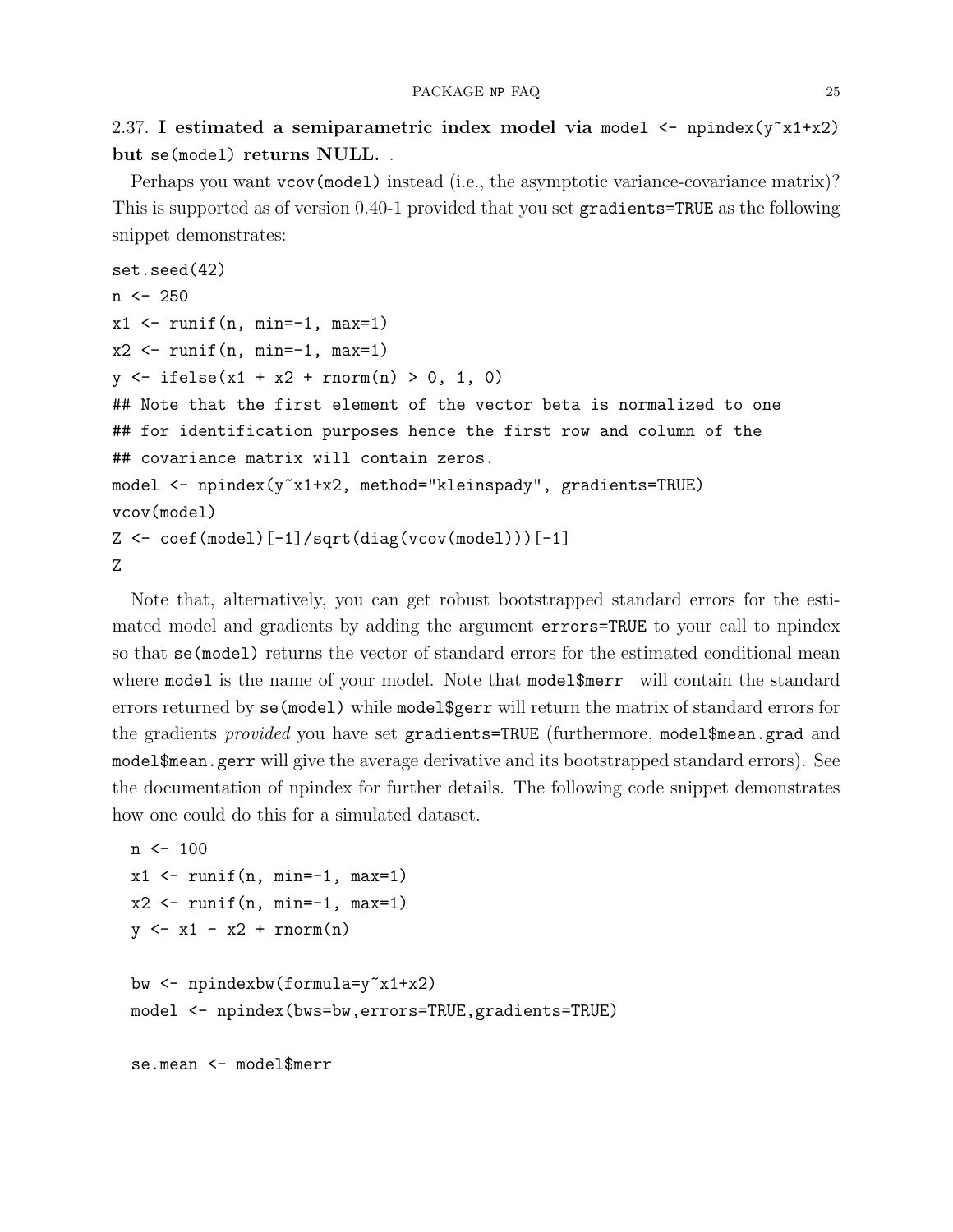se.grad <- model\$gerr

<span id="page-25-0"></span>2.38. How do I interpret gradients from the conditional density estimator? If you plot a conditional density  $f(y|x)$  when x is a scalar, with gradients, by default you will get the following:

- (1) A plot of  $\partial f(y = \text{median}|x)/\partial x$  (admittedly not the most useful plot). (If y is discrete the only difference is that you get a plot of  $\partial f(y = \text{(unconditional)} \text{ model } x)/\partial x)$ .
- (2) A plot of  $\partial f(y|x) = \text{median} / \partial x$ .

If  $x$  is multivariate (for example, 2D) you get:

- (1) A plot of  $\partial f(y)$  = median $|x_1, x_2|$  = median) $/\partial x_1$
- (2) A plot of  $\partial f(y)$  = median $|x_1, x_2|$  = median) $\partial x_2$
- (3) A plot of  $\partial f(y) = \text{median}|x_1| = \text{median}(x_1, x_2)/\partial x_1$
- (4) A plot of  $\partial f(y) = \text{median}|x_1| = \text{median}(x_1, x_2)/\partial x_2$
- (5) A plot of  $\partial f(y|x) = \text{median}, x^2 = \text{median}/\partial x_1$
- (6) A plot of  $\partial f(y|x) = \text{median}, x^2 = \text{median}/\partial x_2$

<span id="page-25-1"></span>2.39. When I run R in batch mode via R CMD BATCH filename.R unwanted status messages (e.g., "'Multistart 1 of 10"') crowd out desired output. How can I turn off these unwanted status messages? After loading the np library add the line options(np.messages=FALSE) and all such messages will be disabled.

<span id="page-25-2"></span>2.40. I am getting an 'unable to allocate...' message after repeatedly interrupting large jobs. Repeated interruption of large jobs can reduce available memory under R. This occurs because memory is allocated dynamically, and memory that has been allocated is not freed when you interrupt the job (the routine will clean up after itself only if it is allowed to complete all computations - when you interrupt you never reach the point in the code where the memory is freed). If this becomes an issue simply restart R (i.e., exit then run a fresh R session).

<span id="page-25-3"></span>2.41. I have a large number of variables, and when using the formula interface I get an error message stating 'invoked with improper formula'. I have double checked and everything looks fine. Furthermore, it works fine with the data frame interface. The issue is that converting formulas into character strings in R appears to be limited to 500 characters. We are not aware of a simple workaround so we simply advise that you use the data frame interface when this occurs.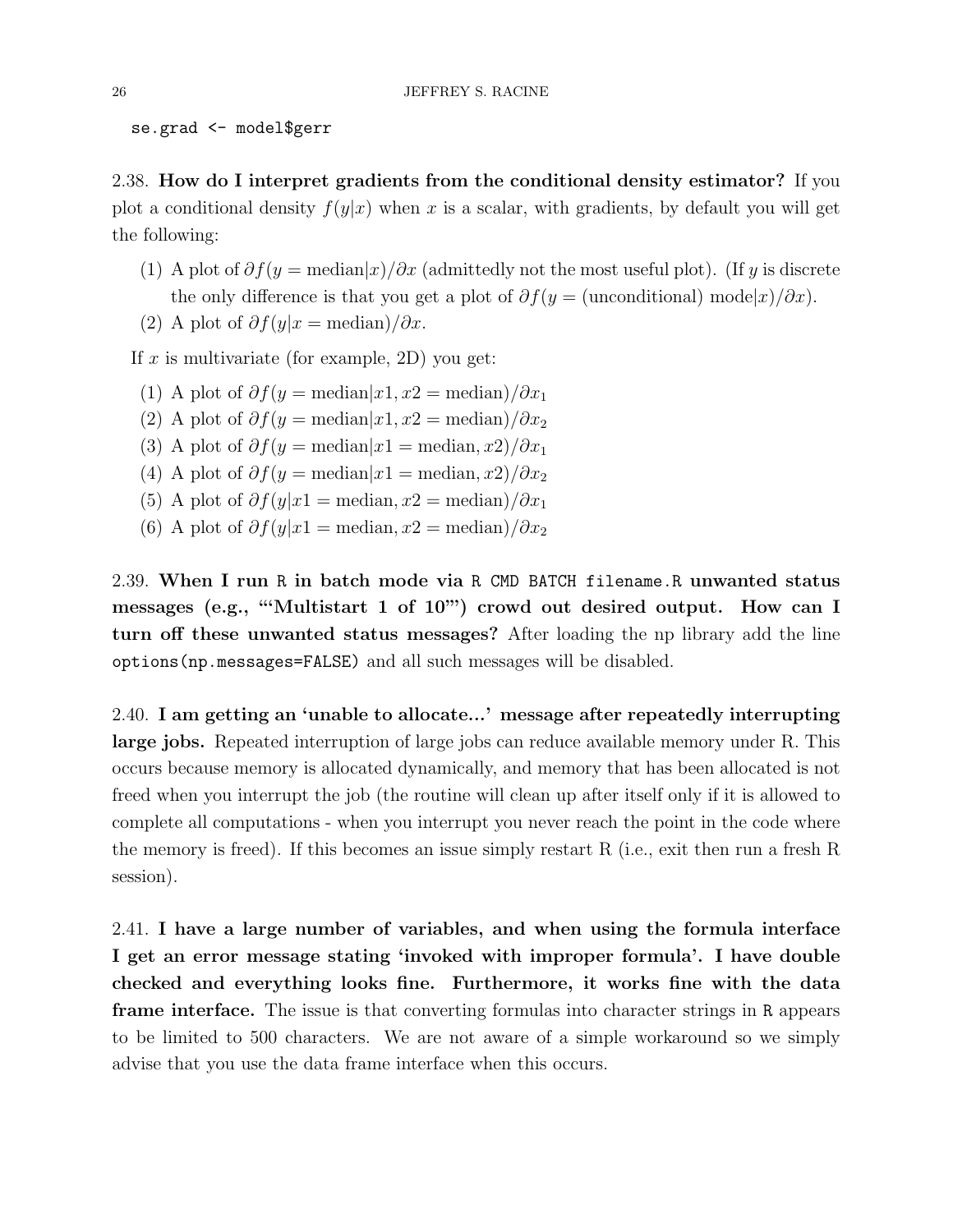<span id="page-26-0"></span>2.42. How can I estimate additive semiparametric models? Generalized additive semiparametric models (see Hastie and Tibshirani (1990) [\[4\]](#page-34-13)) are implemented in the gam package (though they do not support categorical variables). The gam package function gam() (the mgcv package also contains a similar function by the same name) uses iteratively reweighted least squares and either smoothing splines  $(s(\cdot))$  or local polynomial regression fitting ('loess', lo(.), with default manual 'span' of 0.75, the parameter which controls the degree of smoothing). The following code snippet demonstrates the capabilities of the gam() function via the wage1 dataset included in the np packages using three numeric regressors.

```
library(gam)
data(wage1)
attach(wage1)
model.gam <- gam(lwage~s(educ)+s(exper)+s(tenure))
par(mfrow=c(2,2))plot(model.gam,se=T)
detach(wage1)
```
The mgcv package also has an implementation of generalized additive models via the identical function name, gam(). The biggest difference is that this uses generalized cross validation to select the 'span' (rather than manually) hence the degree of smoothing becomes part of the method (as is the case for all functions in the np package). The following code snippet demonstrates the mgcv implementation of the gam() function.

```
library(mgcv)
data(wage1)
attach(wage1)
model.gam <- gam(lwage~s(educ)+s(exper)+s(tenure))
par(mfrow=c(2,2))plot(model.gam,se=T)
detach(wage1)
```
<span id="page-26-1"></span>2.43. I am using npRmpi and am getting an error message involving dlopen(). One of the most common problems experienced by users attempting to install and run MPI-aware programs is to first correctly identify the location of libraries and headers for the local MPI installation so that installation can proceed.

By way of illustration, the following environment variables need to be set for the MacPorts version of OpenMPI (www.macports.org) running on Mac OS X 10.8.3 (the environment commands listed below are for those using the 'bash' shell):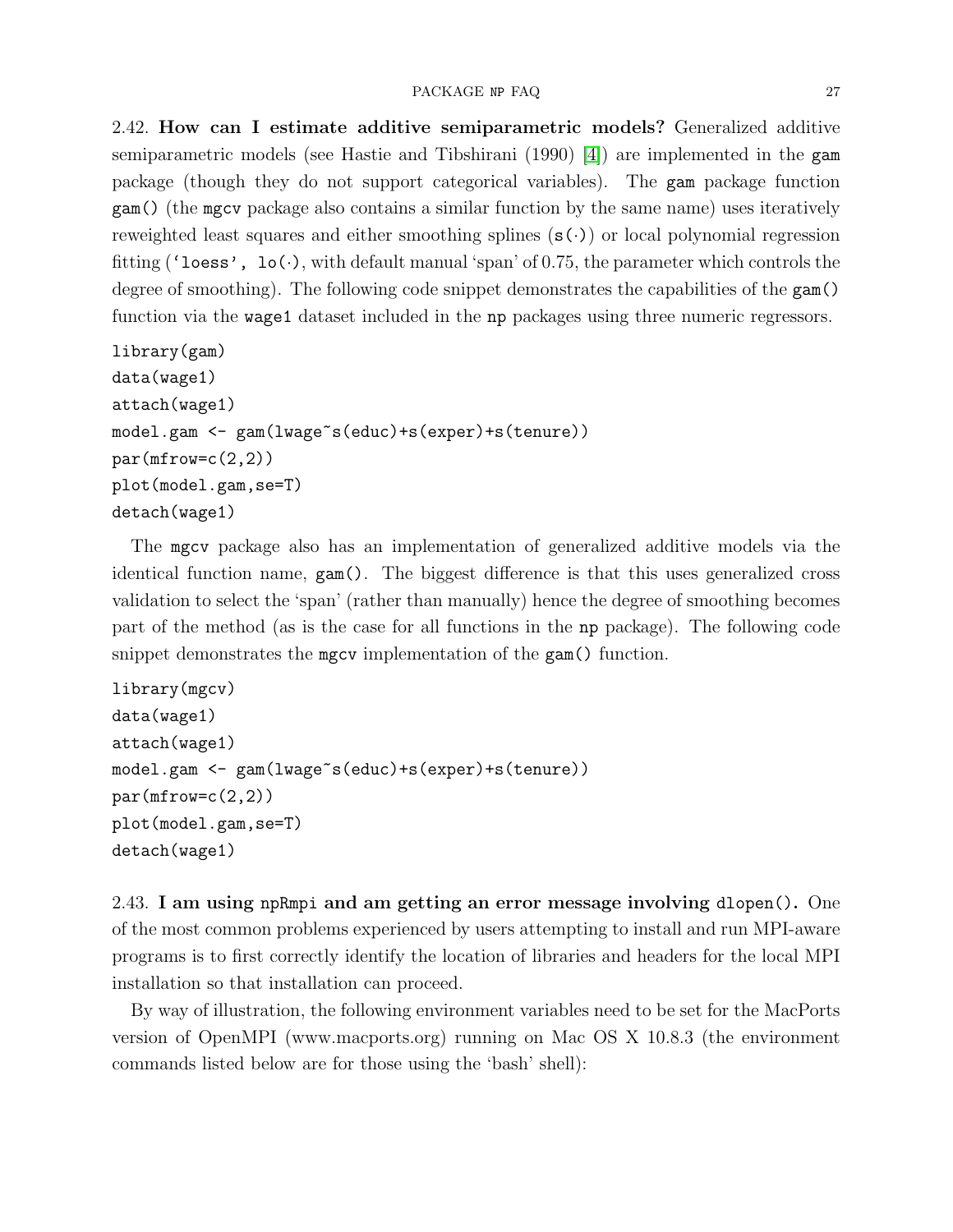```
export LD_LIBRARY_PATH=/opt/local/lib
export RMPI_LIB_PATH=/opt/local/lib
export RMPI_TYPE=OPENMPI
export RMPI_INCLUDE=/opt/local/include/openmpi
launchctl setenv LD_LIBRARY_PATH $LD_LIBRARY_PATH
launchctl setenv RMPI_LIB_PATH $RMPI_LIB_PATH
launchctl setenv RMPI_TYPE $RMPI_TYPE
```
launchctl setenv RMPI\_INCLUDE \$RMPI\_INCLUDE

Once set, R (and optionally RStudio) ought to function as expected. However, problems encountered during this phase are best resolved by someone with familiarity of the local installation.

<span id="page-27-0"></span>2.44. I am using the npRmpi package but when I launch one of the demo parallel jobs I get the error Error: could not find function "mpi.bcast.cmd". When your demo program stops at the following point in your file

> mpi.bcast.cmd(np.mpi.initialize(), + caller.execute=TRUE)

Error: could not find function "mpi.bcast.cmd"

this likely means that either you have failed to place the .Rprofile file in the current or root directory as directed, or the .Rprofile initialization code is not being loaded as expected.

- (1) Make sure a copy of the initialization file Rprofile exists in your working or root directory and is named .Rprofile
- (2) Make sure you did not run R with either the -no-init-file or -vanilla option (this combines a number of options including -no-init-file which will disable reading of .Rprofile)

<span id="page-27-1"></span>2.45. I have estimated a partially linear model and want to extract the gradient/fitted values of the nonparametric component. People use partially linear models because they focus on the parametric component and treat the nonparametric component as a nuisance. In fact, the partially linear model is estimated by carefully getting rid of the nonparametric component  $g(Z)$  prior to estimation, and then estimating a set of conditional moments nonparametrically.

However, suppose after getting rid of this nonparametric nuisance component we then wished to construct a consistent estimator of  $g(Z)$ , the nonparametric component for a partially linear model  $y = X\beta + g(Z) + u$ . We might proceed as follows.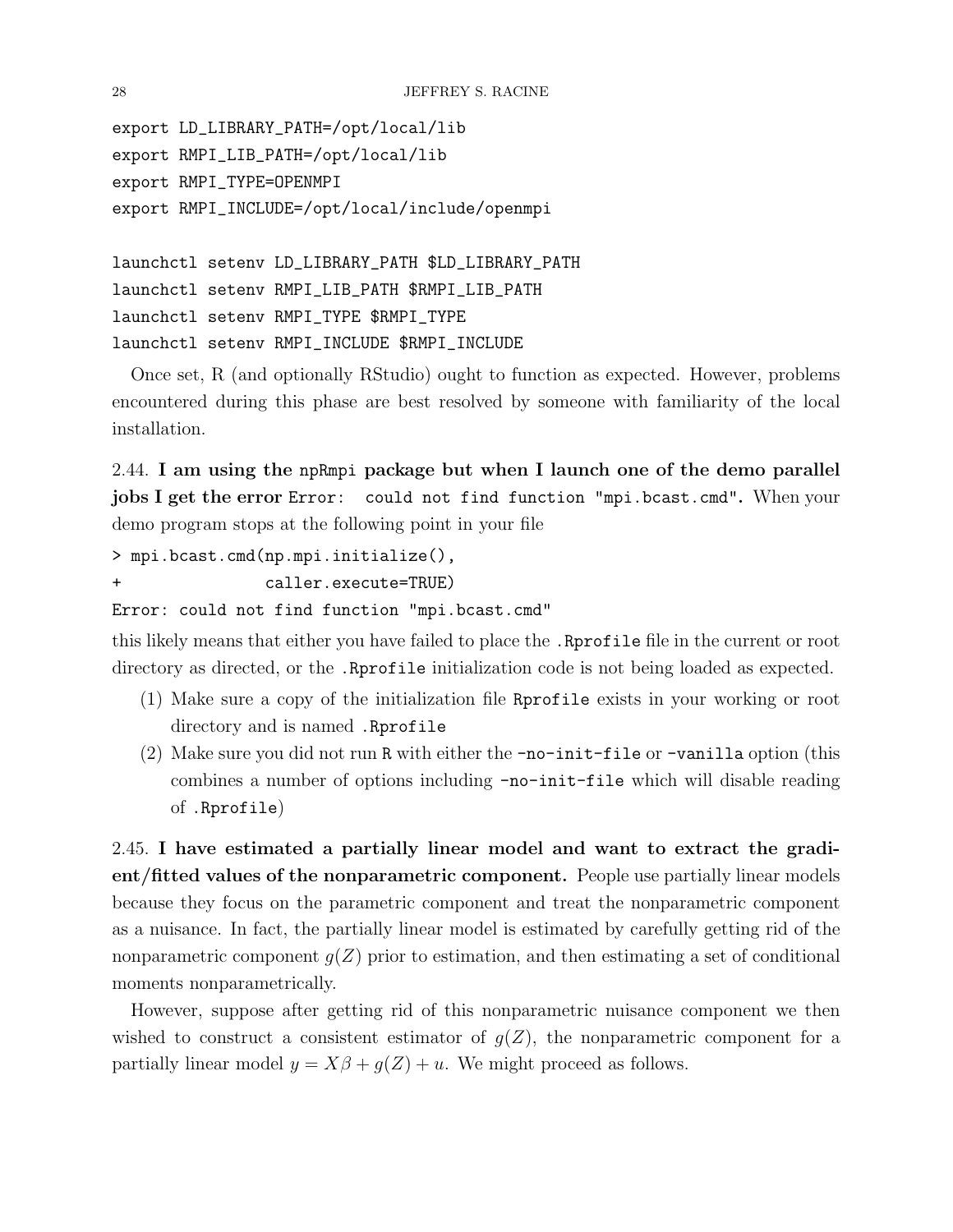```
library(np)
set.seed(42)
n \le -250x1 \leftarrow \text{rnorm}(n)x2 \leftarrow rbinom(n, 1, .5)z1 \leftarrow rbinom(n, 1, .5)z2 \leftarrow \text{norm}(n)y \leftarrow 1 + x1 + x2 + z1 + \sin(z2) + \text{norm}(n)## First, construct the partially linear model using local linear
## regression.
model <- npplreg(y~x1+factor(x2)|factor(z1)+z2,regtype="ll")
## Next, subtract the fitted parametric component from y so that we
## have y-xbetahat. Since we can have factors we need to create the
## `model matrix' but make sure we don't keep the intercept generated
## by model.matrix hence the [-1]. This gives us the numeric matrix X
## which we multiply by the coefficient vector to obtain xbetahat which
## we can subtract from y.
y.sub \leq y-model.matrix(\infty1+factor(x2))[,-1]%*%coef(model)
## Finally, regress this on the nonparametric components Z using npreg.
model.sub <- npreg(y.sub~factor(z1)+z2,regtype="ll",gradients=TRUE)
```
## Now we can obtain derivatives etc. However, note that this is the ## model containing the transformed y with respect to the nonparametric ## components. We can use gradients(model.sub) etc. or plot them and ## so forth.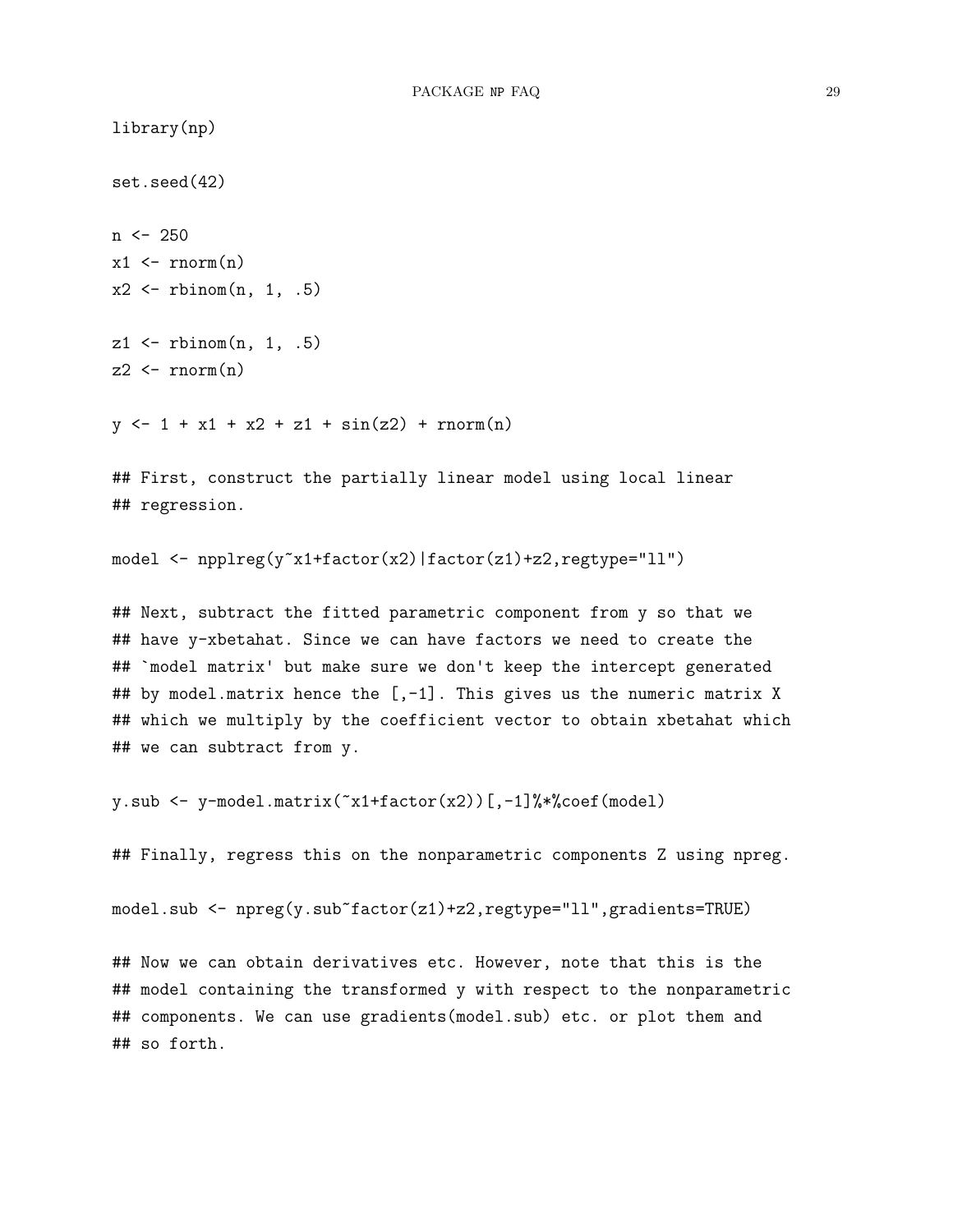plot(model.sub,gradients=TRUE)

<span id="page-29-0"></span>2.46. The R function 'lag()' does not work as I expect it to. How can I create the  $l$ th lag of a numeric variable in R to be fed to functions in the np package? As of version 0.60-2, time series objects are supported. However, if you prefer you can use the function ts.intersect, which can exploit R's lag function but return a suitable data frame, as per the following illustration:

```
data(lynx)
loglynx <- log(lynx)
lynxdata <- ts.intersect(loglynx,
                         loglynxlag1=lag(loglynx,-1),
                         dframe=TRUE)
model <- npregbw(loglynx~loglynxlag1,
                 data=lynxdata)
```
## plot(model)

Note that in order for the above to work, the common argument fed to  $ts$ . intersect must be a ts object, so first cast it as such if it is not already  $(\log(1) \text{ynx})$  is a ts object since lynx was itself a ts object).

Or, you can use the embed function to accomplish this task. Here is a simple function that might work more along the lines that you expect. By default we 'pad' the vector with NAs but you can switch this to FALSE if you prefer. The function will return a vector of the same length as the original vector with NA's padded for the missing values.

```
lag.numeric <- function(x,l=1,pad.NA=TRUE) {
  if(!is.numeric(x)) stop("x must be numeric")if(1 < 1) stop("1 (lag) must be a positive integer")
  if(pad.NA) x \leftarrow c(rep(NA,1),x)return(embed(x, l+1) [, l+1])}
x \leftarrow 1:10x.lag.1 \leftarrow lag.numeric(x,1)
```
<span id="page-29-1"></span>2.47. Can I provide sample weights to be used by functions in the np package? Unfortunately, at this stage the answer is 'no', at least not directly with many of the functions as they stand. However, the function npksum underlies many of the functions in the np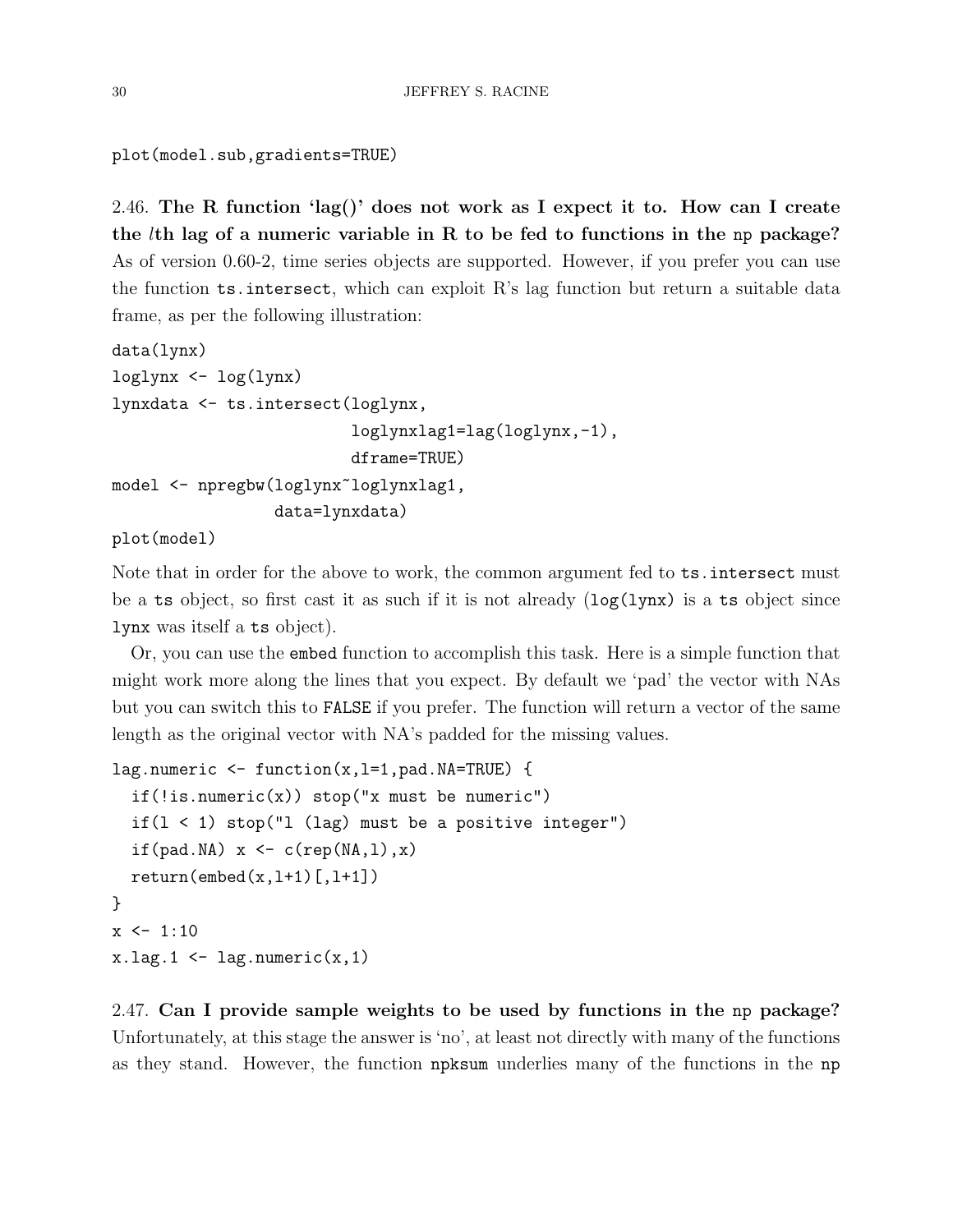#### PACKAGE NP FAQ 31

package and it supports passing of weights, so you may be able to use this function and do a bit of coding to fulfill your needs. Kindly see ?npksum for illustrations.

Alternatively, if reweighting of sample data is sufficient for your needs then you can feed the weighted sample realizations directly to existing functions.

<span id="page-30-0"></span>2.48. Quantile regression is slow, particularly for very small/large values of tau. Can this be sped up? Yes, indeed this can be the case for extreme values of tau (and not so extreme values as well). The reason for this is because numerical methods are used to invert the CDF. This must be done for each predictor observation requiring the solution to n (or neval) optimization problems. An alternative is to compute the 'pseudo-inverse' via a 'lookup method'. In essence, one computes the conditional CDF for a range of y values, and then computes the pseudo-inverse which is defined as

$$
q_{\tau}(x) = \inf\{y : F(y|x) \ge \tau\}
$$

$$
= \sup\{y : F(y|x) \le \tau\}
$$

The following code demonstrates this approach for the example used in the help file for npqreg (see ?npqreg).

```
data("Italy")
attach(Italy)
bw <- npcdensbw(gdp~year)
## Set a grid of values for which the conditional CDF will be computed
## with a range that extends well beyond the range of the data
n.eval <- 1000
gdp.er <- extendrange(gdp,f=2)
gdp.q <- quantile(gdp,seq(0,1,length=n.eval))
gdp.eval <- sort(c(seq(gdp.er[1],gdp.er[2],length=n.eval),gdp.q))
n.q <- length(gdp.eval)
## We only need to compute the conditional quantiles for each unique
## value of year
year.unique <- unique(year)
```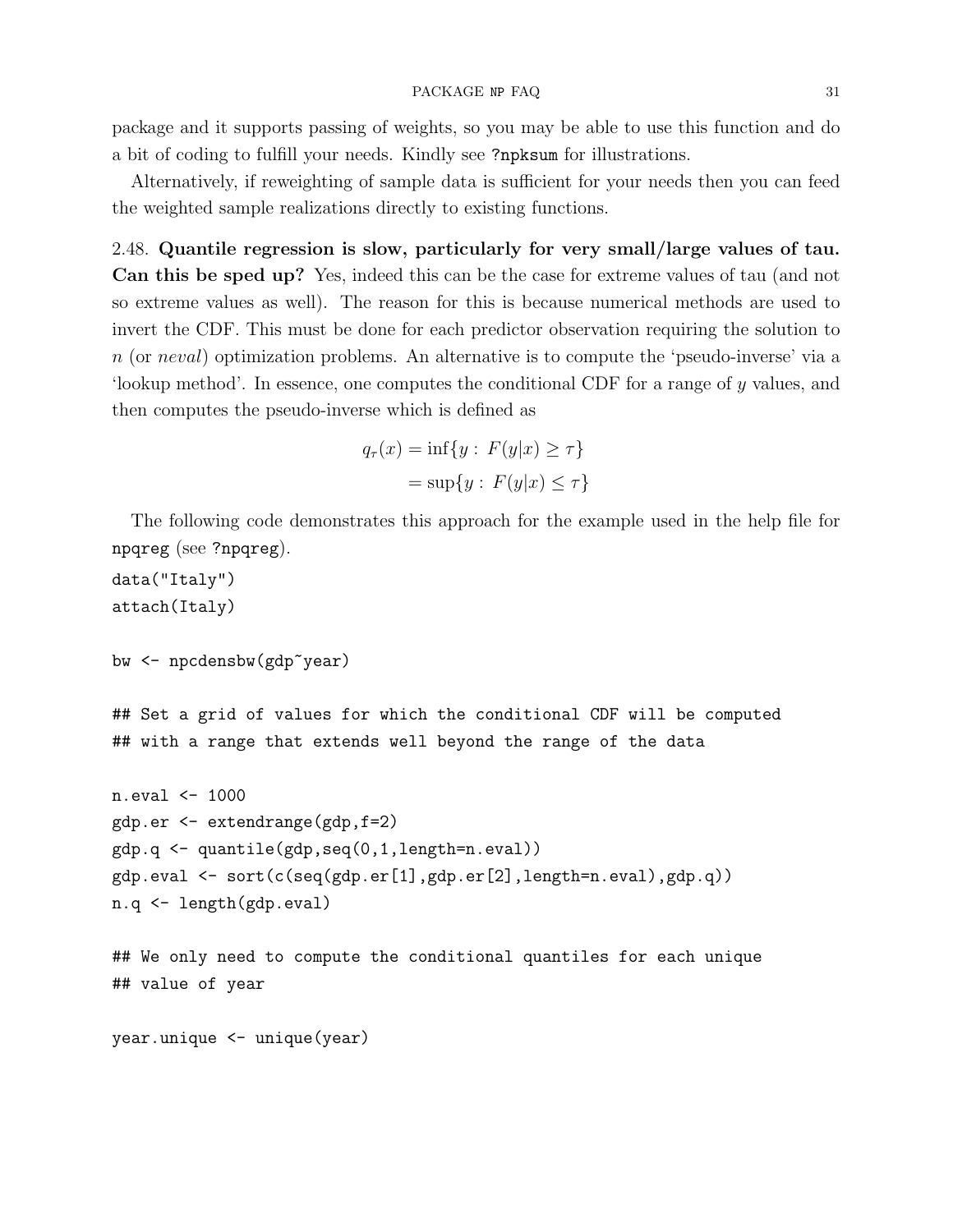```
## Consider a range of values for tau
tau.seq <- c(0.01,0.05,0.25,0.5,0.75,0.95,0.99)
gdp.tau <- matrix(NA,length(year.unique),length(tau.seq))
for(j in 1:length(tau.seq)) {
  cat("\r",j,"of",length(tau.seq))
  tau \leftarrow tau.seq[j]
  for(i in 1:length(year.unique)) {
    F <- fitted(npcdist(bws=c(bw$ybw,bw$xbw),
                         \texttt{txdat} = \texttt{year},tydat = gdp,
                         ext = rep(year.unique[i], n.q),eydat = gdp.eval))
    ## For each realization of the predictor, compute the
    ## the pseudo-inverse
    gdp.tau[i,j] <- ifelse(tau>=0.5, max(gdp.eval[F<=tau]),
                                      min(gdp.eval[F>=tau]))
 }
}
## Plot the results
plot(year,gdp,ylim=c(min(gdp.tau,gdp),max(gdp.tau,gdp)))
for(j in 1:length(tau.seq)) {
  lines(year.unique,gdp.tau[,j],col=j+1,lty=j,lwd=2)
}
legend(min(year),max(gdp.tau,gdp),
       paste("tau=",tau.seq),
       col=1:length(tau.seq)+1,
       lty=1:length(tau.seq),
       1wd=2)
```
<span id="page-31-0"></span>2.49. How can I generate resamples from the unknown distribution of a set of data based on my smooth kernel density estimate? This can be accomplished by picking a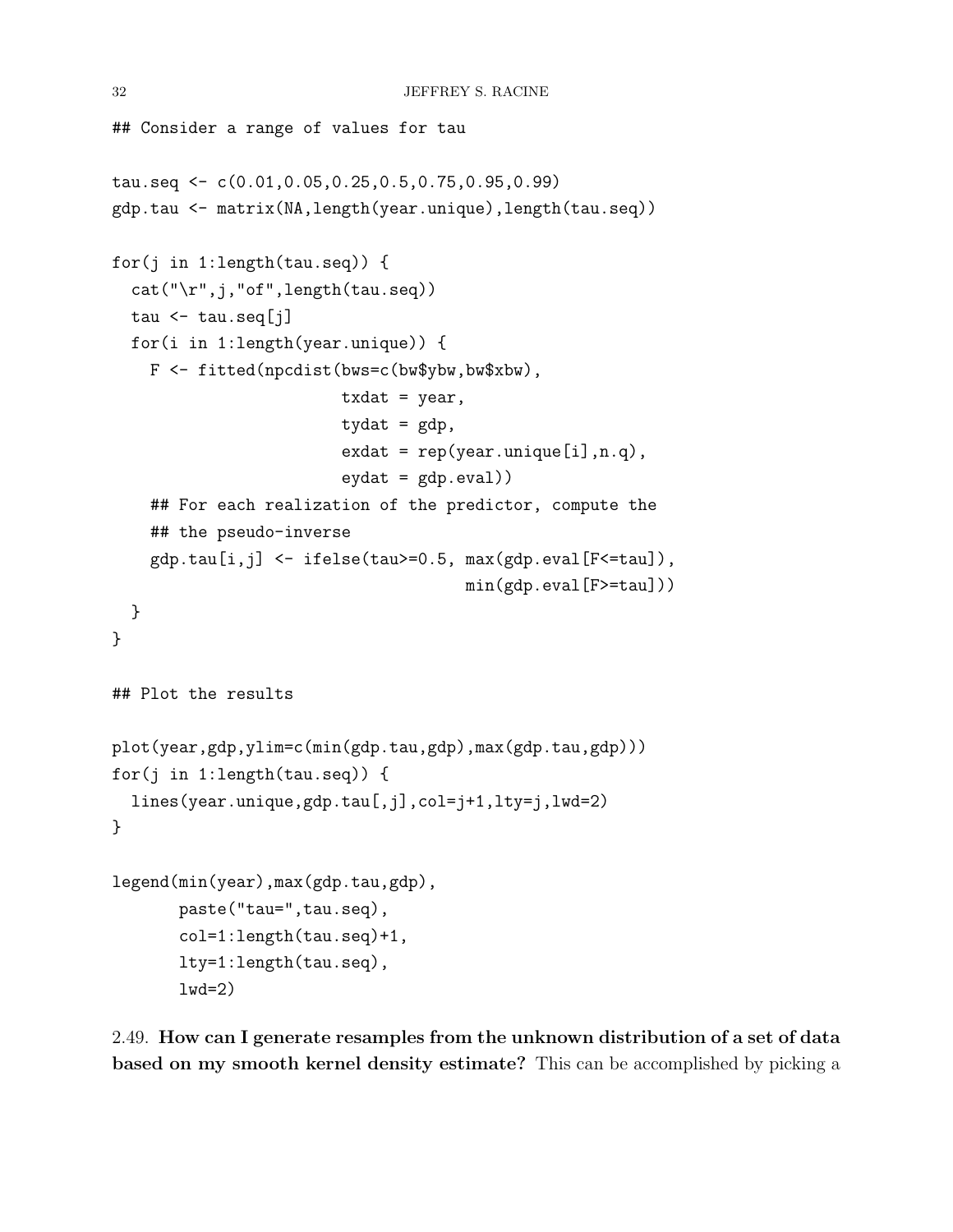sample realization, uniformly at random, then drawing from the kernel distribution centered on that training point with scale equal to the bandwidth. Below is a demonstration for the 'Old Faithful' data where we draw a random sample of size  $n = 1,000$  where a Gaussian kernel was used for the density estimator.

```
data(faithful)
n <- nrow(faithful)
```

```
x1 <- faithful$eruptions
x2 <- faithful$waiting
```
## First compute the bandwidth vector

```
bw <- npudensbw(~x1+x2,ckertype="gaussian")
```
## Next generate draws from the kernel density (Gaussian)

n.boot <- 1000

```
i.boot <- sample(1:n,n.boot,replace=TRUE)
x1.boot \leq rnorm(n.boot,x1[i.boot],bw$bw[1])
x2.boot \leq rnorm(n.boot,x2[i.boot],bw$bw[2])
```
## Plot the density for the bootstrap sample using the original ## bandwidths

plot(npudens(~x1.boot+x2.boot,bws=bw\$bw),view="fixed",xtrim=-.2,neval=100)

<span id="page-32-0"></span>2.50. Some of my variables are measured with an unusually large number of digits... should I rescale? In general there should be no need to rescale data for one's statistical analysis. However, occasionally one can encounter issues with numerical accuracy (e.g. numerical 'overflow') regardless of the method used. It is therefore prudent to be aware of this issue. For instance, if your dependent variable represents housing prices in a particular currency and entries are recorded as e.g. 145,000,000,000,000,000,000 foounits, then it might be prudent to deflate this variable by  $10^{20}$  (i.e. 1.45) so that e.g. sums of squares are numerically stable (say when using least squares cross-validation). Of course you can run your analysis with and without the adjustment and see whether it matters or not. But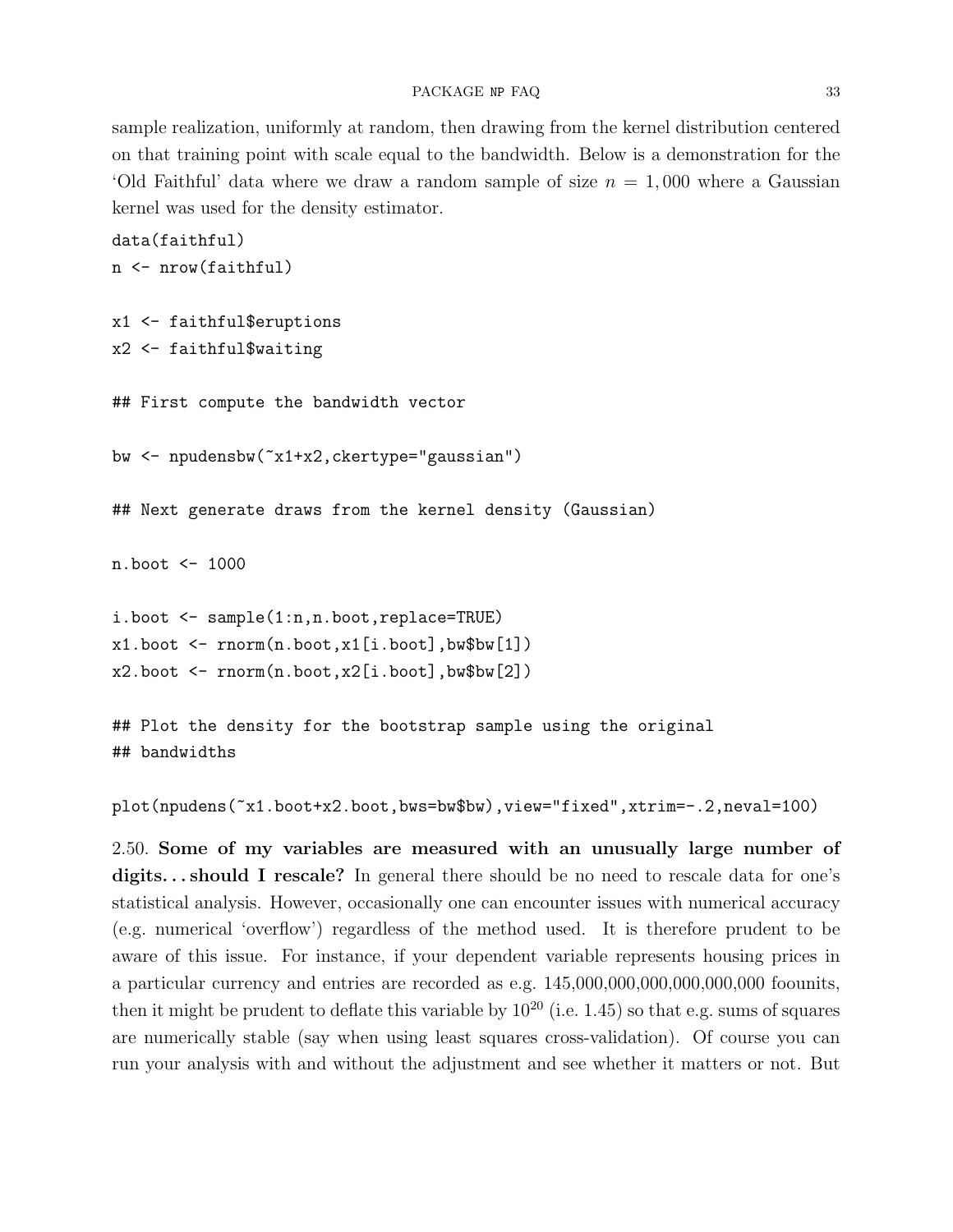it is sometimes surprising that such things can in fact make a difference. See ?scale for a function whose default method centers and/or scales the columns of a numeric matrix.

<span id="page-33-0"></span>2.51. The local linear gradient estimates appear to be somewhat 'off ' in that they do not correspond to the first derivative of the estimated regression function. It is perhaps not a widely known fact that the local linear partial derivatives obtained from the coefficients of the Taylor approximation,  $\hat{b}(x)$ , are not the analytical derivative of the estimated regression  $\hat{q}(x)$  with respect to x. The local linear estimator is obtained by minimizing the following weighted least squares function (consider the one-predictor case to fix ideas)

$$
\sum_{i} (Y_i - a - b(x - X_i))^2 K\left(\frac{x - X_i}{h}\right)
$$

and the estimated regression function  $\hat{g}(x)$  is given by

$$
\hat{g}(x) = \hat{a}
$$

while the gradient is given by

$$
\hat{\beta}(x) = \hat{b}.
$$

But the analytical gradient (i.e. the partial derivative of  $\hat{g}(x) = \hat{a}$  with respect to x) is not *b* unless the bandwidth is very large (i.e.  $h = \infty$ ) in which case  $K((x - X_i)/h) = K(0)$  and one gets the standard linear least squares estimates for  $\hat{g}(x)$  and  $\hat{\beta}(x)$  (if you compute the partial algebraically you will see they are not the same).

So, the derivative estimates arising directly from the local linear estimator will differ from the analytical derivatives, even though they are asymptotically equivalent under standard conditions required for consistency. Thus, if economic constraints are imposed on the direct derivatives, this may produce an estimated surface which is not consistent with the constraints. This can be avoided by imposing the constraints on the analytical derivatives of the local polynomial estimator being used.

<span id="page-33-1"></span>2.52. How can I turn off all console  $I/O$ ?. To disable all console  $I/O$ , set options(np.messages=FALSE) and wrap the function call in suppressWarnings() to disable any warnings printed to the console. For instance

library(np) options(np.messages=FALSE) set.seed(42)  $n < - 100$  $x \leftarrow sort(rnorm(n))$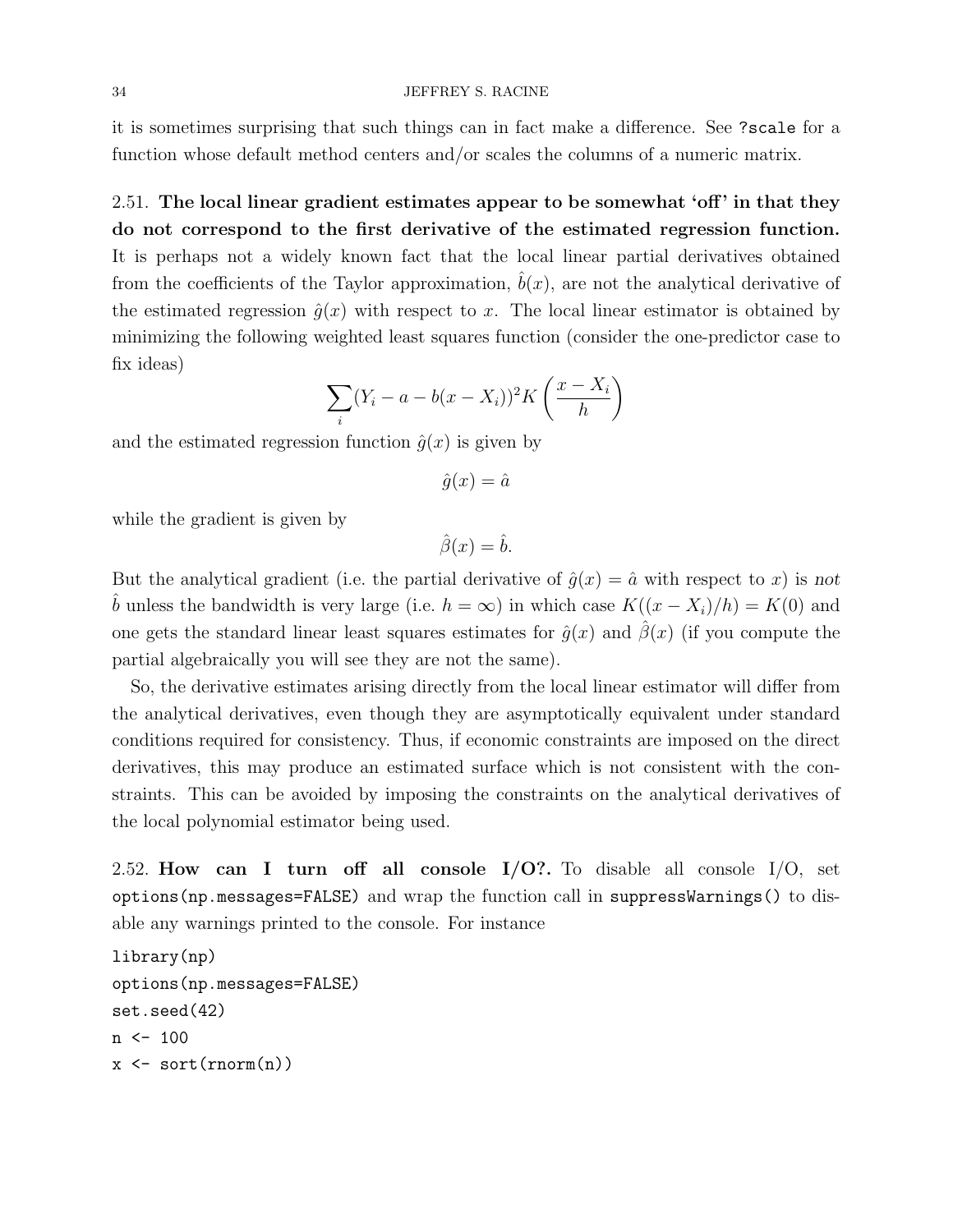$z \leftarrow$  factor(rbinom(n,1,.5))

 $y \leftarrow x^3 + \text{rnorm}(n)$ 

### model.np <- suppressWarnings(npreg(y~x+z))

ought to produce no console I/O whatsoever in the call to npreg.

#### <span id="page-34-1"></span>**REFERENCES**

- <span id="page-34-2"></span>[1] Francisco Cribari-Neto and Spyros G Zarkos. R: Yet another econometric programming environment. Journal of Applied Econometrics, 14(3):319–29, May-June 1999. Available at http://ideas.repec.org/a/jae/japmet/v14y1999i3p319-29.html.
- <span id="page-34-5"></span>[2] Yves Croissant. Ecdat: Data sets for econometrics, 2011. R package version 0.1-6.1.
- <span id="page-34-4"></span>[3] Grant V. Farnsworth. Econometrics in R. Technical report, October 2008. Available at http://cran.rproject.org/doc/contrib/Farnsworth-EconometricsInR.pdf.
- <span id="page-34-13"></span>[4] T. Hastie and R. Tibshirani. Generalized additive models. Chapman and Hall, London, 1990.
- <span id="page-34-7"></span>[5] Tristen Hayfield and Jeffrey S. Racine. Nonparametric econometrics: The np package. Journal of Statistical Software, 27(5), 2008.
- <span id="page-34-0"></span>[6] C. Hsiao, Q. Li, and J. Racine. A consistent model specification test with mixed categorical and continuous data. Journal of Econometrics, 140:802–826, 2007.
- <span id="page-34-6"></span>[7] Christian Kleiber and Achim Zeileis. Applied Econometrics with R. Springer-Verlag, New York, 2008. ISBN 978-0-387-77316-2.
- <span id="page-34-12"></span>[8] Q. Li and S. Wang. A simple consistent bootstrap test for a parametric regression functional form. Journal of Econometrics, 87:145–165, 1998.
- <span id="page-34-10"></span>[9] J. S. Racine. An efficient cross–validation algorithm for window width selection for nonparametric kernel regression. Communications in Statistics, 22(4):1107–1114, October 1993.
- <span id="page-34-8"></span>[10] J. S. Racine. Nonparametric econometrics: A primer. Foundations and Trends in Econometrics, 3(1):1– 88, 2008.
- <span id="page-34-3"></span>[11] J. S. Racine and R. Hyndman. Using R to teach econometrics. Journal of Applied Econometrics, 17(2):175–189, 2002.
- <span id="page-34-11"></span>[12] B. W. Silverman. Density Estimation for Statistics and Data Analysis. Chapman and Hall, New York, 1986.
- <span id="page-34-9"></span>[13] Hao Yu. Rmpi: Interface (Wrapper) to MPI (Message-Passing Interface), 2001. R package version 0.5-8.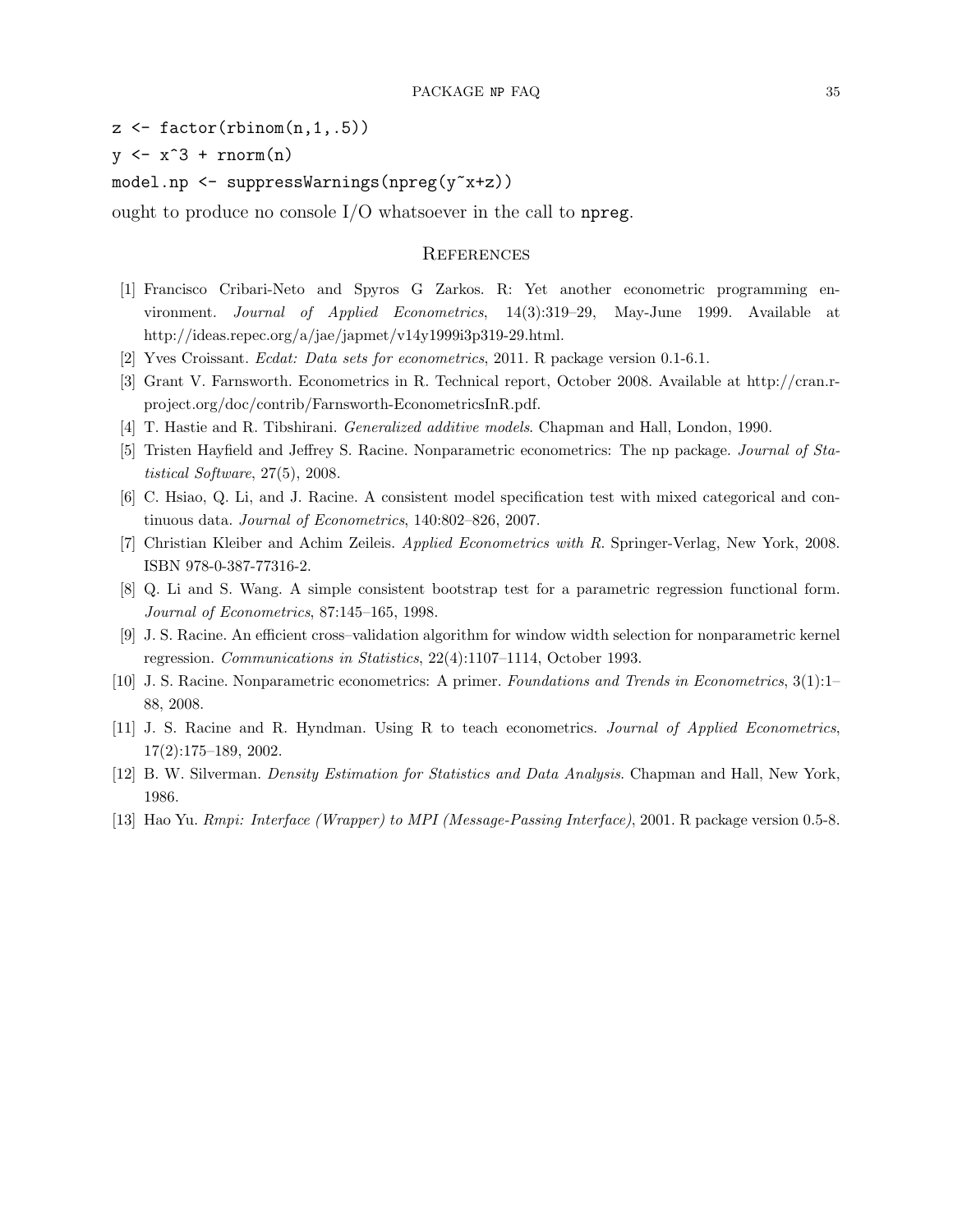<span id="page-35-0"></span>Changes from Version 0.60-1 to 0.60-2 [27-Jun-2014]

- added timeseries support for all relevant objects (i.e. for a ts() vector data object x,  $npreg(x^lag(x,-1)+lag(x,-2))$  is now supported)
- added total time to summary for bandwidth objects
- npqreg() no longer accepts gradients=TRUE when gradients are in fact not supported
- npqreg() fails with an informative message when passed a conditional density bandwidth object

<span id="page-35-1"></span>CHANGES FROM VERSION  $0.60-0$  to  $0.60-1$  [6-Jun-2014]

- Fixed glitch in adaptive  $\text{nn/generalized}_n$  handwidths that affected all routines that rely on non-fixed bandwidths
- Tweaks to search for adaptive nn/generalized nn initial search values
- Fixed glitch in local linear estimation with adaptive nn bandwidths

<span id="page-35-2"></span>Changes from Version 0.50-1 to 0.60-0 [1-Jun-2014]

- Ordered kernel types now default to liracine/liracine (normalized) for conditional/unconditional objects, respectively (the previous default, i.e. the Wang van Ryzin kernel, is poorly behaved when smoothing out of ordered predictors is appropriate)
- Added analytical ordered CDF kernels, resulting in significant speedups for cross validation with ordered variables
- Added analytical ordered convolution kernels, resulting in significant speedups for least-squares cross validation with ordered variables
- The entire C backend has been rewritten and improved in almost every regard
- The Rmpi backend has been updated to Rmpi version 0.6-5
- Glitch in adaptive convolution kernels corrected
- Added truncated gaussian kernel (see ntpgauss() for modifying the truncation radius)
- Support for trees complete (use options (np.tree=TRUE)) which when used in conjunction with bounded kernels (i.e. "epanechnikov"/"truncated gaussian") can reduce the computational burden for certain problems
- Optimizers that make use of Powell's direction set method now accept additional arguments that can be used to potentially improve default settings
- Default search settings for optimizers that make use of Powell's direction set method should better scale to the range of variables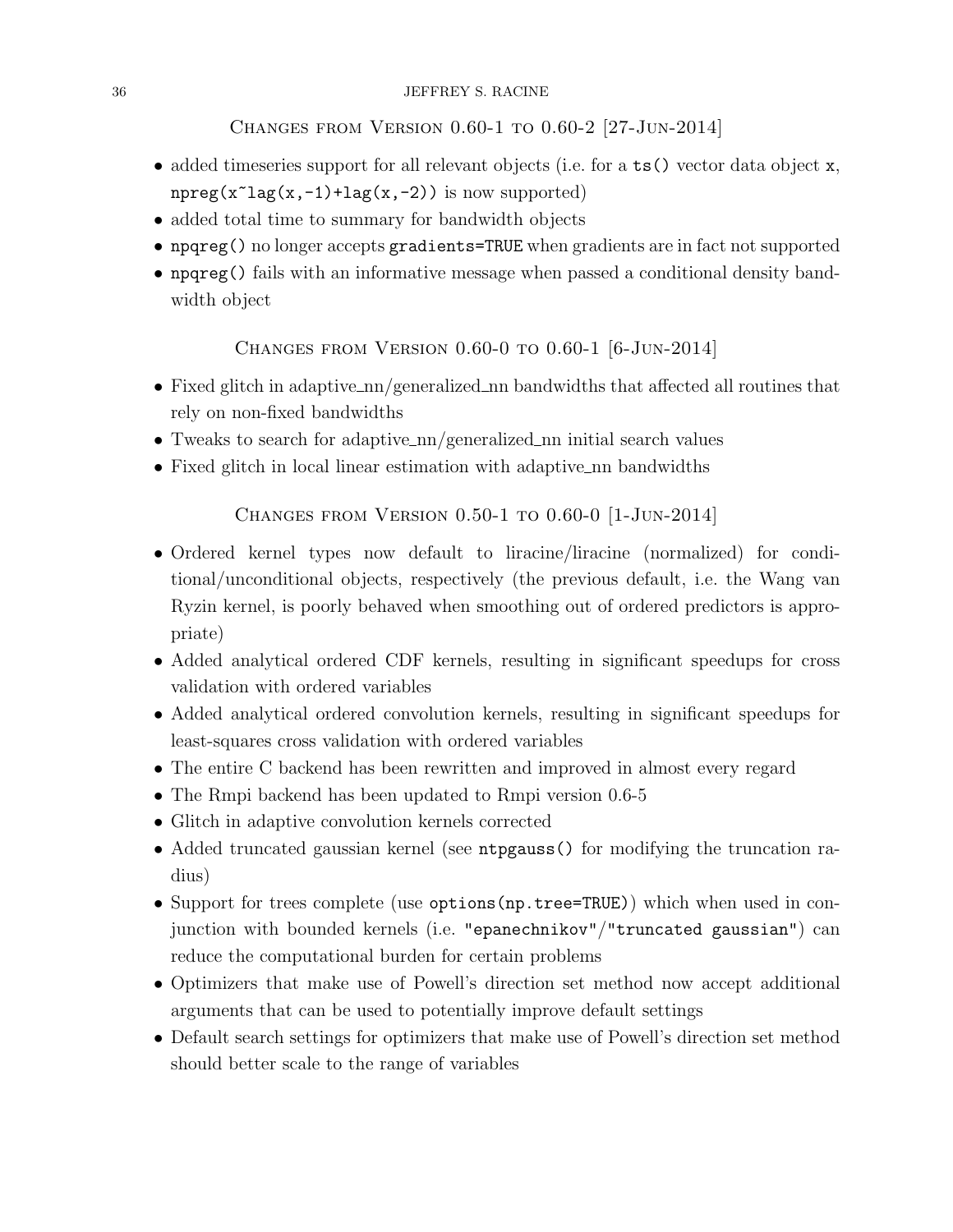- Added mean absolute deviation/1.4826 to mix of robust scale elements
- Corrected error in order of conditional density/distribution manual bandwidths pointed out by Decet Romain
- Figure in vignette not displaying properly, needed png=TRUE reported by Christophe Bontemps
- Using chol2inv/chol rather than solve throughout R routines that rely on inversion
- Fixed glitch in npindexbw() to stop maxit from blowing up every time convergence fails
- Fixed issue with summary reporting incorrect value of objective function in certain bandwidth objects
- When  $\text{mmulti} > 1$ , the full multi-starting search history is now returned in a vector named fval.history
- Added na.action for consistency with other R functions such as lm()
- New function npquantile() that returns smooth univariate quantiles
- npksum() explicitly only uses raw bandwidths now (and will emit an error if passed numeric scale factors, bandwidth objects are still OK)
- Fixed regression in npindex() with bootstrapped standard errors
- Code makes use of one call to npksum() in npindex() and npscoef() where possible rather than two separate calls
- Updated npsigtest() for addition of power and added joint test to the mix
- Changed ceiling() to max(1,round()) in b.star() per Dimitris Politis's suggestion
- Reworked the interface for npcopula() to avoid two bandwidths and density=TRUE but exploiting passing of either npudistbw() (copula) or npudensbw (copula density)

## <span id="page-36-0"></span>Changes from Version 0.40-13 to 0.50-1 [13-Mar-2013]

- The functions npudist() and npudistbw() are now uncoupled from npudens() and npudensbw() (previously they relied on unconditional PDF bandwidths due to the lack of a multivariate mixed-data method for selecting bandwidths for CDFs - now with Li & Racine  $(2013)$  we have a robust method hence the split)
- The use of cdf=TRUE is deprecated for npudens() and npudensbw() objects due to the uncoupling described above
- Fixed glitch in gradient standard errors in npindex() where identical standard errors were output in model\$gerr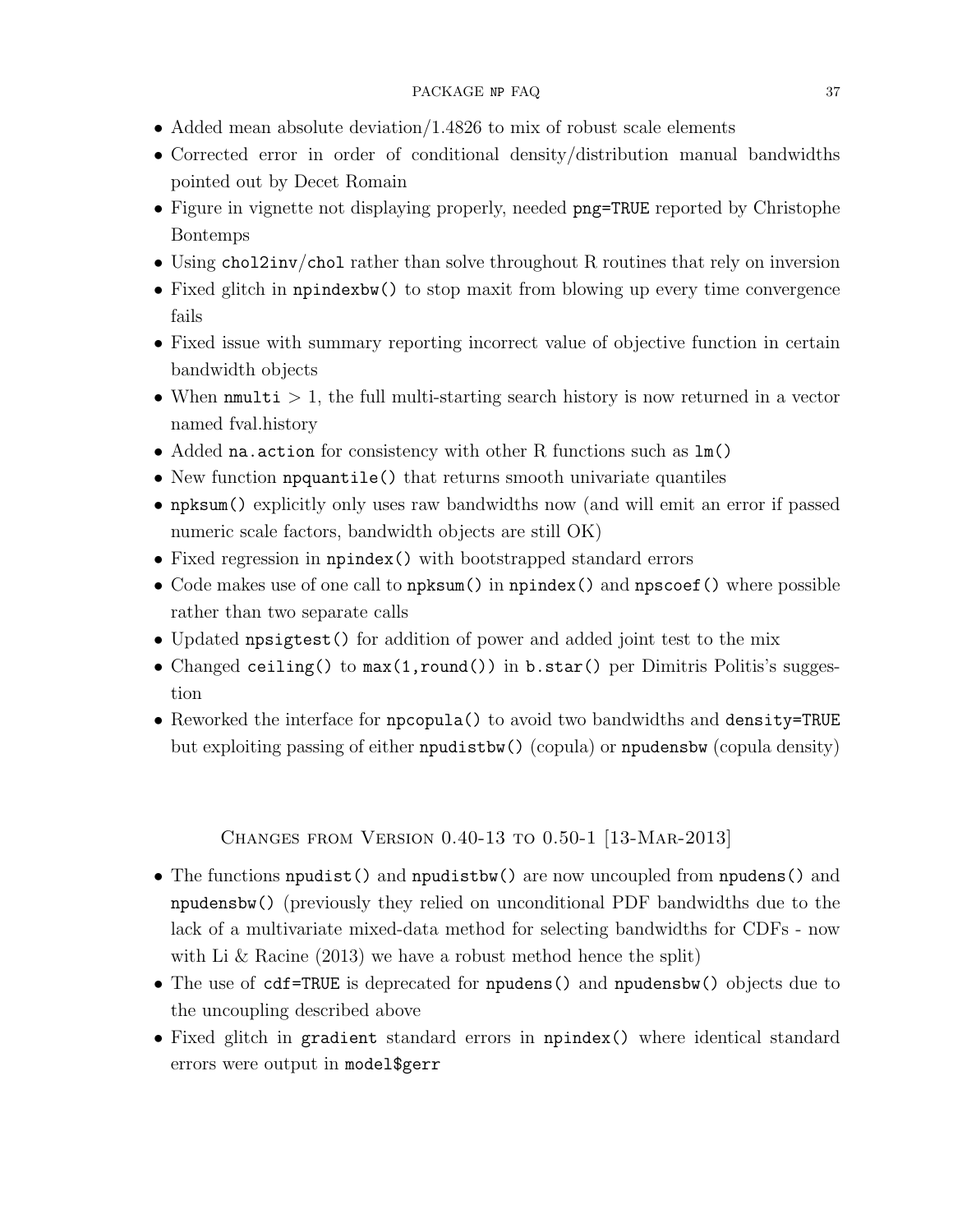- Fixed glitch in covariance matrix in npindex() ("ichimura") where covariance matrix was not symmetric
- Fixed glitch in npksum where use of bwtype="adaptive\_nn" and operator="integral" produced the survivor function rather than the cumulative distribution function
- Cleaned up internals for npcmstest()
- Using .on Unload rather than . Last. lib in zzz. R
- Fixed glitch in npreg() summary where 'Residual standard error' was reporting residual variance
- npksum() functionality extended
	- npksum() can now return the matrix of kernel weights (which can be useful for constrained estimation, by way of illustration, or constructing novel kernel-based procedures without the need to write extensive code)
	- npksum() can now accept different operators on a product kernel, for example,
		- npksum(txdat=data.frame(x1,x2),operator=c("derivative","normal"),bws=c(1,1)) will use the derivative kernel for x1 (i.e. the derivative of the gaussian kernel) and the default kernel for x2 (i.e. a standard kernel such as the gaussian) thereby allowing the user to program a number of estimators such as conditional CDFs etc. that were previously not available via npksum()
- Fixed glitch with variable scope where certain objects could not be found in the environment
- Added function npcopula() for d-dimensional copula estimation via inversion
- Modified stopping rules in npregiv() and npregivderiv()
- Added reference to  $R^2$  measure (Doksum and Samarov (1995))
- Startup message points to the faq, faq is now a vignette

<span id="page-37-0"></span>Changes from Version 0.40-12 to 0.40-13 [05-Mar-2012]

- Added new function npregivderiv() that implements the IV derivative method of Florens and Racine (2012)
- Added more passable parameters to npregiv() (multistarting, parameters passed to optim() for cross-validation)
- Changes to code to improve compliance with R 'Writing portable packages' guidelines and correct partial argument matches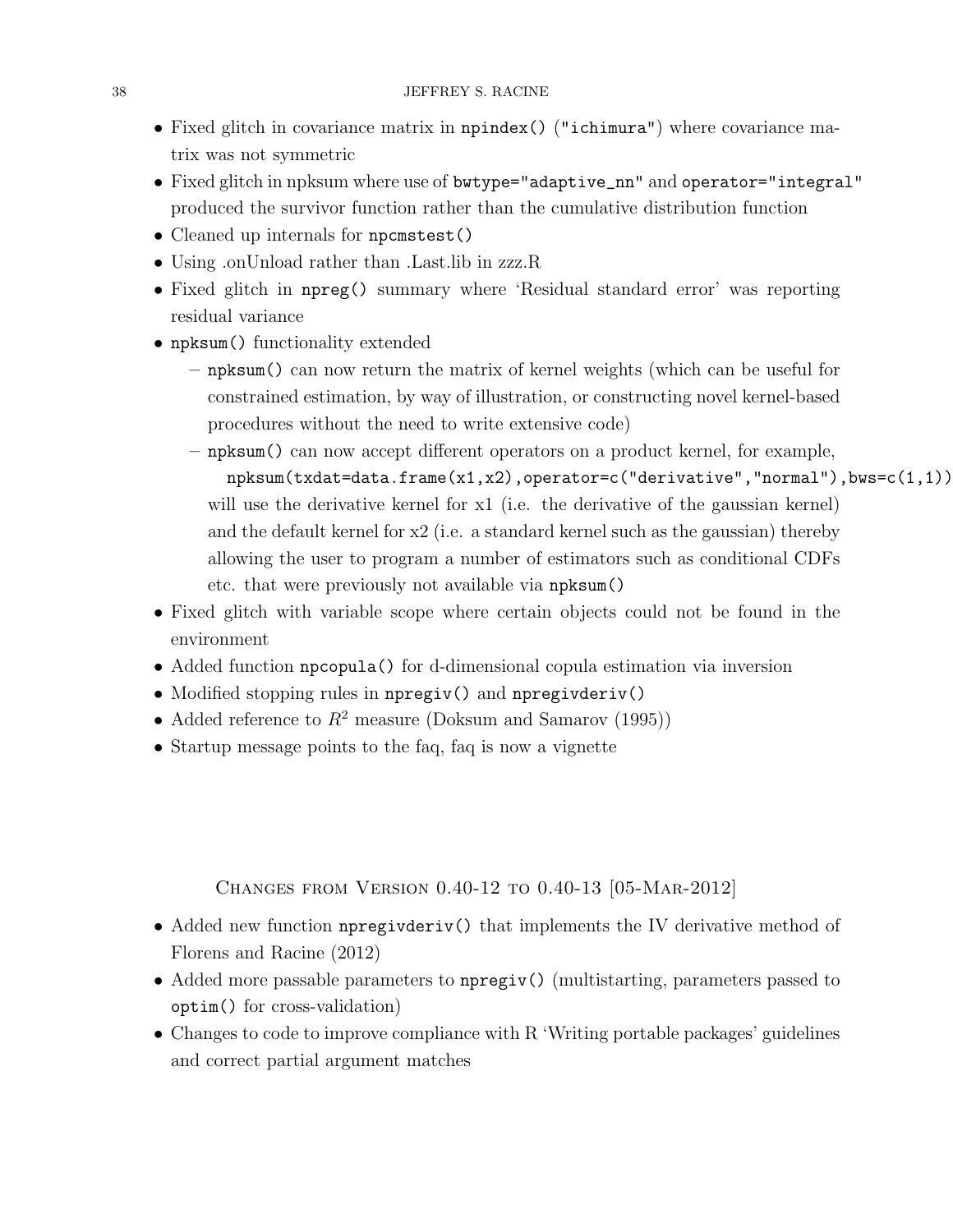<span id="page-38-0"></span>Changes from Version 0.40-11 to 0.40-12 [24-Nov-2011]

• Added option (user request) to hold the bandwidth fixed but optimize the parameters in the single index model

<span id="page-38-1"></span>Changes from Version 0.40-10 to 0.40-11 [24-Oct-2011]

• Corrected code regression in single index errors introduced inadvertently in 0.40-10

<span id="page-38-2"></span>Changes from Version 0.40-9 to 0.40-10 [24-Oct-2011]

• Modified Silverman's adaptive measure of spread to reflect changes in sd() (sd on matrix deprecated)

<span id="page-38-3"></span>Changes from Version 0.40-8 to 0.40-9 [30-July-2011]

• Renamed COPYING file to COPYRIGHTS

<span id="page-38-4"></span>Changes from Version 0.40-7 to 0.40-8 [29-July-2011]

- Fixed issue where calling npplot resets system seed
- Updated examples in docs so that plot is recommended throughout (and not npplot that is invoked by plot)
- Fixed regression in npindex when gradients=TRUE and errors=TRUE
- Function npindex/npindexbw now accepts additional arguments and implements this properly (i.e. proper implementation by Tristen of Version 0.30-8/0.30-9 change for npindex)
- Function npplreg now supports factors in the parametric part just like lm() does

<span id="page-38-5"></span>Changes from Version 0.40-6 to 0.40-7 [8-Jun-2011]

- Function netries from supports exogenous X and multivariate  $Z$  and  $W$ .
- demo(npregiv) provides a useful illustration.

<span id="page-38-6"></span>Changes from Version 0.40-5 to 0.40-6 [1-Jun-2011]

• Added a new function npregiv that conducts nonparametric instrumental regression a la Darolles, Fan, Florens and Renault (2011, Econometrica) and Horowitz (2011, Econometrica). Note that this function currently returns the fitted  $\varphi(z)$  (i.e. lacks much functionality relative to other np functions) and is in 'beta status' until further notice.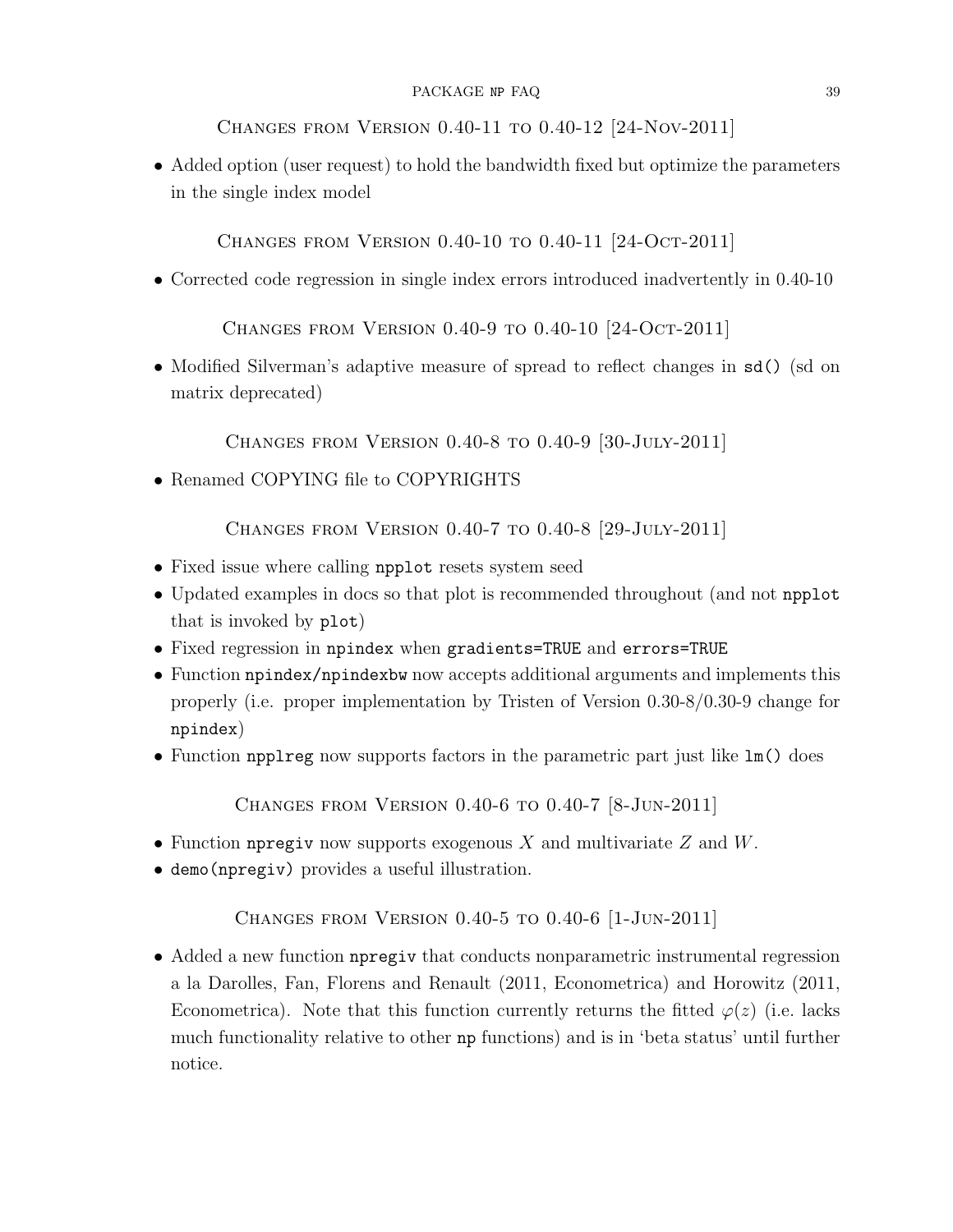• Added a new dataset Engel95 that allows one to estimate Engel curves using the new nonparametric instrumental regression function npregiv.

<span id="page-39-0"></span>Changes from Version 0.40-4 to 0.40-5 [26-Apr-2011]

• Fixed issue with npindexbw where, for certain problems, starting values needed refinement otherwise convergence would fail (we now use an improved normalization for the starting values)

<span id="page-39-1"></span>Changes from Version 0.40-3 to 0.40-4 [21-Jan-2011]

- Fixed issue with ckertype and ckerorder not being propagated in np.singleindex.bw.R
- Fixed issue with negative penalties being returned by bwmethod="cv.aic" in npregbw (ought to have been +infinity)
- Error being thrown by system(..., intern=TRUE) when mpi.quit() is called, changed to FALSE (change to system() behaviour detailed in R CHANGELOG 2.12.0)

<span id="page-39-2"></span>Changes from Version 0.40-1 to 0.40-3 [23-Jul-2010]

- Added random seed (defaults to 42) to npscoefbw to ensure consistent values for optimization for successive invocations on the same data
- Fixed glitch in multistarting in npscoefbw whereby multistarting was not working (always returned last computed function value and not the minimum)
- Fixed issue for npRmpi where the C code underlying regression cross-validation (code in jksum.c) differs between np and npRmpi (both are correct with the latter being a tad slower)
- Fixed a scope issue whereby a user would write a function that calls an np/npRmpi command, however, objects passed to the user's function and called by the np/npRmpi command (i.e. such as newdata) cannot be found in the environment yet they exist outside of the function
- Fixed issue with bwscaling=TRUE and bwmethod="cv.aic" in npreg

<span id="page-39-3"></span>Changes from Version 0.40-0 to 0.40-1 [4-Jun-2010]

• Added asymptotic standard errors to npindex for the Klein and Spady and Ichimura parameter estimates which, when gradients=TRUE, can be extracted via vcov(foo) where foo is a npsingleindex object (the Z-scores can be obtained via  $Z \leftarrow$  $\text{coeff}(\text{foo})[-1]/\text{sqrt}(\text{diag}(v\text{cov}(\text{foo})))[-1])$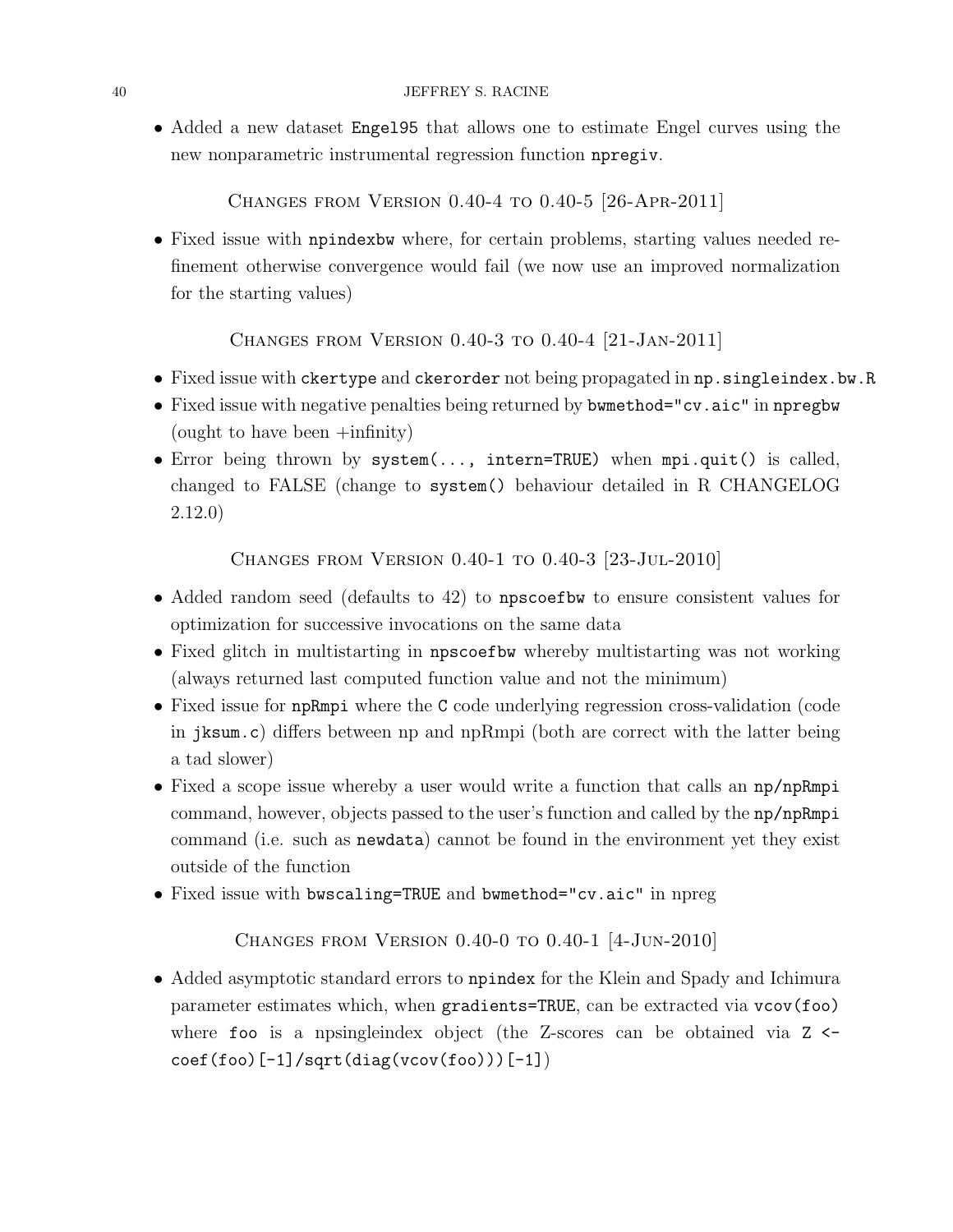## <span id="page-40-0"></span>Changes from Version 0.30-9 to 0.40-0 [25-May-2010]

- Modified codebase to enable dynamic spawning for interactive sessions in npRmpi
- Interactive examples supported in npRmpi

<span id="page-40-1"></span>Changes from Version 0.30-8 to 0.30-9 [17-May-2010]

- Fixed issue where ukertype and okertype were being ignored by npscoef
- Fixed code regression (dating to version 0.30-4) where random.seed=42 was not initialized in functions npcmstest, npdeneqtest, npindexbw, npsdeptest, npqcmstest, npsigtest, npsymtest, npunitest, and npplot
- Fixed issue with saving and restoring random seed in npdeptest
- Changes to codebase to modify method used to prevent division by zero
- New vignette for the npRmpi package (vignette("npRmpi",package="npRmpi"))

<span id="page-40-2"></span>Changes from Version 0.30-7 to 0.30-8 [20-Apr-2010]

- Implemented moment version of metric entropy in npsymtest and npunitest with warnings about their use documented carefully and exceptions trapped and warnings issuing when detected
- Cleaned up print/summary output formatting of some functions

<span id="page-40-3"></span>Changes from Version 0.30-6 to 0.30-7 [15-Feb-2010]

- Added function npunitest for entropy-based testing of equality of univariate densities as described in Maasoumi and Racine (2002)
- Updated vignette to reflect new functions from 0.30-4 upwards (Table 1: np functions)

<span id="page-40-4"></span>Changes from Version 0.30-5 to 0.30-6 [3-Feb-2010]

- Added function npsdeptest for entropy-based testing of nonlinear serial dependence described in Granger, Maasoumi and Racine (2004)
- Added function npdeptest for entropy-based testing of nonlinear pairwise dependence described in Maasoumi and Racine (2002)
- Added more bootstrap options to npsymtest (now both iid and time-series bootstrapping are supported)
- Cleaned up summary formatting in the vignette by adding \usepackage[utf8x] {inputenc} to the Sweave file np.Rnw
- Fixed issue with saving and restoring random seed when there was none in the environment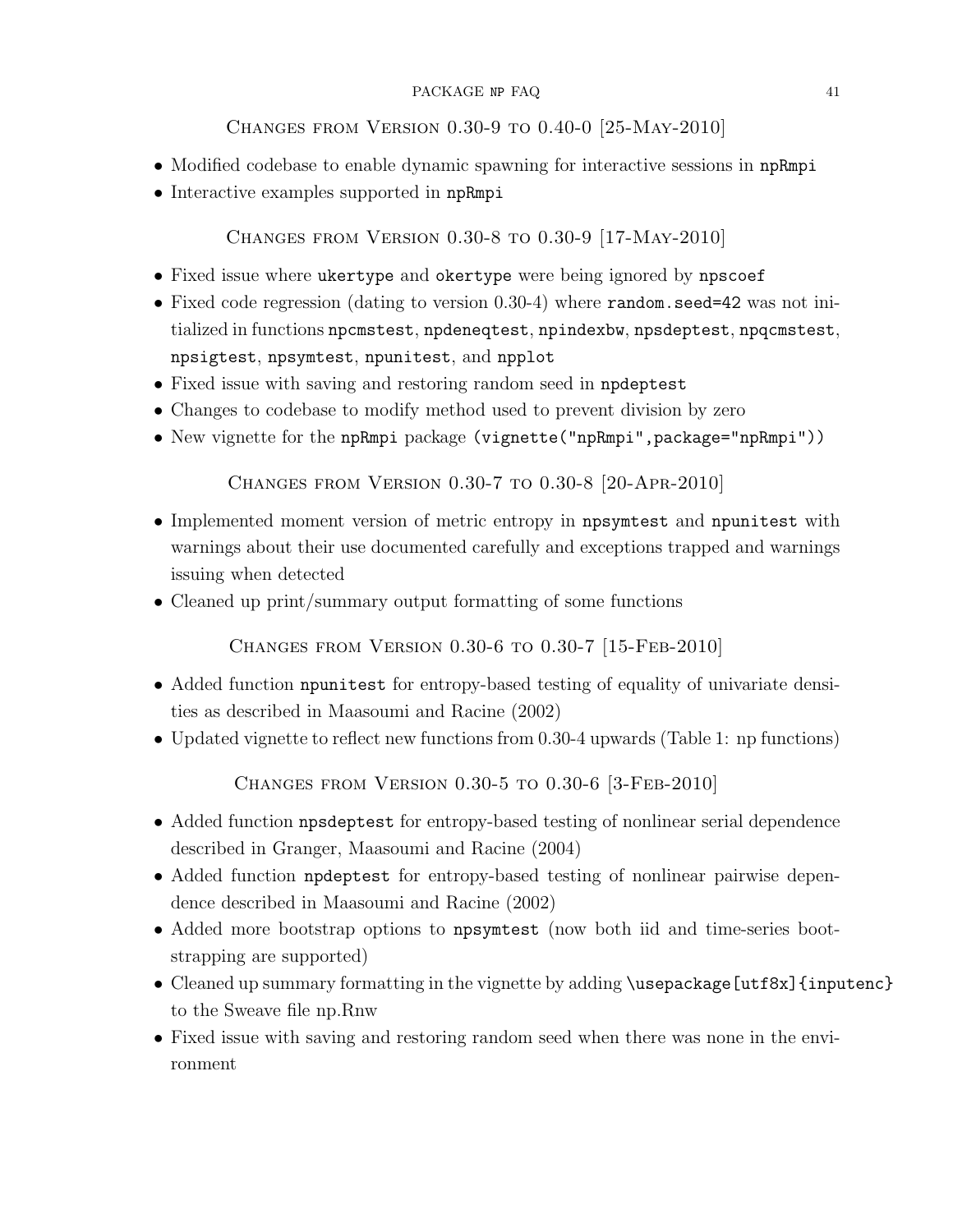#### 42 JEFFREY S. RACINE

<span id="page-41-0"></span>Changes from Version 0.30-4 to 0.30-5 [29-Jan-2010]

- Added function npdeneqtest for integrated squared difference testing of equality of densities as described in Maasoumi, Li, and Racine (2009), Journal of Econometrics
- Save random seed prior to setting seed in certain functions, then restore seed after function completes

<span id="page-41-1"></span>Changes from Version 0.30-3 to 0.30-4 [27-Jan-2010]

- Added function npsymtest for entropy-based testing of symmetry described in Maasoumi and Racine (2009), Econometric Reviews
- Added function b.star that automates block length selection for the stationary and circular bootstrap
- Cleaned up docs

<span id="page-41-2"></span>Changes from Version 0.30-2 to 0.30-3 [28-May-2009]

- Corrected error in Epanechnikov convolution kernels for fixed and generalized bandwidth objects
- Changed default example in npscoef

<span id="page-41-3"></span>Changes from Version 0.30-1 to 0.30-2 [19-Apr-2009]

• min(std,IQR/1.348) is the adaptive measure of spread. We now test for the pathological case where IQR=0 but std>0 and return std in this instance

<span id="page-41-4"></span>Changes from Version 0.30-0 to 0.30-1 [29-Jan-2009]

- predict() now supports bandwidth, density, distribution, conbandwidth, condensity, and condistribution objects
- Consistently allow predictions for categorical values outside of support of training data

Note that predictions based upon unconditional density objects defined over categorical variables that lie outside the support of the training data may no longer be true probabilities (i.e., as defined over the training data and the extended/augmented support – their sum may exceed one) and may therefore require renormalization by the user

- Fixed a numerical issue which could hinder npregbw()'s cross validation with higherorder kernels
- Default nmulti in npplregbw() is now set correctly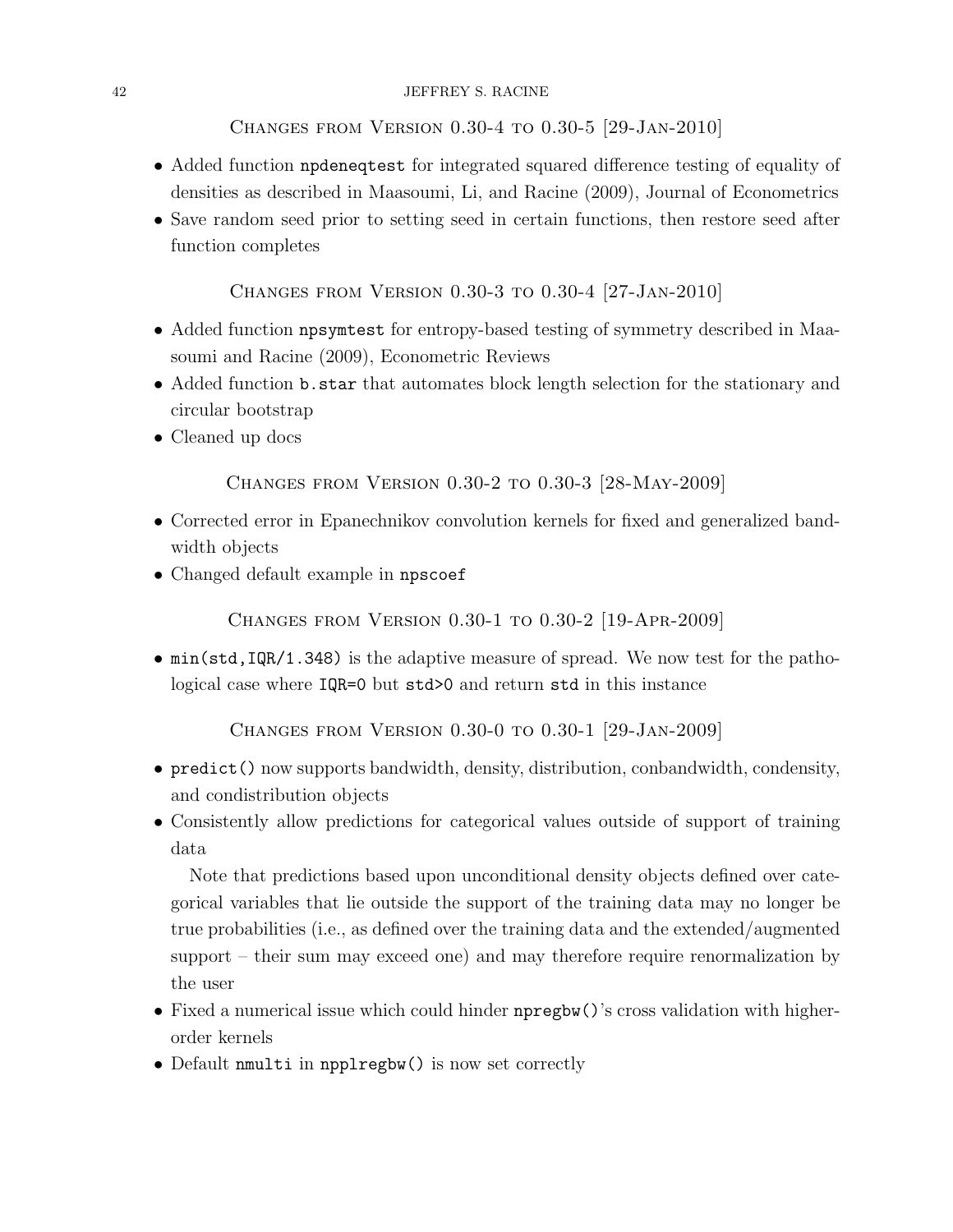- Fixed a bug with the ridging routine in npscoefbw(), added ridging to npscoef()
- Fixed minor i/o issue with Multistart 1 of... using npscoefbw()

## <span id="page-42-0"></span>Changes from Version 0.20-4 to 0.30-0 [15-Jan-2009]

• Added basic user-interrupt checking for all underlying C code so that either  $\leq$ Ctrl-C> (Rterm) or the 'STOP' icon (Rgui) will interrupt all running processes. This has a number of desirable side effects in addition to being able to interrupt C-based processes including i) R no longer showing up as 'not responding' under the task manager (Windows) or the activity monitor (Mac OS X) and ii) buffered output now being correctly displayed when using Rgui under Windows and Mac OS X

Note that repeated interruption of large jobs can reduce available memory under R - if this becomes an issue (i.e., you get a 'cannot allocate...' error under R) simply restart R (i.e., exit then run a fresh R session)

- Added a function **npseed**() that allows the user to set/reset the random seed for all underlying C routines
- Fixed a bug that caused npplregbw() to ignore any kernel options for the regression of y on z
- Refined certain constants used in the normal-reference density bandwidth rule for increased accuracy
- Moved from using the maximum likelihood estimate of variance throughout to the degrees of freedom corrected estimate (all variance estimates now change by the factor  $(n-1)/n$

### <span id="page-42-1"></span>Changes from Version 0.20-3 to 0.20-4 [19-Nov-2008]

• Using an adaptive measure of spread throughout. The scale factor reported for a bandwidth can appear to be small when the sample standard deviation of the associated variable is inflated due to the presence of outliers. Furthermore, supplying a scale factor of, say, 1.06 for density estimation when there are outliers that inflate the standard deviation may oversmooth rather dramatically in the presence of outliers. We now use the measure found in Silverman (1986, equation (3.30)) which is min(standard deviation, interquartile range/1.349). This robust choice produces expected results for scale factors in the presence of outliers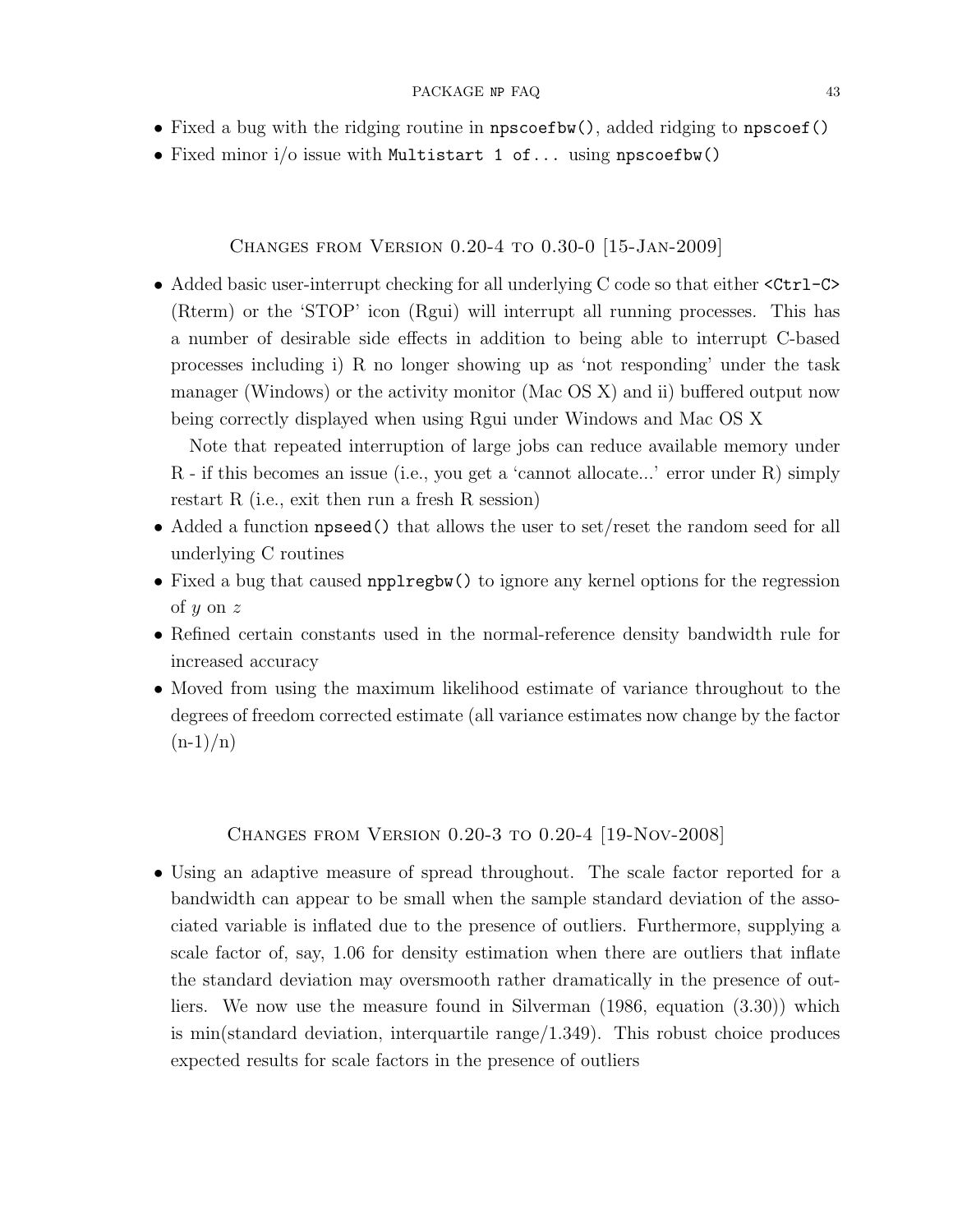#### 44 JEFFREY S. RACINE

<span id="page-43-0"></span>Changes from Version 0.20-2 to 0.20-3[14-Nov-2008]

- Fixed a typo which caused predict() and plot() to abort when called on plregression objects, and which also prevented print() and summary() from printing information about the kernels used when called on plregression objects
- Fixed a typo which caused partially linear regressions to crash when out-of-sample responses were provided with evaluation data

<span id="page-43-1"></span>Changes from Version 0.20-1 to 0.20-2 [02-Nov-2008]

- Allow for evaluation outside of discrete support of factors in npksum() and fixed a warning in jksum
- Fixed a bug which lead to unpredictable behavior when there were more categorical values for the training data than realisations

<span id="page-43-2"></span>Changes from Version 0.20-0 to 0.20-1 [13-Aug-2008]

• Work-around for scale-factor issues during npregbw() cv when changing the training data

<span id="page-43-3"></span>Changes from Version 0.14-3 to 0.20-0 [28-Jul-2008]

- npksum() now supports an expanded set of kernels (including convolution, derivative and integral), which can be selected via the operator  $=$  argument
- Automatic bandwidth searches are now performed when attempting to evaluate on data without bandwidths. This allows users to combine bandwidth selection and estimation in one step
- The npsigtest () interface is brought in line with other functions (S3)
- Significance tests can now be performed on npreg() outputs, so npsigtest(modelname) is now supported
- Added a vignette and faq. To see the vignette try vignette ("np", package="np")
- summary() on npconmode() now properly retrieves names from bandwidth objects
- Fixed the 6th and 8th order epanechnikov kernels
- Fixed some quietness issues
- npplot() now returns data upon request for conditional densities
- npreg() and npcdens() now take the appropriate limits in some pathological cases
- User supplied bandwidths now operate seamlessly with the formula interface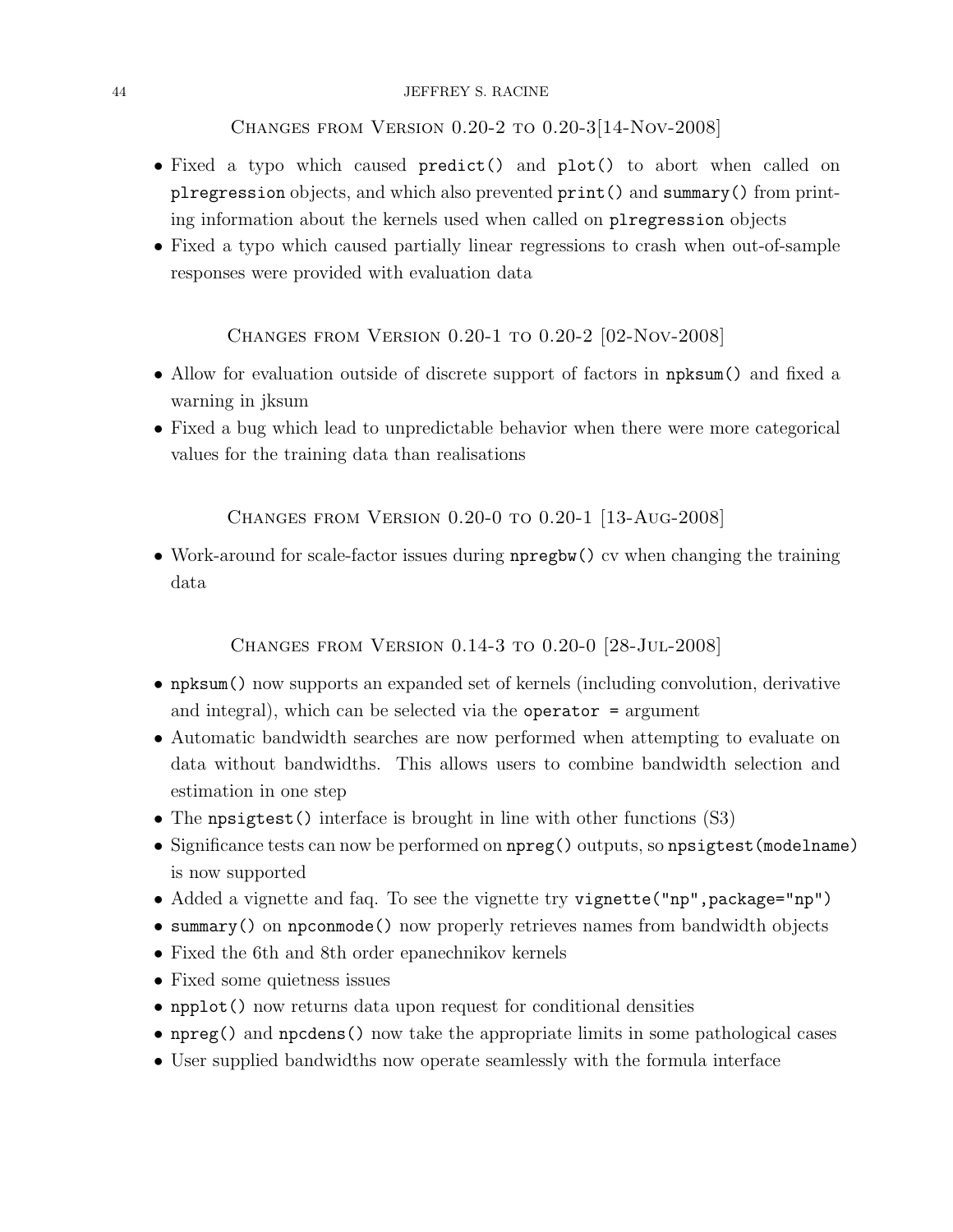## <span id="page-44-0"></span>Changes from Version 0.14-2 to 0.14-3 [02-May-2008]

• Fixed a glitch that only arose when using the liracine unordered kernel in the presence of irrelevant variables. The upper bound for numerical search was constrained to be  $(c-1)/c$  [that for the aitchisonaitken unordered kernel] but ought to have been 1. The summary output would therefore show a value of lambda hitting the (smaller) upper bound  $(c-1)/1$  when it may have hit the (larger) upper bound 1

<span id="page-44-1"></span>Changes from Version 0.14-1 to 0.14-2 [11-Jan-2008]

- Relaxed checking tolerances slightly to prevent spurious 'invalid bandwidth' errors
- Empty sections were removed from help files
- example(foobar) now works again. This was disabled in 0.14-1 at the request of the R maintainers in order to shorten the duration of R CMD check. All examples remained in the help files but due to the presence of 'dontrun' they were not run when example(foobar) is requested. Now a limited subset is run while the full set of examples remain in the documents

<span id="page-44-2"></span>Changes from Version 0.13-1 to 0.14-1 [18-Dec-2007]

- Now use  $optim()$  for minimisation in single index and smooth coefficient models
- Fixed bug in klein-spady objective function
- Standard errors are now available in the case of no continuous variables
- Summary should look prettier, print additional information
- Tidied up lingering issues with out-of-sample data and conditional modes
- Fixed error when plotting asymptotic errors with conditional densities
- Fixed a bug in npplot() with partially linear regressions and plot.behavior="data" or "plot-data"
- Maximum default number of multistarts is 5
- Least-squares cross-validation of conditional densities uses a new, much faster algorithm
- New, faster algorithm for least-squares cross-validation for both local-constant and local linear regressions

Note that the estimator has changed somewhat: both cross-validation and the estimator itself use a method of shrinking towards the local constant estimator when singularity would otherwise lead to the breakdown of the estimator. This arises in sparse data settings in conjunction with small bandwidths for one or more regressor

• Optimised smooth coefficient code, added ridging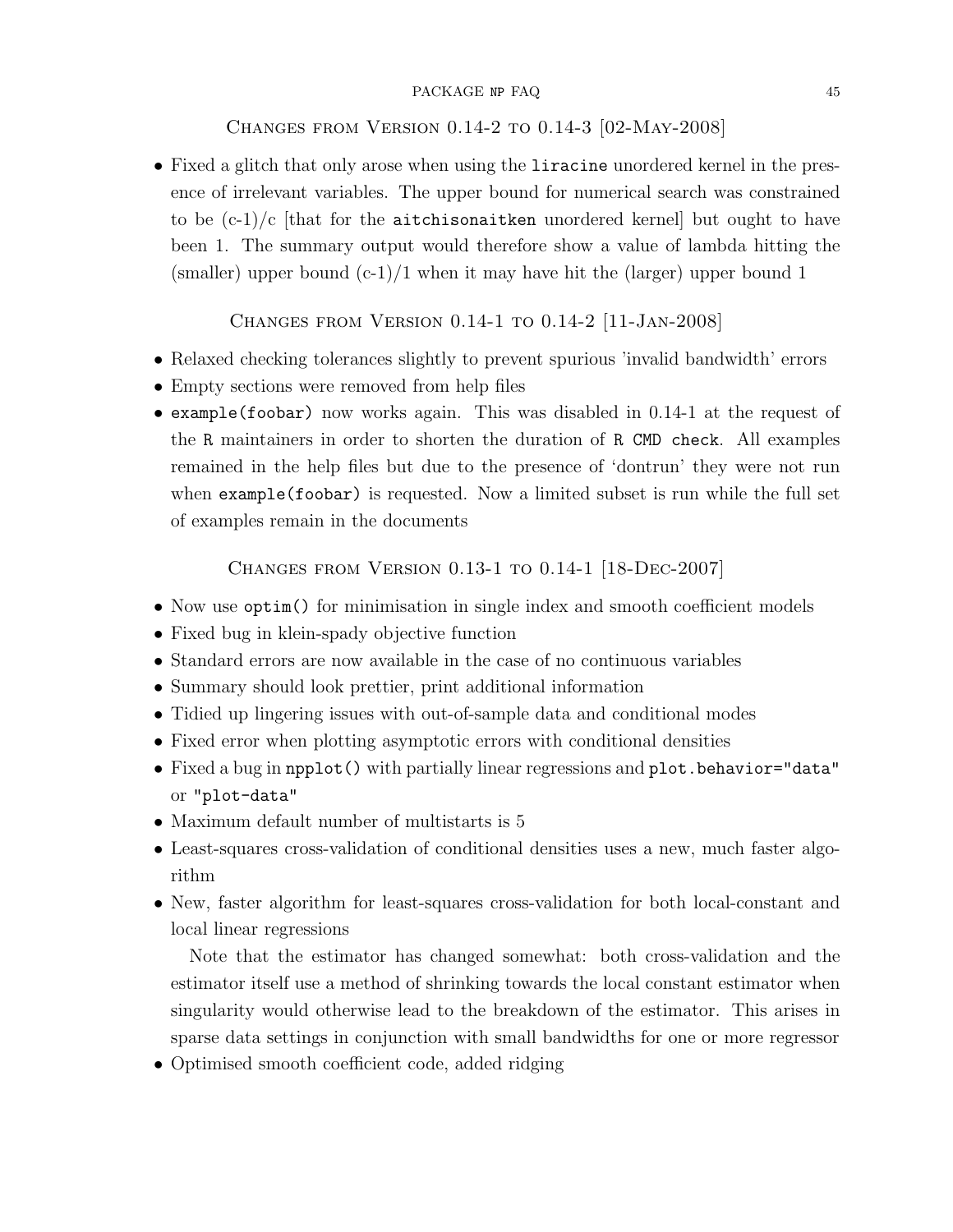- Fixed bug in uniform CDF kernel
- Fixed bug where npindexbw() would ignore bandwidth.compute = FALSE and compute bandwidths when supplied with a preexisting bw object
- Now can handle estimation out of discrete support
- Summary would misreport the values of discrete scale factors which were computed with bwscaling = TRUE

## <span id="page-45-0"></span>Changes from Version 0.12-1 to 0.13-1 [03-May-2007]

- Bandwidths are now checked for validity based on their variable and kernel types
- np now does a better job of preserving names of some 'y' data
- Names of coefficients returned from coef () now match variable names
- Fixed some corner cases in npksum() involving the dimensionality of outputs
- Fixed deprecation warnings in R 2.5.0 caused by use of \$ on atomic objects
- Various and sundry bug fixes in npscoef()
- npscoef() now handles discrete 'z' data
- Predict now accepts the argument 'se.fit', like predict.lm
- Fixed bug where incorrect asymptotic standard errors of gradients for regression objects were being displayed in npplot()
- Fixed bug where errors of gradients of regression objects were not being returned in matrix form
- vcov() now works with partially linear regression objects
- Fixed detection of evaluation responses when using the formula interface
- Pre-computed bandwidth objects are now provided for some of the more computationally burdensome examples
- Added Jeffrey Wooldridge's WAGE1 dataset with qualitative variables (married, female, nonwhite)
- Predictions outside of discrete support for regressions and conditional densities are now allowed
- Fixed sign issue with scaling of standard errors in the single index model
- Fixed error when calculating some bandwidths/scale factors for display purposes
- Bug in passing certain arguments to npcdensbw() fixed
- Added predict method for qregression objects
- Proper normalisation for liracine kernel shown in summary
- Fixed output bug  $(H)$  in summary method for sigtest objects
- Fixed regression with plotting of bootstrapped errors in perspective plots